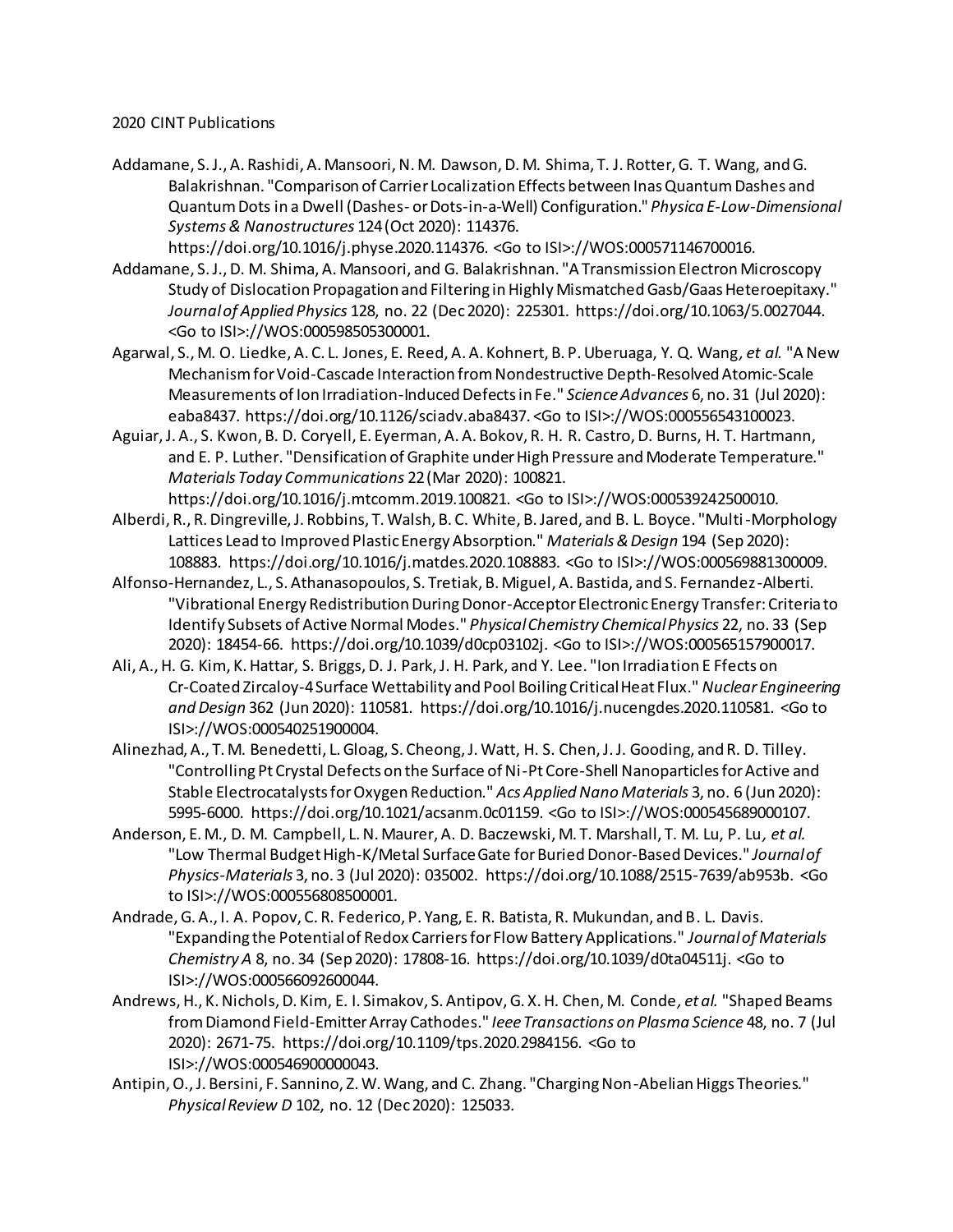https://doi.org/10.1103/PhysRevD.102.125033. <Go to ISI>://WOS:000603547600007.

- Armijo, L. M., S. J. Wawrzyniec, M. Kopciuch, Y. I. Brandt, A. C. Rivera, N. J. Withers, N. C. Cook*, et al.* "Antibacterial Activity of Iron Oxide, Iron Nitride, and Tobramycin Conjugated Nanoparticles against Pseudomonas Aeruginosa Biofilms." *Journal of Nanobiotechnology* 18, no. 1 (Feb 2020): 35. https://doi.org/10.1186/s12951-020-0588-6. <Go to ISI>://WOS:000517279000004.
- Arribi, P. V., J. X. Zhu, T. Schumann, S. Stemmer, A. A. Burkov, and O. Heinonen. "Topological Surface States in Strained Dirac Semimetal Thin Films." *Physical Review B* 102, no. 15 (Oct 2020): 155141. https://doi.org/10.1103/PhysRevB.102.155141. <Go to ISI>://WOS:000582414100003.
- Avdeev, I. D., M. O. Nestoklon, and S. V. Goupalov. "Exciton Fine Structure in Lead Chalcogenide Quantum Dots: Valley Mixing and Crucial Role of Intervalley Electron-Hole Exchange." *Nano Letters* 20, no. 12 (Dec 2020): 8897-902. https://doi.org/10.1021/acs.nanolett.0c03937. <Go to ISI>://WOS:000599507100069.
- Bahena, J. A., N. M. Heckman, C. M. Barr, K. Hattar, B. L. Boyce, and A. M. Hodge. "Development of a Heterogeneous Nanostructure through Abnormal Recrystallization of a Nanotwinned Ni Superalloy." *Acta Materialia* 195 (Aug 2020): 132-40. https://doi.org/10.1016/j.actamat.2020.05.057. <Go to ISI>://WOS:000552116400013.
- Bai, F., K. F. Bian, B. S. Li, C. Karler, A. Bowman, and H. Y. Fan. "Self-Assembly of Functional Nanoscale Materials." *Mrs Bulletin* 45, no. 2 (Feb 2020): 135-41. https://doi.org/10.1557/mrs.2020.21. <Go to ISI>://WOS:000578280100013.
- Baldissarelli, J., A. Manica, M. M. Pillat, M. D. Bagatini, D. B. R. Leal, F. H. Abdalla, V. M. Morsch*, et al.* "Increased Cytokines Production and Oxidative Stress Are Related with Purinergic Signaling and Cell Survival in Post-Thyroidectomy Hypothyroidism." *Molecular and Cellular Endocrinology* 499 (Jan 2020): 110594. https://doi.org/10.1016/j.mce.2019.110594. <Go to ISI>://WOS:000498010000012.
- Ballester, M., L. Ravotto, J. M. E. Quirke, R. L. de la Vega, J. A. Shelnutt, A. V. Cheprakov, S. A. Vinogradov, and C. J. Medforth. "Protonation of Planar and Nonplanar Porphyrins: A Calorimetric and Computational Study." *Journal of Physical Chemistry A* 124, no. 43 (Oct 2020): 8994-9003. https://doi.org/10.1021/acs.jpca.0c07610. <Go to ISI>://WOS:000587720000011.
- Banerjee, S., N. L. Abhishikth, S. Karmakar, D. Kumar, S. Rane, S. Goel, A. Azad, and D. R. Chowdhury. "Modulating Extraordinary Terahertz Transmissions in Multilayer Plasmonic Metasurfaces." *Journal of Optics* 22, no. 12 (Dec 2020): 125101. https://doi.org/10.1088/2040-8986/abc1c6. <Go to ISI>://WOS:000586324000001.
- Basdogan, Y., M. C. Groenenboom, E. Henderson, S. De, S. B. Rempe, and J. A. Keith. "Machine Learning-Guided Approach for Studying Solvation Environments." *Journal of Chemical Theory and Computation* 16, no. 1 (Jan 2020): 633-42. https://doi.org/10.1021/acs.jctc.9b00605. <Go to ISI>://WOS:000508474800049.
- Bennet, R. K., A. Hojem, and B. L. Zink. "Temperature Dependence of the Anomalous Nernst Coefficient for Ni80fe20 Determined with Metallic Nonlocal Spin Valves." *Aip Advances* 10, no. 6 (Jun 2020). https://doi.org/10.1063/5.0006599. <Go to ISI>://WOS:000544097800001.
- Bischoff, F., and P. P. Rodrigues. "Tsmp: An R Package for Time Series with Matrix Profile." *R Journal* 12, no. 1 (Jun 2020): 76-86. <Go to ISI>://WOS:000579493900006.
- Blagg, K., P. Allen, T. M. Lu, M. P. Lilly, and M. Singh. "Focused Ion Beam Deposited Carbon-Platinum Nanowires for Cryogenic Resistive Thermometry." *Carbon* 169 (Nov 2020): 482-87. https://doi.org/10.1016/j.carbon.2020.06.087. <Go to ISI>://WOS:000579434800050.
- Bollinger, J. A., Z. I. Imam, M. J. Stevens, and G. D. Bachand. "Tubulin Islands Containing Slowly Hydrolyzable Gtp Analogs Regulate the Mechanism and Kinetics of Microtubule Depolymerization." *Scientific Reports* 10, no. 1 (Aug 2020): 13661. https://doi.org/10.1038/s41598-020-70602-0. <Go to ISI>://WOS:000563536800011.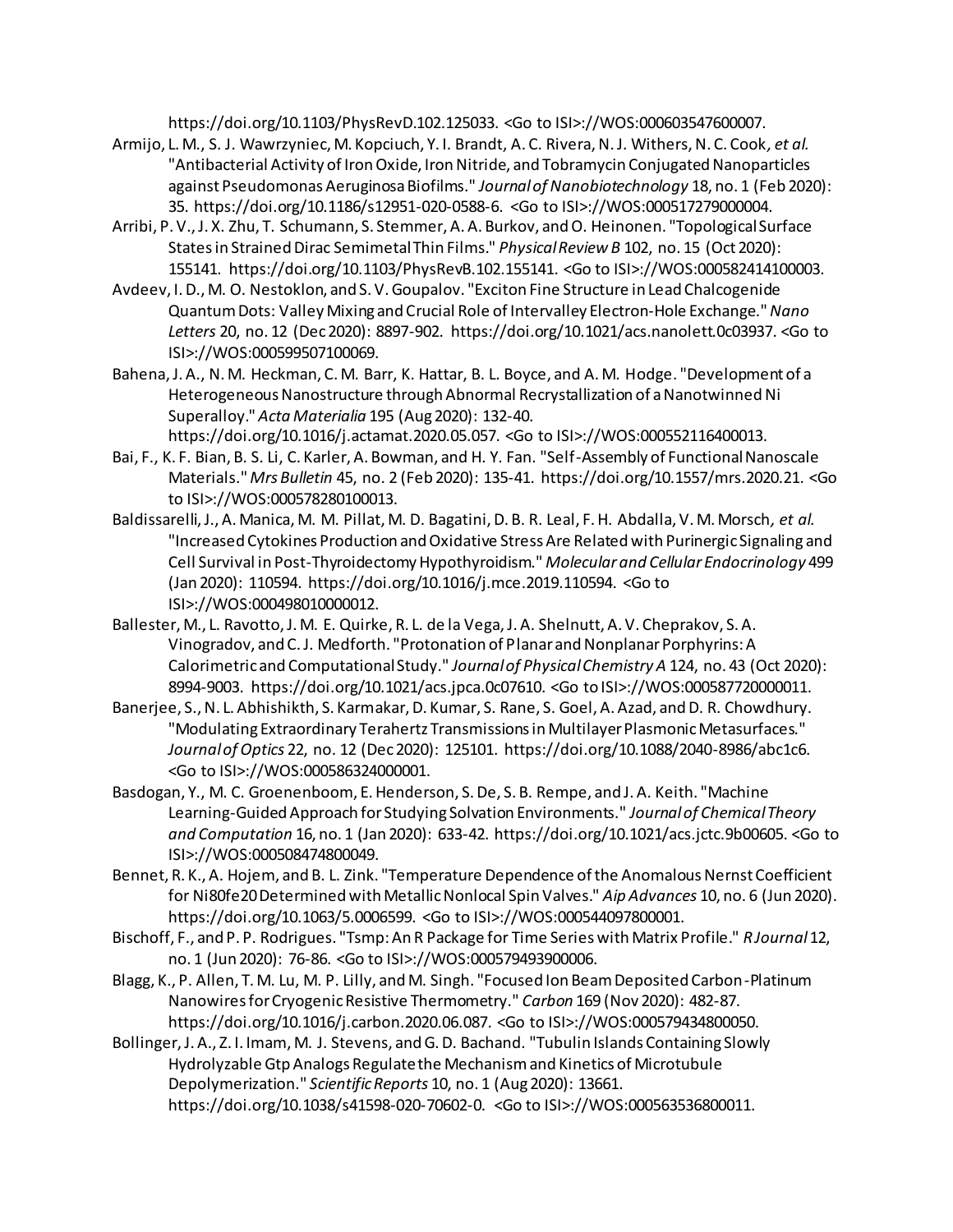- Bollinger, J. A., M. J. Stevens, and A. L. Frischknecht. "Quantifying Single-Ion Transport in Percolated Ionic Aggregates of Polymer Melts." *Acs Macro Letters* 9, no. 4 (Apr 2020): 583-87. https://doi.org/10.1021/acsmacrolett.0c00139. <Go to ISI>://WOS:000527769900023.
- Borger, A., W. D. Wang, T. C. O'Connor, T. Ge, G. S. Grest, G. V. Jensen, J. Ahn*, et al.* "Threading-Unthreading Transition of Linear-Ring Polymer Blends in Extensional Flow." *Acs Macro Letters* 9, no. 10 (Oct 2020): 1452-57. https://doi.org/10.1021/acsmacrolett.0c00607. <Go to ISI>://WOS:000584425200009.
- Brambilla, S., and M. J. Brown. "Impact of the Adhesion-Force Lever-Arm "a" on the Rock 'N' Roll Resuspension Model and How to Compute It from Contact Mechanics." *Journal of Aerosol Science* 143 (May 2020): 105525. https://doi.org/10.1016/j.jaerosci.2020.105525. <Go to ISI>://WOS:000523595800001.
- Campione, S., J. F. Klem, S. Liu, I. Montano, M. B. Sinclair, and T. S. Luk. "Experimental Evidence of the Lorentz-Like Effective Medium Resonance in Semiconductor Hyperbolic Metamaterials Using Strong Coupling to Plasmonic Metasurfaces." *Ieee Transactions on Antennas and Propagation*  68, no. 3 (Mar 2020): 1748-54. https://doi.org/10.1109/tap.2019.2930154. <Go to ISI>://WOS:000526057300050.
- Cao, C., G. X. Zhi, and J. X. Zhu. "From Trivial Kondo Insulator Ce3pt3bi4 to Topological Nodal-Line Semimetal Ce3pd3bi4." *Physical Review Letters* 124, no. 16 (Apr 2020): 166403. https://doi.org/10.1103/PhysRevLett.124.166403. <Go to ISI>://WOS:000527527300010.
- Cao, M. P., H. C. Chen, W. Zhang, T. Ming, Y. Q. Wang, and L. Yan. "Effects of Irradiation Temperature on Ne Ion Irradiated Binary Nickel-Based Alloys." *Philosophical Magazine* 100, no. 24 (Dec 2020): 3061-69. https://doi.org/10.1080/14786435.2020.1804636. <Go to ISI>://WOS:000558471300001.
- Cardin, A. E., S. R. Silva, S. R. Vardeny, W. J. Padilla, A. Saxena, A. J. Taylor, W. J. M. Kort-Kamp*, et al.* "Surface-Wave-Assisted Nonreciprocity in Spatio-Temporally Modulated Metasurfaces." *Nature Communications* 11, no. 1 (Mar 2020): 1469. https://doi.org/10.1038/s41467-020-15273-1. <Go to ISI>://WOS:000522138100017.
- Casias, L. K., C. P. Morath, E. H. Steenbergen, G. A. Umana-Membreno, P. T. Webster, J. V. Logan, J. K. Kim*, et al.* "Vertical Carrier Transport in Strain-Balanced Inas/Inassb Type-Ii Superlattice Material." *Applied Physics Letters* 116, no. 18 (May 2020): 182109. https://doi.org/10.1063/1.5144079. <Go to ISI>://WOS:000533968600001.
- Catanach, T. A., H. D. Vo, and B. Munsky. "Bayesian Inference of Stochastic Reaction Networks Using Multifidelity Sequential Tempered Markov Chain Monte Carlo." *International Journal for Uncertainty Quantification* 10, no. 6 (2020): 515-42. https://doi.org/10.1615/Int.J.UncertaintyQuantification.2020033241. <Go to ISI>://WOS:000599583800003.
- Celetti, G., G. Paci, J. Caria, V. VanDelinder, G. Bachand, and E. A. Lemke. "The Liquid State of Fg-Nucleoporins Mimics Permeability Barrier Properties of Nuclear Pore Complexes." *Journal of Cell Biology* 219, no. 1 (Jan 2020): e201907157. https://doi.org/10.1083/jcb.201907157. <Go to ISI>://WOS:000525668800022.
- Cellini, F., F. Lavini, E. Chen, A. Bongiorno, F. Popovic, R. L. Hartman, R. Dingreville, and E. Riedo. "Pressure-Induced Formation and Mechanical Properties of 2d Diamond Boron Nitride." *Advanced Science* 8, no. 2 (Jan 2021): 2002541. https://doi.org/10.1002/advs.202002541. <Go to ISI>://WOS:000597416700001.
- Chatterjee, B., C. Dundar, T. E. Beechem, E. Heller, D. Kendig, H. Kim, N. Donmezer, and S. Choi. "Nanoscale Electro-Thermal Interactions in Algan/Gan High Electron Mobility Transistors." *Journal of Applied Physics* 127, no. 4 (Jan 2020): 044502. https://doi.org/10.1063/1.5123726. <Go to ISI>://WOS:000515698500020.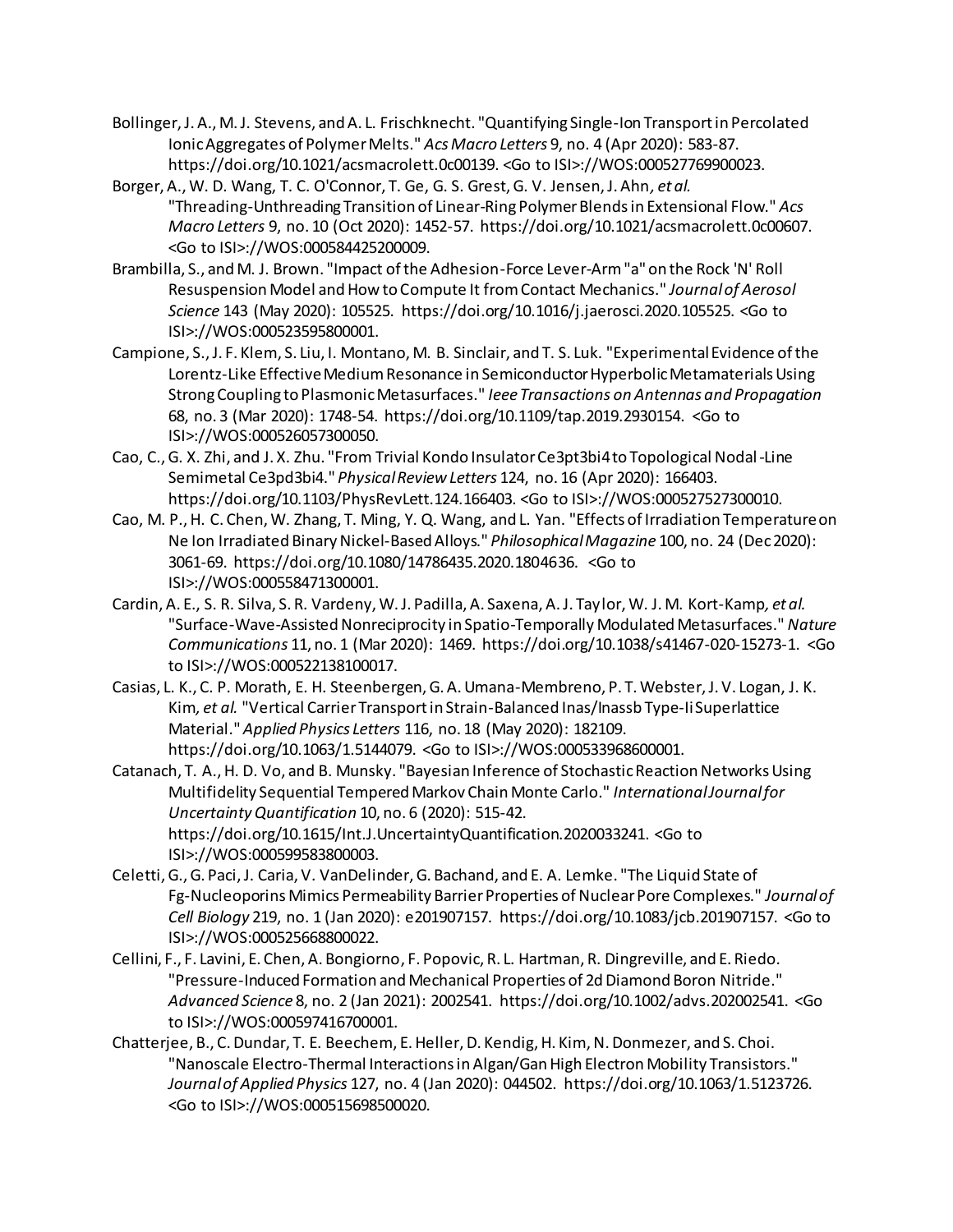- Chaudhari, M. I., J. M. Vanegas, L. R. Pratt, A. Muralidharan, and S. B. Rempe. "Hydration Mimicry by Membrane Ion Channels." In *Annual Review of Physical Chemistry, Vol 71*, edited by M. A. Johnson and T. J. Martinez. Annual Review of Physical Chemistry, 461-84, 2020.
- Chen, A. P., W. R. Zhang, L. R. Dedon, D. Chen, F. Khatkhatay, J. L. MacManus-Driscoll, H. Y. Wang*, et al.* "Couplings of Polarization with Interfacial Deep Trap and Schottky Interface Controlled Ferroelectric Memristive Switching." *Advanced Functional Materials* 30, no. 43 (Oct 2020): 2000664. https://doi.org/10.1002/adfm.202000664. <Go to ISI>://WOS:000555887900001.
- Chen, E. Y., C. Deo, and R. Dingreville. "Reduced-Order Atomistic Cascade Method for Simulating Radiation Damage in Metals." *Journal of Physics-Condensed Matter* 32, no. 4 (Jan 2020): 045402. https://doi.org/10.1088/1361-648X/ab4b7c. <Go to ISI>://WOS:000493131100003.
- Chen, Y., N. Li, R. G. Hoagland, X. Y. Liu, J. K. Baldwin, I. J. Beyerlein, J. Y. Cheng, and N. A. Mara. "Effects of Three-Dimensional Cu/Nb Interfaces on Strengthening and Shear Banding in Nanoscale Metallic Multilayers." *Acta Materialia* 199 (Oct 2020): 593-601. https://doi.org/10.1016/j.actamat.2020.08.019. <Go to ISI>://WOS:000577994500044.
- Cheng, L., T. Sarkar, J. Lourembam, R. Tutchton, M. Motapathula, D. M. Zhao, J. X. Zhu, T. Venkatesan, and E. E. M. Chia. "Observation of Interacting Polaronic Gas Behavior in Ta-Doped Tio2 Thin Films Via Terahertz Time-Domain Spectroscopy." *Applied Physics Letters* 117, no. 26 (Dec 2020): 261902. https://doi.org/10.1063/5.0022775. <Go to ISI>://WOS:000605587700001.
- Chiu, P. Y., D. Lidsky, Y. Chuang, Y. H. Su, J. Y. Li, C. T. Harris, and T. M. Lu. "Post-Growth Modulation Doping by Ion Implantation." *Applied Physics Letters* 117, no. 26 (Dec 2020): 263502. https://doi.org/10.1063/5.0031992. <Go to ISI>://WOS:000608049800002.
- Chiu, W. C., B. Singh, S. Mardanya, J. Nokelainen, A. Agarwal, H. Lin, C. Lane*, et al.* "Topological Dirac Semimetal Phase in Bismuth Based Anode Materials for Sodium-Ion Batteries." *Condensed Matter* 5, no. 2 (Jun 2020): 39. https://doi.org/10.3390/condmat5020039. <Go to ISI>://WOS:000551251300005.
- Chiu, W. T., R. M. Tutchton, G. Resta, T. H. Lee, E. D. Bauer, F. Ronning, R. T. Scalettar, and J. X. Zhu. "Hybridization Effect on the X-Ray Absorption Spectra for Actinide Materials: Application to Pub4." *Physical Review B* 102, no. 8 (Aug 2020): 085150. https://doi.org/10.1103/PhysRevB.102.085150. <Go to ISI>://WOS:000562629600005.
- Choi, W., R. J. Chen, C. Levy, A. Tanaka, R. Liu, V. Balasubramanian, P. M. Asbeck, and S. A. Dayeh. "Intrinsically Linear Transistor for Millimeter-Wave Low Noise Amplifiers." *Nano Letters* 20, no. 4 (Apr 2020): 2812-20. https://doi.org/10.1021/acs.nanolett.0c00522. <Go to ISI>://WOS:000526413400078.
- Chow, W. W., Z. Y. Zhang, J. C. Norman, S. T. Liu, and J. E. Bowers. "On Quantum-Dot Lasing at Gain Peak with Linewidth Enhancement Factor <It><Bold>Alpha(H)</It></Bold>=0." AplPhotonics 5, no. 2 (Feb 2020): 026101. https://doi.org/10.1063/1.5133075. <Go to ISI>://WOS:000518603100001.
- Chowdhury, A., J. A. Bollinger, B. J. Dear, J. K. Cheung, K. P. Johnston, and T. M. Truskett. "Coarse-Grained Molecular Dynamics Simulations for Understanding the Impact of Short-Range Anisotropic Attractions on Structure and Viscosity of Concentrated Monoclonal Antibody Solutions." *Molecular Pharmaceutics* 17, no. 5 (May 2020): 1748-56. https://doi.org/10.1021/acs.molpharmaceut.9b00960. <Go to ISI>://WOS:000530663800029.
- Cihan, E., K. Jungjohann, N. Argibay, M. Chandross, and M. Dienwiebel. "Effect of Environment on Microstructure Evolution and Friction of Au-Ni Multilayers." *Tribology Letters* 68, no. 1 (Jan 2020): 30. https://doi.org/10.1007/s11249-019-1245-9. <Go to ISI>://WOS:000521229500001.
- Claire, F. J., M. A. Solomos, J. Kim, G. Q. Wang, M. A. Siegler, M. F. Crommie, and T. J. Kempa. "Structural and Electronic Switching of a Single Crystal 2d Metal-Organic Framework Prepared by Chemical Vapor Deposition." *Nature Communications* 11, no. 1 (Nov 2020): 5524. https://doi.org/10.1038/s41467-020-19220-y. <Go to ISI>://WOS:000617729200001.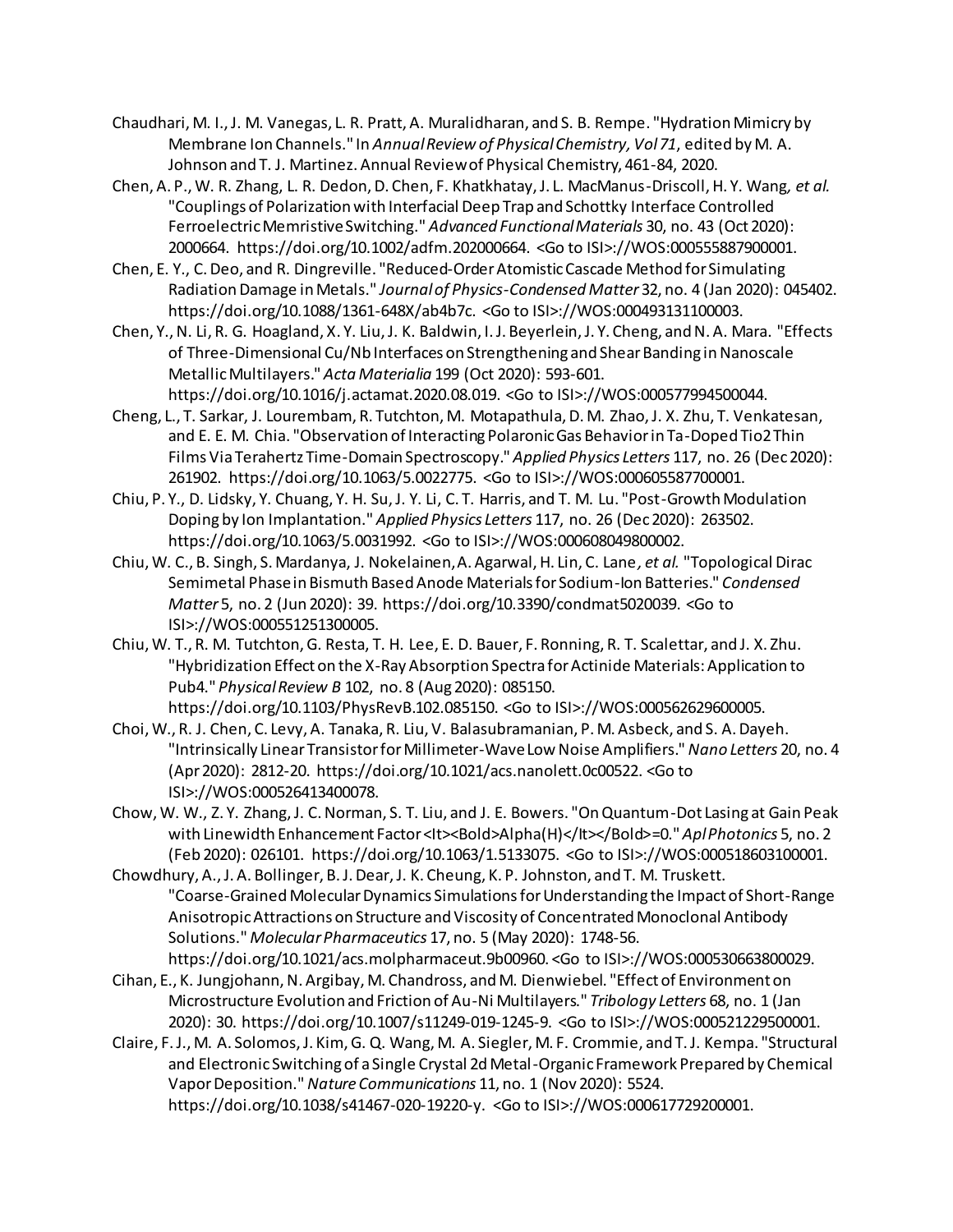- Collins, L., E. S. Muckley, H. Tsai, D. Ghosh, A. J. Neukirch, S. Tretiak, S. V. Kalinin, W. Y. Nie, and I. N. Ivanov. "Correlation of Spatiotemporal Dynamics of Polarization and Charge Transport in Blended Hybrid Organic-Inorganic Perovskites on Macro- and Nanoscales." *Acs Applied Materials & Interfaces* 12, no. 13 (Apr 2020): 15380-88. https://doi.org/10.1021/acsami.0c00561. <Go to ISI>://WOS:000526566900075.
- Cooper, M. A., M. S. Oliver, D. C. Bufford, B. C. White, and J. B. Lechman. "Compression Behavior of Microcrystalline Cellulose Spheres: Single Particle Compression and Confined Bulk Compression across Regimes." *Powder Technology* 374 (Sep 2020): 10-21. https://doi.org/10.1016/j.powtec.2020.06.089. <Go to ISI>://WOS:000577423700002.
- Copp, S. M., S. M. Swasey, A. Gorovits, P. Bogdanov, and E. G. Gwinn. "General Approach for Machine Learning-Aided Design of DNA-Stabilized Silver Clusters." *Chemistry of Materials* 32, no. 1 (Jan 2020): 430-37. https://doi.org/10.1021/acs.chemmater.9b04040. <Go to ISI>://WOS:000507721600043.
- Cordova, D. L. M., S. S. Fender, M. S. Hooshmand, M. R. Buchanan, J. Davis, T. M. Kam, R. N. Gannon*, et al.* "The Instability of Monolayer-Thick Pbse on Vse2." *Chemistry of Materials* 32, no. 18 (Sep 2020): 7992-8003. https://doi.org/10.1021/acs.chemmater.0c02922. <Go to ISI>://WOS:000575419000042.
- Cordova, D. L. M., T. M. Kam, R. N. Gannon, P. Lu, and D. C. Johnson. "Controlling the Self-Assembly of New Metastable Tin Vanadium Selenides Using Composition and Nanoarchitecture of Precursors." *Journal of the American Chemical Society* 142, no. 30 (Jul 2020): 13145-54. https://doi.org/10.1021/jacs.0c05505. <Go to ISI>://WOS:000557854400029.
- Cox, N., J. X. Wei, H. Pattanaik, T. Tabbakh, S. P. Gorza, D. Hagan, and E. W. Van Stryland. "Nondegenerate Two-Photon Absorption in Gaas/Algaas Multiple Quantum Well Waveguides." *Physical Review Research* 2, no. 1 (Mar 2020): 013376. https://doi.org/10.1103/PhysRevResearch.2.013376. <Go to ISI>://WOS:000602704700005.
- Craven, G. T., N. Lubbers, K. Barros, and S. Tretiak. "Ex Machina Determination of Structural Correlation Functions." *Journal of Physical Chemistry Letters* 11, no. 11 (Jun 2020): 4372-78. https://doi.org/10.1021/acs.jpclett.0c00627. <Go to ISI>://WOS:000538759600020.
- ———. "Machine Learning Approaches for Structural and Thermodynamic Properties of a Lennard-Jones Fluid." *Journal of Chemical Physics* 153, no. 10 (Sep 2020): 104502. https://doi.org/10.1063/5.0017894. <Go to ISI>://WOS:000570952000002.
- Curwen, C. A., J. L. Reno, and B. S. Williams. "Broadband Metasurface Design for Terahertz Quantum-Cascade Vecsel." *Electronics Letters* 56, no. 23 (Nov 2020): 1264-66. https://doi.org/10.1049/el.2020.1963. <Go to ISI>://WOS:000588389600017.
- ———. "Terahertz Quantum-Cascade Patch-Antenna Vecsel with Low Power Dissipation." *Applied Physics Letters* 116, no. 24 (Jun 2020). https://doi.org/10.1063/5.0008867. <Go to ISI>://WOS:000542954100001.
- Cusentino, M. A., M. A. Wood, and R. Dingreville. "Compositional and Structural Origins of Radiation Damage Mitigation in High-Entropy Alloys." *Journal of Applied Physics* 128, no. 12 (Sep 2020): 125904. https://doi.org/10.1063/5.0024014. <Go to ISI>://WOS:000577123900001.
- De Sio, A., E. Sommer, X. T. Nguyen, L. Gross, D. Popovic, B. T. Nebgen, S. Fernandez-Alberti*, et al.* "Intermolecular Conical Intersections in Molecular Aggregates." *Nature Nanotechnology* 16, no. 1 (Jan 2021). https://doi.org/10.1038/s41565-020-00791-2. <Go to ISI>://WOS:000590037500003.
- Deichmann, E., L. Torres-Castro, J. Lamb, M. Karulkar, S. Ivanov, C. Grosso, L. Gray, J. Langendorf, and F. Garzon. "Investigating the Effects of Lithium Deposition on the Abuse Response of Lithium-Ion Batteries." *Journal of the Electrochemical Society* 167, no. 9 (Jan 2020): 090552. https://doi.org/10.1149/1945-7111/ab9941. <Go to ISI>://WOS:000548372800001.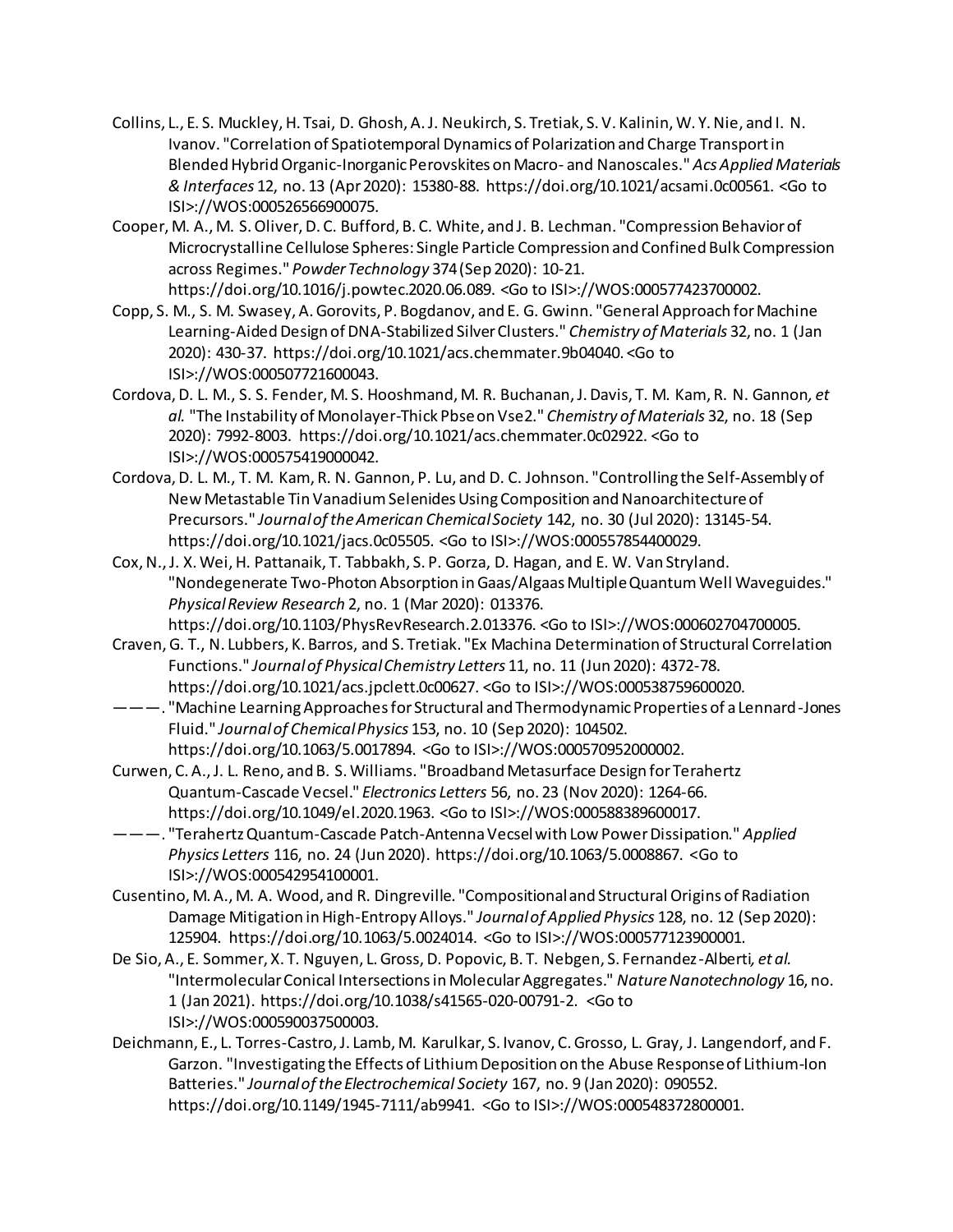- DelRio, F. W., B. L. Boyce, J. T. Benzing, L. H. Friedman, and R. F. Cook. "Shoulder Fillet Effects in Strength Distributions of Microelectromechanical System Components." *Journal of Micromechanics and Microengineering* 30, no. 12 (Dec 2020): 125013. https://doi.org/10.1088/1361-6439/abbf89. <Go to ISI>://WOS:000587064700001.
- Deneff, J. I., K. S. Butler, L. E. S. Rohwer, C. J. Pearce, N. R. Valdez, M. A. Rodriguez, T. S. Luk, and D. S. F. Gallis. "Encoding Multilayer Complexity in Anti-Counterfeiting Heterometallic Mof-Based Optical Tags." *Angewandte Chemie-International Edition* 60, no. 3 (Jan 2021): 1203-11. https://doi.org/10.1002/anie.202013012. <Go to ISI>://WOS:000598316300001.
- Derby, B., J. Cooper, T. Lach, E. Martinez, H. Kim, J. K. Baldwin, D. Kaoumi*, et al.* "A Pathway to Synthesizing Single-Crystal Fe and Fecr Films." *Surface & Coatings Technology* 403 (Dec 2020): 126346. https://doi.org/10.1016/j.surfcoat.2020.126346. <Go to ISI>://WOS:000590180600008.
- Derby, B. K., J. K. Baldwin, Y. Q. Wang, M. J. Demkowicz, A. Misra, and N. Li. "Influence of Metal Nanocomposite Morphology on Helium Implantation Response." *Scripta Materialia* 177 (Mar 2020): 229-33. https://doi.org/10.1016/j.scriptamat.2019.10.041. <Go to ISI>://WOS:000500388900045.
- Devereux, C., J. S. Smith, K. K. Davis, K. Barros, R. Zubatyuk, O. Isayev, and A. E. Roitberg. "Extending the Applicability of the Ani Deep Learning Molecular Potential to Sulfur and Halogens." *Journal of Chemical Theory and Computation* 16, no. 7 (Jul 2020): 4192-202. https://doi.org/10.1021/acs.jctc.0c00121. <Go to ISI>://WOS:000607532300018.
- Diler, B., S. J. Whiteley, C. P. Anderson, G. Wolfowicz, M. E. Wesson, E. S. Bielejec, F. J. Heremans, and D. D. Awschalom. "Coherent Control and High-Fidelity Readout of Chromium Ions in Commercial Silicon Carbide." *Npj Quantum Information* 6, no. 1 (Jan 2020): 11. https://doi.org/10.1038/s41534-020-0247-7. <Go to ISI>://WOS:000511038800001.
- Diouf, S. I. Y., D. J. Williams, A. Londono-Calderon, M. T. Pettes, S. Seifert, and M. A. Firestone. "Synergistic Single Process Additive Manufacturing of Hydro-Responsive Ag Nanoparticle Composites by Digital Visible Light Processing 3d Printing." *Materials Advances* 1, no. 7 (Oct 2020): 2219-24. https://doi.org/10.1039/d0ma00549e. <Go to ISI>://WOS:000613923500005.
- Dong, S. J., T. J. Chen, S. X. Huang, N. Li, and C. Z. Zhou. "Thickness-Dependent Shear Localization in Cu/Nb Metallic Nanolayered Composites." *Scripta Materialia* 187 (Oct 2020): 323-28. https://doi.org/10.1016/j.scriptamat.2020.06.049. <Go to ISI>://WOS:000551272900057.
- Duan, C. R., K. Sasmal, M. B. Maple, A. Podlesnyak, J. X. Zhu, Q. M. Si, and P. C. Dai. "Incommensurate Spin Fluctuations in the Spin-Triplet Superconductor Candidate Ute2." *Physical Review Letters*  125, no. 23 (Dec 2020): 237003. https://doi.org/10.1103/PhysRevLett.125.237003. <Go to ISI>://WOS:000595043900017.
- Dunlap, M. K., D. P. Ryan, P. M. Goodwin, J. H. Werner, S. Majumder, J. A. Hollingsworth, M. P. Gelfand, and A. Van Orden. "Super-Resolution Photoluminescence Lifetime and Intensity Mapping of Interacting Cdse/Cds Quantum Dots." *Applied Physics Letters* 116, no. 2 (Jan 2020): 021103. https://doi.org/10.1063/1.5132563. <Go to ISI>://WOS:000518029000021.
- Easterling, C. P., G. Coste, J. E. Sanchez, G. E. Fanucci, and B. S. Sumerlin. "Post-Polymerization Modification of Polymethacrylates Enabled by Keto-Enol Tautomerization." *Polymer Chemistry*  11, no. 17 (May 2020): 2955-58. https://doi.org/10.1039/d0py00383b. <Go to ISI>://WOS:000533420400002.
- Eftink, B. P., J. S. Weaver, J. A. Valdez, V. Livescu, D. Chen, Y. Wang, C. Knapp*, et al.* "Proton Irradiation and Characterization of Additively Manufactured 304l Stainless Steels." *Journal of Nuclear Materials* 531 (Apr 2020): Unsp 152007. https://doi.org/10.1016/j.jnucmat.2020.152007. <Go to ISI>://WOS:000518889500027.
- Elshafiey, A. T., K. M. DaVico, A. K. Rishinaramangalam, A. Rashidi, A. Aragon, D. Feezell, B. P. Gunning, C. Sheehan, and V. Matias. "Gan/Ingan Blue Light-Emitting Diodes on Polycrystalline Molybdenum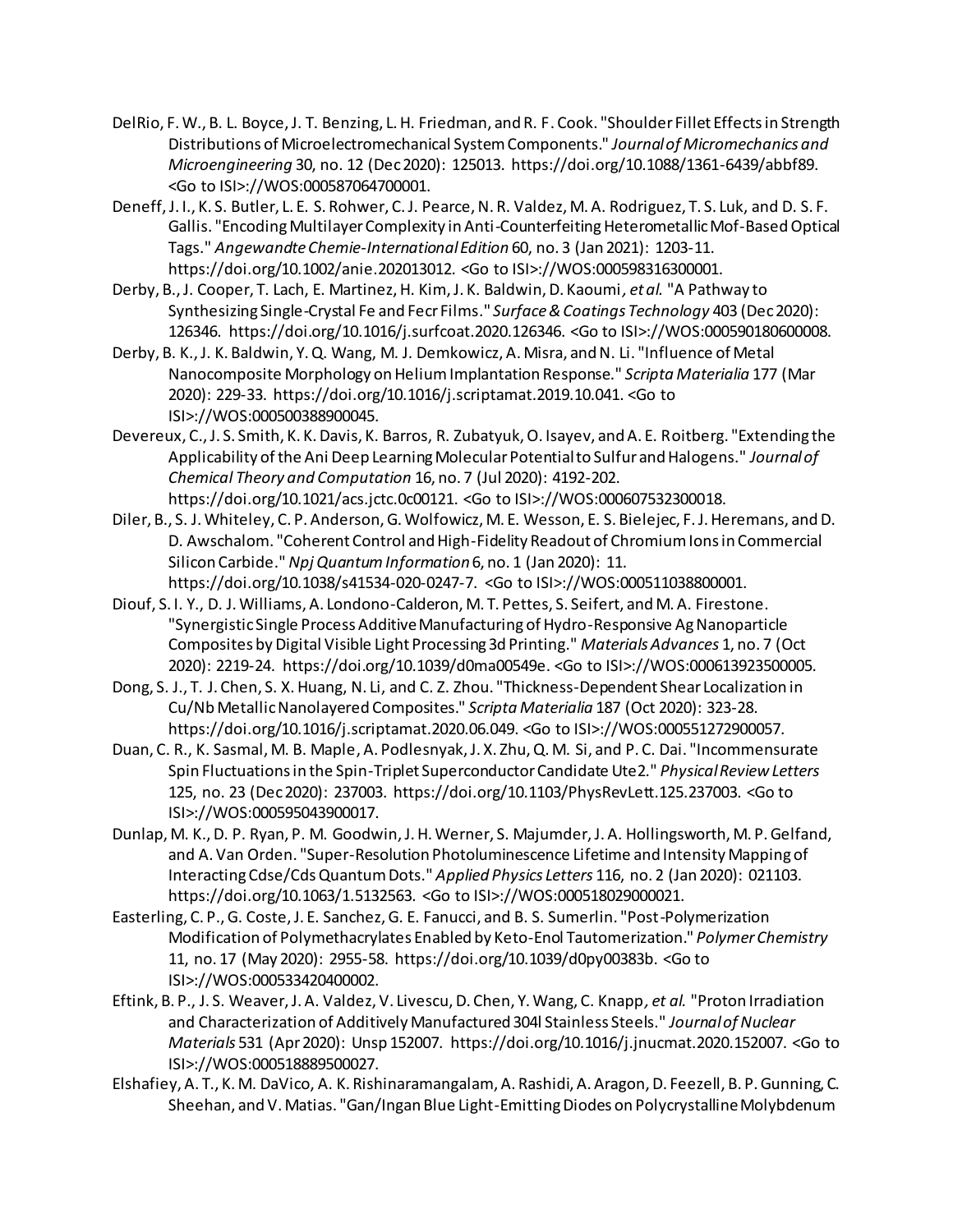Metal Foils by Ion Beam-Assisted Deposition." *Physica Status Solidi a-Applications and Materials Science* 217, no. 7 (Apr 2020): 1900800. https://doi.org/10.1002/pssa.201900800. <Go to ISI>://WOS:000510299200001.

- Enriquez, E., Q. Li, P. Bowlan, P. Lu, B. Zhang, L. G. Li, H. Y. Wang*, et al.* "Induced Ferroelectric Phases in Srtio3 by a Nanocomposite Approach." *Nanoscale* 12, no. 35 (Sep 2020): 18193-99. https://doi.org/10.1039/d0nr03460f. <Go to ISI>://WOS:000571342700019.
- Enriquez, E., G. X. Wang, Y. Sharma, I. Sarpkaya, Q. Wang, D. Chen, N. Winner*, et al.* "Structural and Optical Properties of Phase-Pure Uo2, Alpha-U3o8, and Alpha-Uo3 Epitaxial Thin Films Grown by Pulsed Laser Deposition." *Acs Applied Materials & Interfaces* 12, no. 31 (Aug 2020): 35232-41. https://doi.org/10.1021/acsami.0c08635. <Go to ISI>://WOS:000558792700074.
- Fan, X., R. J. Wen, Y. G. Xia, J. Z. Wang, X. H. Liu, H. H. Huang, Y. Li*, et al.* "Vacuum-Free, All-Solution, and All-Air Processed Organic Photovoltaics with over 11% Efficiency and Promoted Stability Using Layer-by-Layer Codoped Polymeric Electrodes." *Solar Rrl* 4, no. 6 (Jun 2020): 1900543. https://doi.org/10.1002/solr.201900543. <Go to ISI>://WOS:000530147700001.
- Farrell, K. M., J. S. Ostrander, A. C. Jones, B. R. Yakami, S. S. Dicke, C. T. Middleton, P. Hamm, and M. T. Zanni. "Shot-to-Shot 2d Ir Spectroscopy at 100 Khz Using a Yb Laser and Custom-Designed Electronics." *Optics Express* 28, no. 22 (Oct 2020): 33584-602. https://doi.org/10.1364/oe.409360. <Go to ISI>://WOS:000582499400104.
- Fauseweh, B., and J. X. Zhu. "Laser Pulse Driven Control of Charge and Spin Order in the Two-Dimensional Kondo Lattice." *Physical Review B* 102, no. 16 (Oct 2020): 165128. https://doi.org/10.1103/PhysRevB.102.165128. <Go to ISI>://WOS:000577073300005.
- Fink, D. R., S. Lee, S. H. Kodati, V. Rogers, T. J. Ronningen, M. Winslow, C. H. Grein*, et al.* "Determination of Background Doping Polarity of Unintentionally Doped Semiconductor Layers." *Applied Physics Letters* 116, no. 7 (Feb 2020): 072103. https://doi.org/10.1063/1.5142377. <Go to ISI>://WOS:000519601800003.
- Freixas, V. M., T. Nelson, D. Ondarse-Alvarez, P. Nijjar, A. Mikhailovsky, C. Zhou, S. Fernandez-Alberti, G. C. Bazan, and S. Tretiak. "Experimental and Theoretical Study of Energy Transfer in a Chromophore Triad: What Makes Modeling Dynamics Successful?". *Journal of Chemical Physics*  153, no. 24 (Dec 2020): 244114. https://doi.org/10.1063/5.0028126. <Go to ISI>://WOS:000604214300003.
- Freixas, V. M., N. Oldani, R. Franklin-Mergarejo, S. Tretiak, and S. Fernandez-Alberti. "Electronic Energy Relaxation in a Photoexcited Fully Fused Edge-Sharing Carbon Nanobelt." *Journal of Physical Chemistry Letters* 11, no. 12 (Jun 2020): 4711-19. https://doi.org/10.1021/acs.jpclett.0c01351. <Go to ISI>://WOS:000548027700026.
- Freixas, V. M., S. Tretiak, D. V. Makhov, D. V. Shalashilin, and S. Fernandez-Alberti. "Vibronic Quantum Beating between Electronic Excited States in a Heterodimer." *Journal of Physical Chemistry B*  124, no. 19 (May 2020): 3992-4001. https://doi.org/10.1021/acs.jpcb.0c01685. <Go to ISI>://WOS:000535282200015.
- Fu, J. H., A. Y. Lu, N. J. Madden, C. C. Wu, Y. C. Chen, M. H. Chiu, K. Hattar*, et al.* "Additive Manufacturing Assisted Van Der Waals Integration of 3d/3d Hierarchically Functional Nanostructures." *Communications Materials* 1, no. 1 (Jul 2020): 42. https://doi.org/10.1038/s43246-020-0041-2. <Go to ISI>://WOS:000610566800001.
- Gao, L., J. L. Reno, and S. Kumar. "Short Barriers for Lowering Current-Density in Terahertz Quantum Cascade Lasers." *Photonics* 7, no. 1 (Mar 2020): 7. https://doi.org/10.3390/photonics7010007. <Go to ISI>://WOS:000523488200003.
- Garland, A. P., K. M. Adstedt, Z. J. Casias, B. C. White, W. M. Mook, B. Kaehr, B. H. Jared*, et al.* "Coulombic Friction in Metamaterials to Dissipate Mechanical Energy." *Extreme Mechanics Letters* 40 (Oct 2020): 100847. https://doi.org/10.1016/j.eml.2020.100847. <Go to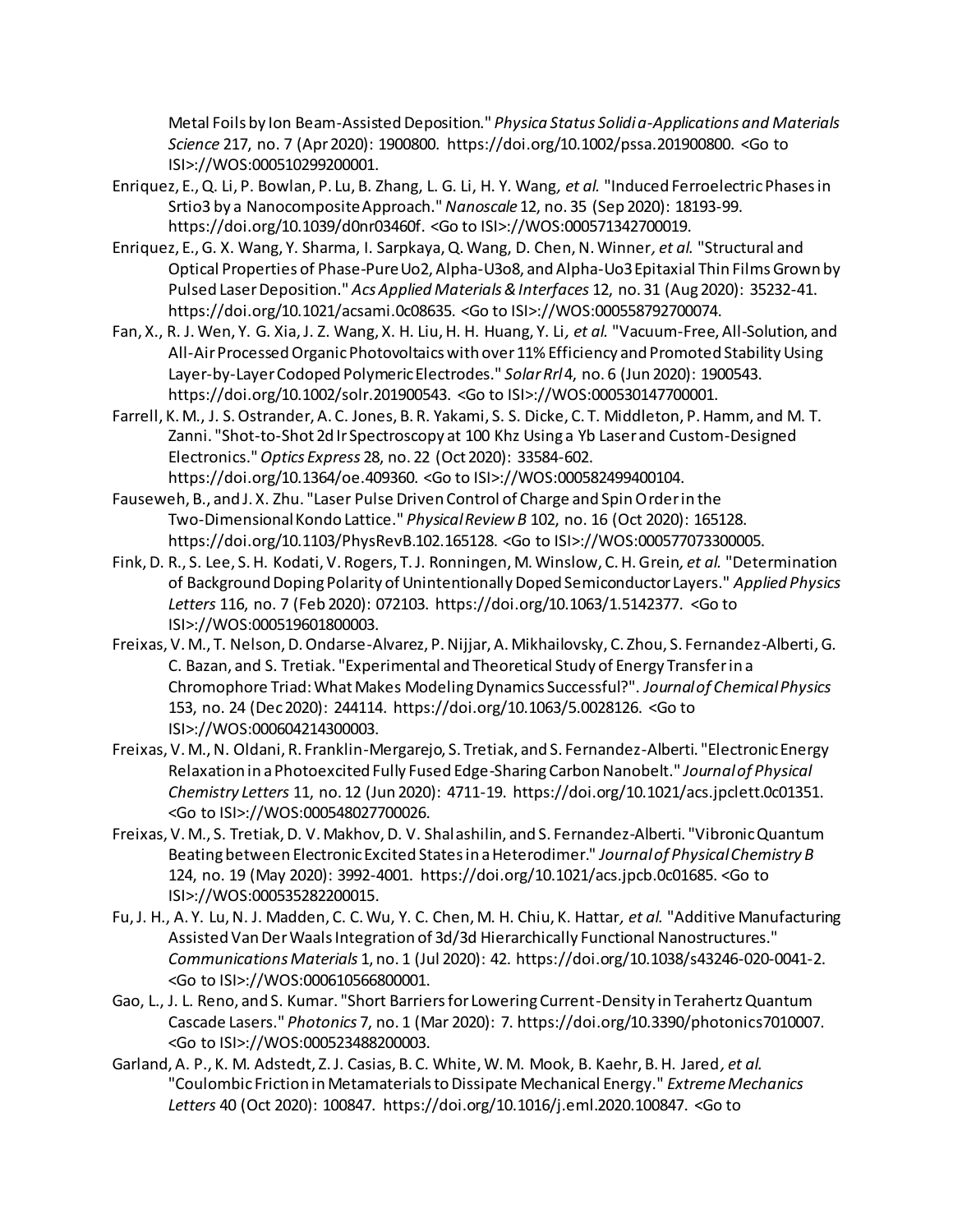ISI>://WOS:000577470700003.

- Ge, T., M. Rubinstein, and G. S. Grest. "Effects of Tethered Polymers on Dynamics of Nanoparticles in Unentangled Polymer Melts." *Macromolecules* 53, no. 16 (Aug 2020): 6898-906. https://doi.org/10.1021/acs.macromol.9b01921. <Go to ISI>://WOS:000566339100014.
- Ghosh, A., F. Ronning, S. M. Nakhmanson, and J. X. Zhu. "Machine Learning Study of Magnetism in Uranium-Based Compounds." *Physical Review Materials* 4, no. 6 (Jun 2020): 064414. https://doi.org/10.1103/PhysRevMaterials.4.064414. <Go to ISI>://WOS:000541422000004.
- Ghosh, D., D. Acharya, L. Pedesseau, C. Katan, J. Even, S. Tretiak, and A. J. Neukirch. "Charge Carrier Dynamics in Two-Dimensional Hybrid Perovskites: Dion-Jacobson Vs. Ruddlesden-Popper Phases." *Journal of Materials Chemistry A* 8, no. 42 (Nov 2020): 22009-22. https://doi.org/10.1039/d0ta07205b. <Go to ISI>://WOS:000585127100050.
- Ghosh, D., A. J. Neukirch, and S. Tretiak. "Optoelectronic Properties of Two-Dimensional Bromide Perovskites: Influences of Spacer Cations." *Journal of Physical Chemistry Letters* 11, no. 8 (Apr 2020): 2955-64. https://doi.org/10.1021/acs.jpclett.0c00594. <Go to ISI>://WOS:000526353000025.
- Ghosh, D., E. Welch, A. J. Neukirch, A. Zakhidov, and S. Tretiak. "Polarons in Halide Perovskites: A Perspective." *Journal of Physical Chemistry Letters* 11, no. 9 (May 2020): 3271-86. https://doi.org/10.1021/acs.jpclett.0c00018. <Go to ISI>://WOS:000535177500015.
- Gifford, B. J., S. Kilina, H. Htoon, S. K. Doorn, and S. Tretiak. "Controlling Defect-State Photophysics in Covalently Functionalized Single-Walled Carbon Nanotubes." *Accounts of Chemical Research* 53, no. 9 (Sep 2020): 1791-801. https://doi.org/10.1021/acs.accounts.0c00210. <Go to ISI>://WOS:000572833000009.
- Gigax, J. G., O. El-Atwani, Q. McCulloch, B. Aytuna, M. Efe, S. Fensin, S. A. Maloy, and N. Li. "Micro- and Mesoscale Mechanical Properties of an Ultra-Fine Grained Crfemnni High Entropy Alloy Produced by Large Strain Machining." *Scripta Materialia* 178 (Mar 2020): 508-12. https://doi.org/10.1016/j.scriptamat.2019.11.042. <Go to ISI>://WOS:000510947200102.
- Gigax, J. G., A. J. Torrez, Q. McCulloch, H. Kim, S. A. Maloy, and N. Li. "Sizing up Mechanical Testing: Comparison of Microscale and Mesoscale Mechanical Testing Techniques on a Fecral Welded Tube." *Journal of Materials Research* 35, no. 20 (Oct 2020): 2817-30. https://doi.org/10.1557/jmr.2020.195. <Go to ISI>://WOS:000595594900018.
- Gill, S. K., M. Topsakal, E. Jossou, X. J. Huang, K. Hattar, J. Mausz, M. Elbakhshwan*, et al.* "Impact of Krypton Irradiation on a Single Crystal Tungsten: Multi-Modal X-Ray Imaging Study." *Scripta Materialia* 188 (Nov 2020): 296-301. https://doi.org/10.1016/j.scriptamat.2020.07.024. <Go to ISI>://WOS:000558747100057.
- Giri, A., S. S. Chou, D. E. Drury, K. Q. Tomko, D. Olson, J. T. Gaskins, B. Kaehr, and P. E. Hopkins. "Molecular Tail Chemistry Controls Thermal Transport in Fullerene Films." *Physical Review Materials* 4, no. 6 (Jun 2020): 065404. https://doi.org/10.1103/PhysRevMaterials.4.065404. <Go to ISI>://WOS:000540917500002.
- Goldflam, M. D., I. Ruiz, S. W. Howell, A. Tauke-Pedretti, E. M. Anderson, J. R. Wendt, P. Finnegan*, et al.* "Monolithically Fabricated Tunable Long-Wave Infrared Detectors Based on Dynamic Graphene Metasurfaces." *Applied Physics Letters* 116, no. 19 (May 2020): 191102. https://doi.org/10.1063/5.0007780. <Go to ISI>://WOS:000533500700001.
- Grillot, F., J. C. Norman, J. N. Duan, Z. Y. Zhang, B. Z. Dong, H. M. Huang, W. W. Chow, and J. E. Bowers. "Physics and Applications of Quantum Dot Lasers for Silicon Photonics." *Nanophotonics* 9, no. 6 (Jun 2020): 1271-86. https://doi.org/10.1515/nanoph-2019-0570. <Go to ISI>://WOS:000543258600002.
- Grosso, R. L., E. N. S. Muccillo, D. N. F. Muche, G. S. Jawaharram, C. M. Barr, A. M. Monterrosa, R. H. R. Castro, K. Hattar, and S. J. Dillon. "In Situ Transmission Electron Microscopy for Ultrahigh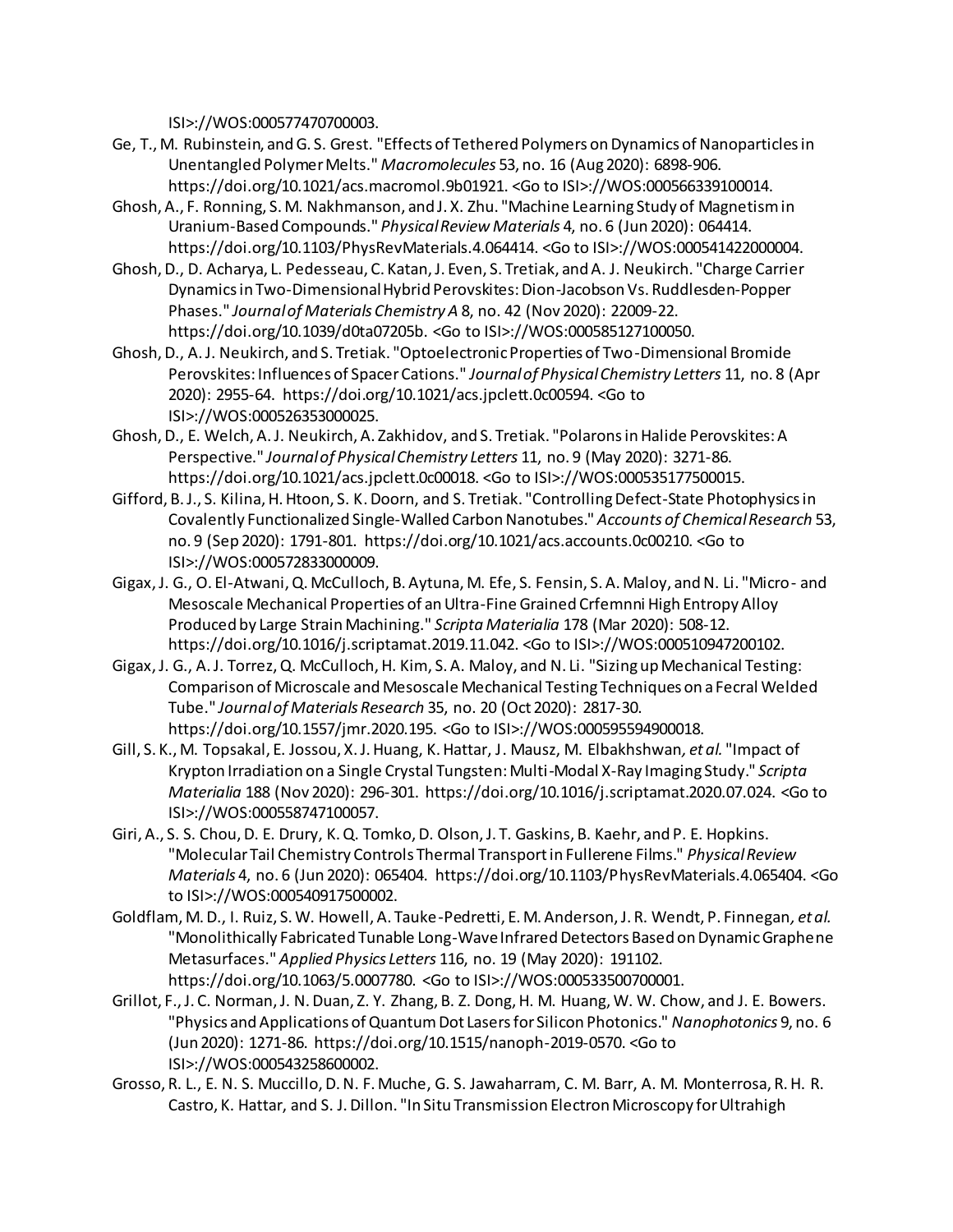Temperature Mechanical Testing of Zro2." *Nano Letters* 20, no. 2 (Feb 2020): 1041-46. https://doi.org/10.1021/acs.nanolett.9b04205. <Go to ISI>://WOS:000514255400029.

- Grosso, R. L., K. S. N. Vikrant, L. Feng, E. N. S. Muccillo, D. N. F. Muche, G. S. Jawaharram, C. M. Barr*, et al.* "Ultrahigh Temperature in Situ Transmission Electron Microscopy Based Bicrystal Coble Creep in Zirconia Ii: Interfacial Thermodynamics and Transport Mechanisms." *Acta Materialia*  200 (Nov 2020): 1008-21. https://doi.org/10.1016/j.actamat.2020.08.070. <Go to ISI>://WOS:000580631600084.
- Guo, Q. Y., Y. C. Gu, C. M. Barr, T. Koenig, K. Hattar, L. Li, and G. B. Thompson. "In Situ Indentation and High Cycle Tapping Deformation Responses in a Nanolaminate Crystalline/Amorphous Metal Composite." *Materials Science and Engineering a-Structural Materials Properties Microstructure and Processing* 798 (Nov 2020): 140074. https://doi.org/10.1016/j.msea.2020.140074. <Go to ISI>://WOS:000587607100003.
- Gupta, S., S. Stangebye, K. Jungjohann, B. Boyce, T. Zhu, J. Kacher, and O. N. Pierron. "In Situ Tem Measurement of Activation Volume in Ultrafine Grained Gold." *Nanoscale* 12, no. 13 (Apr 2020): 7146-58. https://doi.org/10.1039/d0nr01874k. <Go to ISI>://WOS:000524947900022.
- Hale, L. L., P. P. Vabischevich, T. Siday, C. T. Harris, T. S. Luk, S. J. Addamane, J. L. Reno, I. Brener, and O. Mitrofanov. "Perfect Absorption in Gaas Metasurfaces near the Bandgap Edge." *Optics Express*  28, no. 23 (Nov 2020): 35284-96. https://doi.org/10.1364/oe.404249. <Go to ISI>://WOS:000589869600119.
- Halli, K., K. Brugemann, M. Bohlouli, and S. Konig. "Time-Lagged and Acute Impact of Heat Stress on Production and Fertility Traits in the Local Dual-Purpose Cattle Breed "Rotes Hohenvieh" under Pasture-Based Conditions." *Translational Animal Science* 4, no. 3 (Jul 2020). https://doi.org/10.1093/tas/txaa148. <Go to ISI>://WOS:000621663100006.
- Haq, S., T. E. Tesema, B. Patra, E. Gomez, and T. G. Habteyes. "Tuning Plasmonic Coupling from Capacitive to Conductive Regimes Via Atomic Control of Dielectric Spacing." *Acs Photonics* 7, no. 3 (Mar 2020): 622-29. https://doi.org/10.1021/acsphotonics.0c00225. <Go to ISI>://WOS:000526350900012.
- Harms, N. C., H. S. Kim, A. J. Clune, K. A. Smith, K. R. O'Neal, A. V. Haglund, D. G. Mandrus*, et al.* "Piezochromism in the Magnetic Chalcogenide Mnps3." *Npj Quantum Materials* 5, no. 1 (Aug 2020): 56. https://doi.org/10.1038/s41535-020-00259-5. <Go to ISI>://WOS:000560168100001.
- Heckman, N. M., T. A. Ivanoff, A. M. Roach, B. H. Jared, D. J. Tung, H. J. Brown-Shaklee, T. Huber*, et al.* "Automated High-Throughput Tensile Testing Reveals Stochastic Process Parameter Sensitivity." *Materials Science and Engineering a-Structural Materials Properties Microstructure and Processing* 772 (Jan 2020): 138632. https://doi.org/10.1016/j.msea.2019.138632. <Go to ISI>://WOS:000509621500131.
- Heckman, N. M., H. A. Padilla, J. R. Michael, C. M. Barr, B. G. Clark, K. Hattar, and B. L. Boyce. "Rethinking Scaling Laws in the High-Cycle Fatigue Response of Nanostructured and Coarse-Grained Metals." *International Journal of Fatigue* 134 (May 2020): 105472.

https://doi.org/10.1016/j.ijfatigue.2020.105472. <Go to ISI>://WOS:000518708500026.

- Henkelis, S. E., D. L. Huber, D. J. Vogel, J. M. Rimsza, and T. M. Nenoff. "Magnetic Tunability in Re -Dobdc Mofs Via Nox Acid Gas Adsorption." *Acs Applied Materials & Interfaces* 12, no. 17 (Apr 2020): 19504-10. https://doi.org/10.1021/acsami.0c01813. <Go to ISI>://WOS:000529924800028.
- Herman, E., J. A. Stewart, and R. Dingreville. "A Data-Driven Surrogate Model to Rapidly Predict Microstructure Morphology During Physical Vapor Deposition." *Applied Mathematical Modelling*  88 (Dec 2020): 589-603. https://doi.org/10.1016/j.apm.2020.06.046. <Go to ISI>://WOS:000568770800010.
- Hikita, K., S. Saigusa, Y. Takeuchi, H. Matsuyama, R. Nagai, K. Kato, T. Murata*, et al.* "Induction of Enantio-Selective Apoptosis in Human Leukemia Hl-60 Cells by (S)-Erypoegin K, an Isoflavone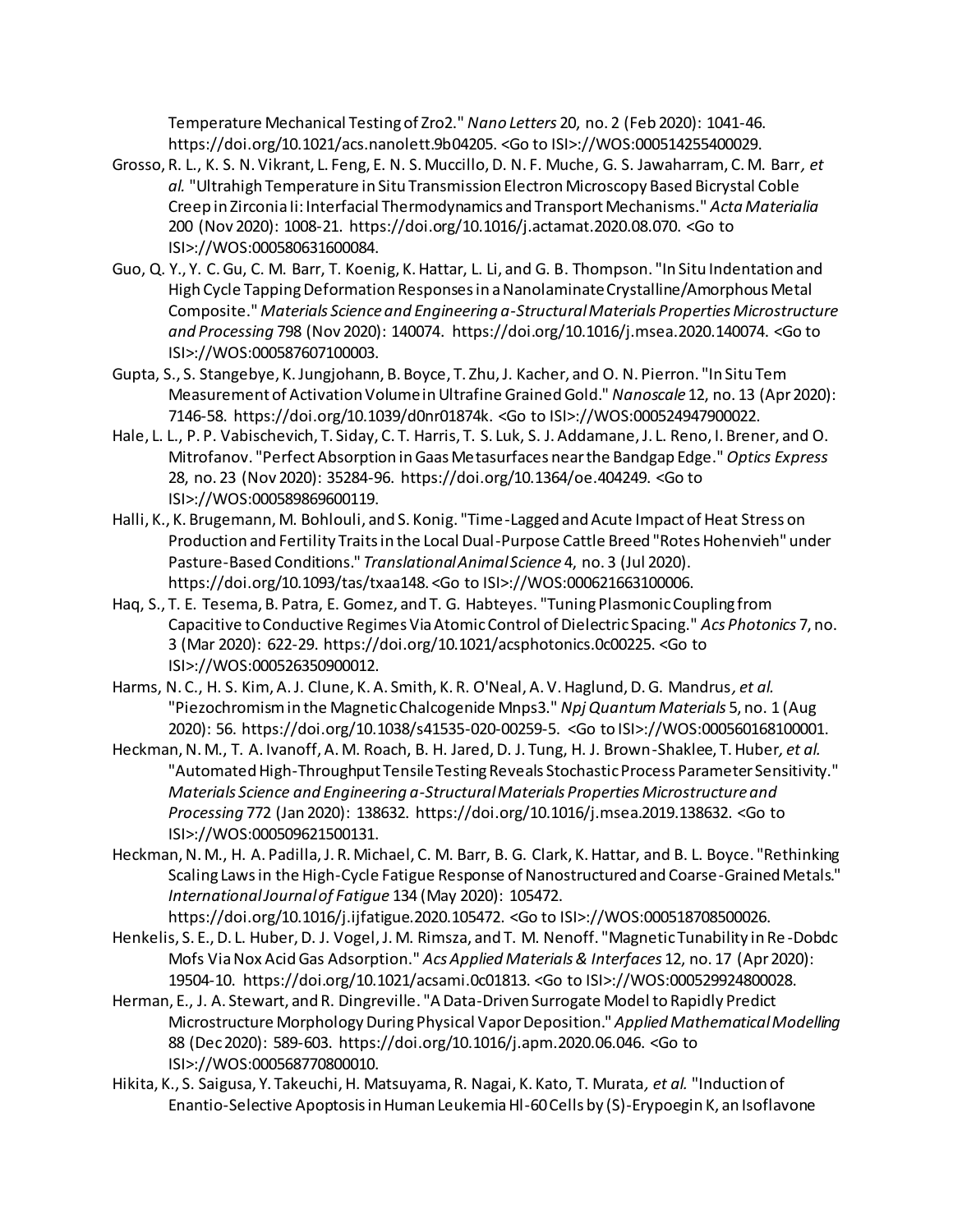Isolated from Erythrina Poeppigiana." *Bioorganic & Medicinal Chemistry* 28, no. 11 (Jun 2020): 115490. https://doi.org/10.1016/j.bmc.2020.115490. <Go to ISI>://WOS:000535808700012.

- Hosen, M. M., G. Dhakal, K. Dimitri, H. Choi, F. Kabir, C. Sims, O. Pavlosiuk*, et al.* "Observation of Dirac State in Half-Heusler Material Yptbi." *Scientific Reports* 10, no. 1 (Jul 2020): 12343. https://doi.org/10.1038/s41598-020-69284-5. <Go to ISI>://WOS:000556690900050.
- Huang, J. J., H. Wang, D. F. Li, Z. M. Qi, D. Zhang, P. Lu, H. T. Chen*, et al.* "Room-Temperature Ferroelectric Linb6ba5ti4o30 Spinel Phase in a Nanocomposite Thin Film Form for Nonlinear Photonics." *Acs Applied Materials & Interfaces* 12, no. 20 (May 2020): 23076-83. https://doi.org/10.1021/acsami.0c03487. <Go to ISI>://WOS:000537394100068.
- Huang, J. J., X. J. Wang, D. F. Li, T. N. Jin, P. Lu, D. Zhang, P. T. Lin*, et al.* "3d Hybrid Plasmonic Framework with Au Nanopillars Embedded in Nitride Multilayers Integrated on Si." *Advanced Materials Interfaces* 7, no. 17 (Sep 2020): 2000493. https://doi.org/10.1002/admi.202000493. <Go to ISI>://WOS:000542141200001.
- Huang, Z., C. Lane, C. Cao, G. X. Zhi, Y. Liu, C. E. Matt, B. Kuthanazhi*, et al.* "Prediction of Spin Polarized Fermi Arcs in Quasiparticle Interference in Cebi." *Physical Review B* 102, no. 23 (Dec 2020): 235167. https://doi.org/10.1103/PhysRevB.102.235167. <Go to ISI>://WOS:000604241500002.
- Ibru, T., S. Violante, E. Vennat, C. Arson, and A. Antoniou. "Structure and Mechanical Behavior of Dentin-Inspired Nanoporous Copper." *Scripta Materialia* 176 (Feb 2020): 99-103. https://doi.org/10.1016/j.scriptamat.2019.09.034. <Go to ISI>://WOS:000496838000020.
- Ihlefeld, J. F., T. S. Luk, S. W. Smith, S. S. Fields, S. T. Jaszewski, D. M. Hirt, W. T. Riffe*, et al.* "Compositional Dependence of Linear and Nonlinear Optical Response in Crystalline Hafnium Zirconium Oxide Thin Films." *Journal of Applied Physics* 128, no. 3 (Jul 2020): 034101. https://doi.org/10.1063/5.0012175. <Go to ISI>://WOS:000553072800001.
- Jabed, M. A., N. Dandu, S. Tretiak, and S. Kilina. "Passivating Nucleobases Bring Charge Transfer Character to Optically Active Transitions in Small Silver Nanoclusters." *Journal of Physical Chemistry A* 124, no. 43 (Oct 2020): 8931-42. https://doi.org/10.1021/acs.jpca.0c06974. <Go to ISI>://WOS:000587720000006.
- Jain, A., A. R. James, J. Nogan, T. S. Luk, G. Subramania, S. Liu, I. Brener*, et al.* "Dark-State-Based Low-Loss Metasurfaces with Simultaneous Electric and Magnetic Resonant Response." *Acs Photonics* 7, no. 1 (Jan 2020): 241-48. https://doi.org/10.1021/acsphotonics.9b01480. <Go to ISI>://WOS:000508475800028.
- Jarzembski, A., M. Goldflam, A. Siddiqui, I. Ruiz, and T. E. Beechem. "Enhancing Graphene Plasmonic Device Performance Via Its Dielectric Environment." *Physical Review Applied* 14, no. 3 (Sep 2020): 034044. https://doi.org/10.1103/PhysRevApplied.14.034044. <Go to ISI>://WOS:000573307800002.
- Jawaharram, G. S., C. M. Barr, A. M. Monterrosa, K. Hattar, R. S. Averback, and S. J. Dillon. "Irradiation Induced Creep in Nanocrystalline High Entropy Alloys." *Acta Materialia* 182 (Jan 2020): 68-76. https://doi.org/10.1016/j.actamat.2019.10.022. <Go to ISI>://WOS:000501655200008.
- Jensen, K. L., A. Shabaev, S. G. Lambrakos, D. Finkenstadt, N. A. Moody, A. J. Neukirch, S. Tretiak, D. A. Shiffler, and J. J. Petillo. "Analytic Model of Electron Transport through and over Non-Linear Barriers." *Journal of Applied Physics* 127, no. 23 (Jun 2020). https://doi.org/10.1063/5.0009759. <Go to ISI>://WOS:000542985200001.
- Jensen, K. L., A. Shabaev, S. G. Lambrakos, D. Finkenstadt, J. J. Petillo, A. M. Alexander, J. Smedley*, et al.* "An Extended Moments Model of Quantum Efficiency for Metals and Semiconductors." *Journal of Applied Physics* 128, no. 1 (Jul 2020): 015301. https://doi.org/10.1063/5.0011145. <Go to ISI>://WOS:000551880400003.
- Jeong, J., D. K. Jin, J. Cha, B. K. Kang, Q. X. Wang, J. Choi, S. W. Lee*, et al.* "Selective-Area Remote Epitaxy of Zno Microrods Using Multilayer-Monolayer-Patterned Graphene for Transferable and Flexible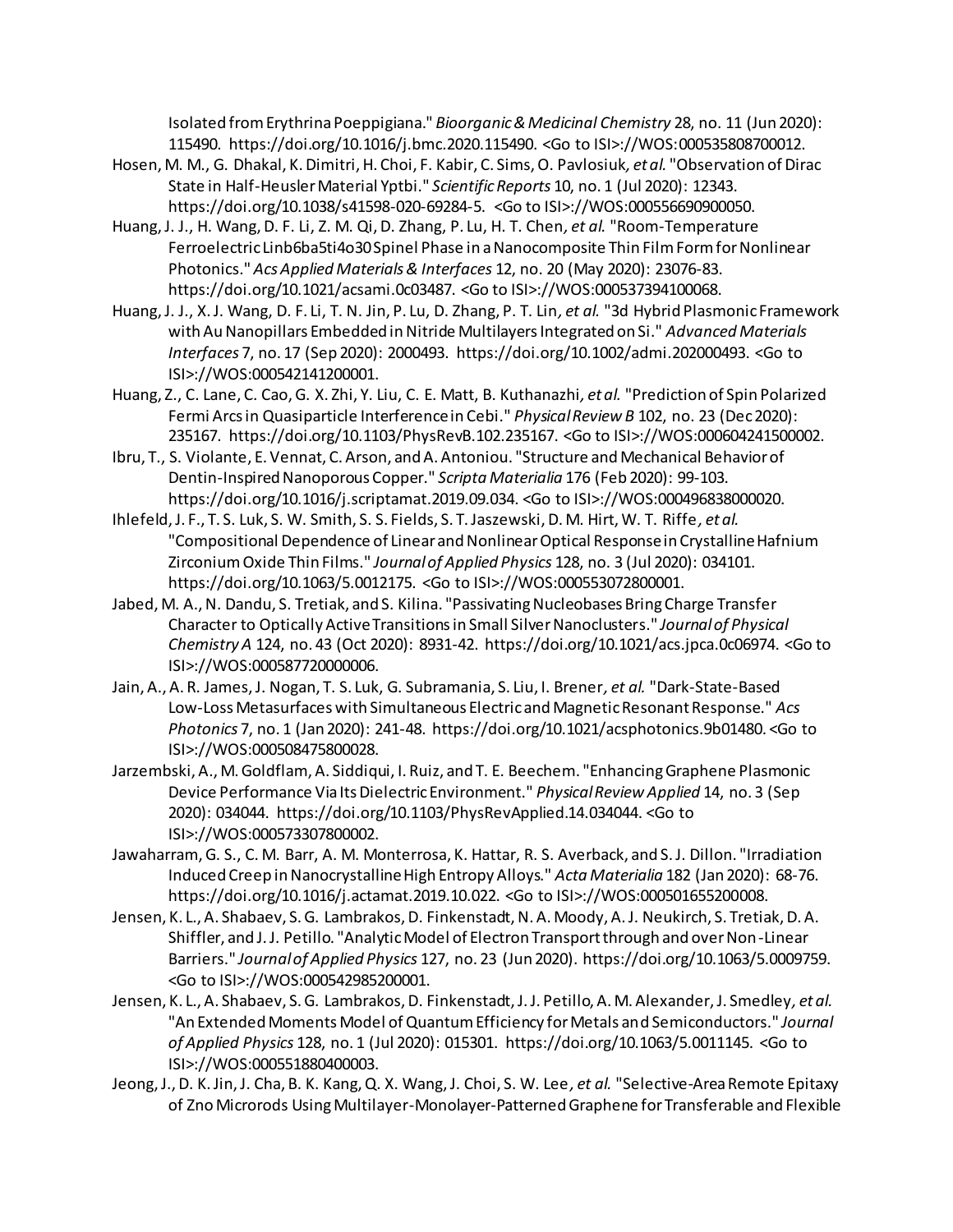Device Fabrications." *Acs Applied Nano Materials* 3, no. 9 (Sep 2020): 8920-30. https://doi.org/10.1021/acsanm.0c01656. <Go to ISI>://WOS:000575846000040.

- Jeong,J., Q. X. Wang, J. Cha, D. K. Jin, D. H. Shin, S. Kwon, B. K. Kang*, et al.* "Remote Heteroepitaxy of Gan Microrod Heterostructures for Deformable Light-Emitting Diodes and Wafer Recycle." *Science Advances* 6, no. 23 (Jun 2020): eaaz5180. https://doi.org/10.1126/sciadv.aaz5180. <Go to ISI>://WOS:000540787200017.
- Jeong, P. A., M. D. Goldflam, S. Campione, J. L. Briscoe, P. P. Vabishchevich, J. Nogan, M. B. Sinclair, T. S. Luk, and I. Brener. "High Quality Factor Toroidal Resonances in Dielectric Metasurfaces." *Acs Photonics* 7, no. 7 (Jul 2020): 1699-707. https://doi.org/10.1021/acsphotonics.0c00179. <Go to ISI>://WOS:000551497000016.
- Jiang, Y., J. Wang, T. Zhao, Z. L. Dun, Q. Huang, X. S. Wu, M. Mourigal*, et al.* "Unraveling the Topological Phase of Zrte5 Via Magnetoinfrared Spectroscopy." *Physical Review Letters* 125, no. 4 (Jul 2020): 046403. https://doi.org/10.1103/PhysRevLett.125.046403. <Go to ISI>://WOS:000552227400012.
- Jin, Y., J. L. Reno, and S. Kumar. "Phase-Locked Terahertz Plasmonic Laser Array with 2 W Output Power in a Single Spectral Mode." *Optica* 7, no. 6 (Jun 2020): 708-15. https://doi.org/10.1364/optica.390852. <Go to ISI>://WOS:000550698300021.
- Jin, Y., Q. Y. Zhu, J. L. Reno, and S. Kumar. "High Power Edge-Cum-Surface Emitting Terahertz Laser Arrays Phased Locked by Vacuum Guided Plasmon Waves." *Applied Physics Letters* 116, no. 13 (Mar 2020): 131103. https://doi.org/10.1063/1.5142860. <Go to ISI>://WOS:000523731300001.
- Jones, T., W. K. Peters, A. Efimov, R. L. Sandberg, D. Yarotski, R. Trebino, and P. Bowlan. "Encoding the Complete Electric Field of an Ultraviolet Ultrashort Laser Pulse in a near-Infrared Nonlinear-Optical Signal." *Optics Express* 28, no. 18 (Aug 2020): 26850-60. https://doi.org/10.1364/oe.402025. <Go to ISI>://WOS:000565713200099.
- Kang, K. T., B. Zhang, Y. Sharma, B. Paudel, H. Y. Wang, P. Dowden, and A. P. Chen. "Substrate Oxygen Sponge Effect: A Parameter for Epitaxial Manganite Thin Film Growth." *Applied Physics Letters*  117, no. 15 (Oct 2020): 151601. https://doi.org/10.1063/5.0020426. <Go to ISI>://WOS:000583334300001.
- Karl, N., P. P. Vabishchevich, M. R. Shcherbakov, S. Liu, M. B. Sinclair, G. Shvets, and I. Brener. "Frequency Conversion in a Time-Variant Dielectric Metasurface." *Nano Letters* 20, no. 10 (Oct 2020): 7052-58. https://doi.org/10.1021/acs.nanolett.0c02113. <Go to ISI>://WOS:000598727300016.
- Katzenmeyer, A. M., T. S. Luk, E. Bussmann, S. Young, E. M. Anderson, M. T. Marshall, J. A. Ohlhausen*, et al.* "Assessing Atomically Thin Delta-Doping of Silicon Using Mid-Infrared Ellipsometry." *Journal of Materials Research* 35, no. 16 (Aug 2020): 2098-105 Pii s0884291420001557. https://doi.org/10.1557/jmr.2020.155. <Go to ISI>://WOS:000563483700003.
- Kazeruni, N. M. B., J. B. Rodriguez, G. Saper, and H. Hess. "Microtubule Detachment in Gliding Motility Assays Limits the Performance of Kinesin-Driven Molecular Shuttles." *Langmuir* 36, no. 27 (Jul 2020): 7901-07. https://doi.org/10.1021/acs.langmuir.0c01002. <Go to ISI>://WOS:000576704700018.
- Kehayias, P., E. Bussmann, T. M. Lu, and A. M. Mounce. "A Physically Unclonable Function Using Nv Diamond Magnetometry and Micromagnet Arrays." *Journal of Applied Physics* 127, no. 20 (May 2020): 203904. https://doi.org/10.1063/5.0005335. <Go to ISI>://WOS:000537892100001.
- Khanbolouki, P., N. van de Werken, T. G. Holesinger, S. K. Doorn, T. J. Haugan, and M. Tehrani. "Toward Scalable Manufacturing of Carbon Nanotube Coated Conductors." *Acs Applied Electronic Materials* 2, no. 2 (Feb 2020): 483-90. https://doi.org/10.1021/acsaelm.9b00722. <Go to ISI>://WOS:000550584300020.
- Khashab, B., S. R. Gulliver, and R. M. Ayoubi. "A Framework for Customer Relationship Management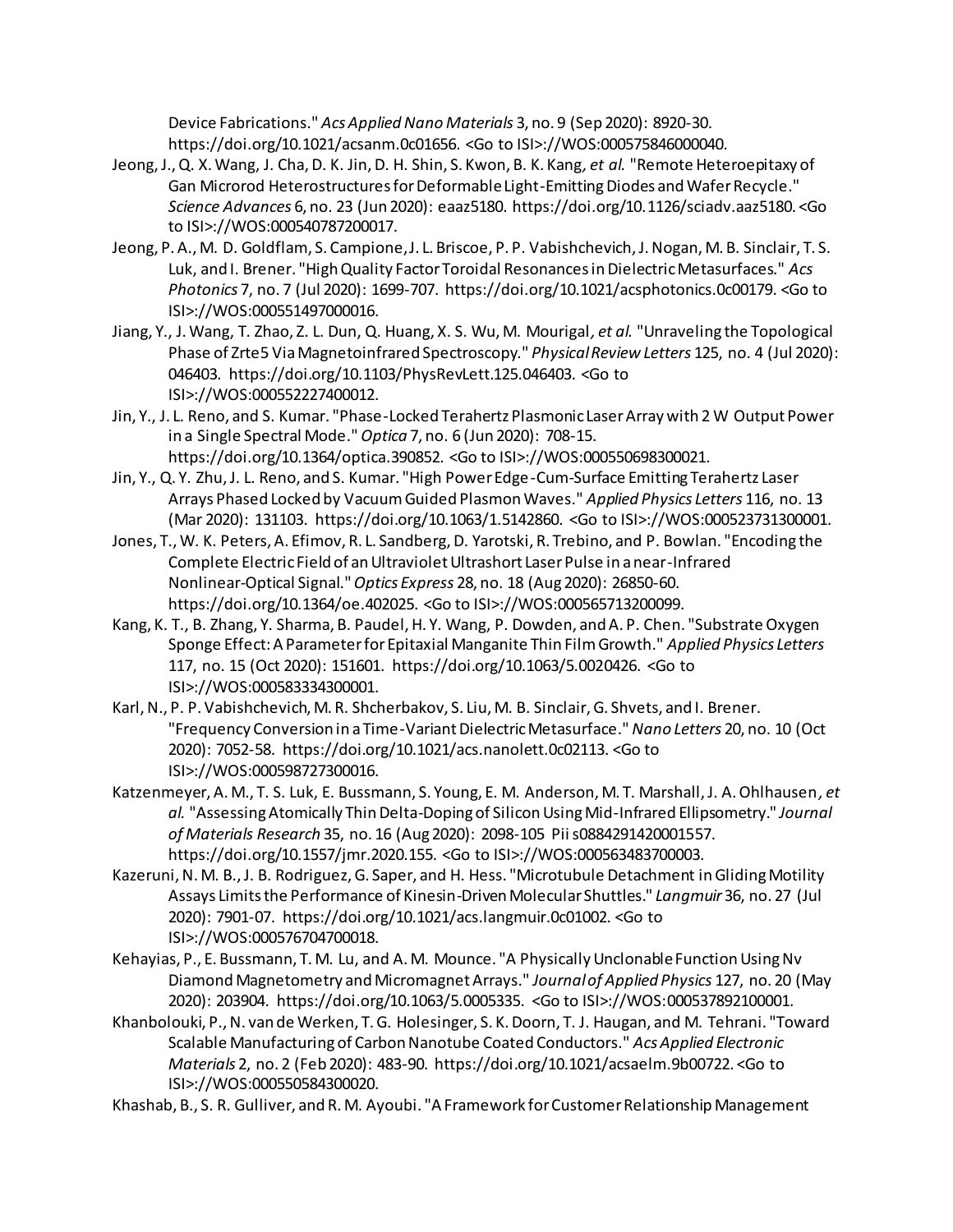Strategy Orientation Support in Higher Education Institutions." *Journal of Strategic Marketing* 28, no. 3 (Apr 2020): 246-65. https://doi.org/10.1080/0965254x.2018.1522363. <Go to ISI>://WOS:000523748300003.

- Kiani, M. T., C. M. Barr, S. C. Xu, D. Doan, Z. X. Wang, A. Parakh, K. Hattar, and X. W. Gu. "Ductile Metallic Glass Nanoparticles Via Colloidal Synthesis." *Nano Letters* 20, no. 9 (Sep 2020): 6481-87. https://doi.org/10.1021/acs.nanolett.0c02177. <Go to ISI>://WOS:000571442000033.
- Kiani, M. T., K. Hattar, and X. W. Gu. "In Situ Tem Study of Radiation Resistance of Metallic Glass-Metal Core-Shell Nanocubes." *Acs Applied Materials & Interfaces* 12, no. 36 (Sep 2020): 40910-16. https://doi.org/10.1021/acsami.0c10664. <Go to ISI>://WOS:000571433500099.
- Kim, D., H. L. Andrews, B. K. Choi, R. L. Fleming, C. K. Huang, T. J. T. Kwan, J. W. Lewellen*, et al.* "Divergence Study and Emittance Measurements for the Electron Beam Emitted from a Diamond Pyramid." *Nuclear Instruments & Methods in Physics Research Section a-Accelerators Spectrometers Detectors and Associated Equipment* 953 (Feb 2020): 163055. https://doi.org/10.1016/j.nima.2019.163055. <Go to ISI>://WOS:000506419900037.
- Kim, D., S. H. R. Shin, Y. Kim, K. Crossley, H. Han, and J. Yoo. "Hierarchical Assembly of Zno Nanowire Trunks Decorated with Zno Nanosheets for Lithium Ion Battery Anodes." *Rsc Advances* 10, no. 23 (Apr 2020): 13655-61. https://doi.org/10.1039/d0ra00372g. <Go to ISI>://WOS:000530352000036.
- Kim, E., P. F. Weck, J. A. Greathouse, M. E. Gordon, and C. R. Bryan. "Radionuclide Incorporation in Negative Thermal Expansion Alpha-Zr(Wo4)(2): A Density Functional Theory Study." *Chemical Physics Letters* 744 (Apr 2020): 137172. https://doi.org/10.1016/j.cplett.2020.137172. <Go to ISI>://WOS:000518845400014.
- Kim, Y., S. V. Goupalov, B. M. Weight, B. J. Gifford, X. W. He, A. Saha, M. Kim*, et al.* "Hidden Fine Structure of Quantum Defects Revealed by Single Carbon Nanotube Magneto-Photoluminescence." *Acs Nano* 14, no. 3 (Mar 2020): 3451-60. https://doi.org/10.1021/acsnano.9b09548. <Go to ISI>://WOS:000526301400078.
- Kim, Y., T. Kim, J. Lee, Y. S. Choi, J. Moon, S. Y. Park, T. H. Lee*, et al.* "Tailored Graphene Micropatterns by Wafer-Scale Direct Transfer for Flexible Chemical Sensor Platform." *Advanced Materials* 33, no. 2 (Jan 2021): 2004827. https://doi.org/10.1002/adma.202004827. <Go to ISI>://WOS:000590578500001.
- Kinigstein, E. D., H. Tsai, W. Y. Nie, J. C. Blancon, K. G. Yager, K. Appavoo, J. Even*, et al.* "Edge States Drive Exciton Dissociation in Ruddlesden-Popper Lead Halide Perovskite Thin Films." *Acs Materials Letters* 2, no. 10 (Oct 2020): 1360-67.
- https://doi.org/10.1021/acsmaterialslett.0c00333. <Go to ISI>://WOS:000580377900010. Koehler, K. E., M. W. Rabin, M. H. Carpenter, M. A. Famiano, C. J. Fontes, D. R. Schmidt, C. M. Smith*, et al.* "Experimental Validation of Calorimetric Electron Capture Spectral Theory with Pt-193." *Journal of Low Temperature Physics* 200, no. 5-6 (Sep 2020): 407-17. https://doi.org/10.1007/s10909-020-02465-8. <Go to ISI>://WOS:000531461100001.
- Koh, C., G. S. Grest, and S. K. Kumar. "Assembly of Polymer-Grafted Nanoparticles in Polymer Matrices." *Acs Nano* 14, no. 10 (Oct 2020): 13491-99. https://doi.org/10.1021/acsnano.0c05495. <Go to ISI>://WOS:000586793400097.
- Kookhaee, H., T. E. Tesema, and T. G. Habteyes. "Switching a Plasmon-Driven Reaction Mechanism from Charge Transfer to Adsorbate Electronic Excitation Using Surface Ligands." *Journal of Physical Chemistry C* 124, no. 41 (Oct 2020): 22711-20. https://doi.org/10.1021/acs.jpcc.0c07479. <Go to ISI>://WOS:000582576200043.
- Kubicek-Sutherland, J. Z., N. S. Makarov, Z. R. Stromberg, K. D. Lenz, C. Castaneda, A. N. Mercer, H. Mukundan, H. McDaniel, and K. Ramasamy. "Exploring the Biocompatibility of near-Ir Cuinsexs2-X/Zns Quantum Dots for Deep-Tissue Bioimaging." *Acs Applied Bio Materials* 3, no. 12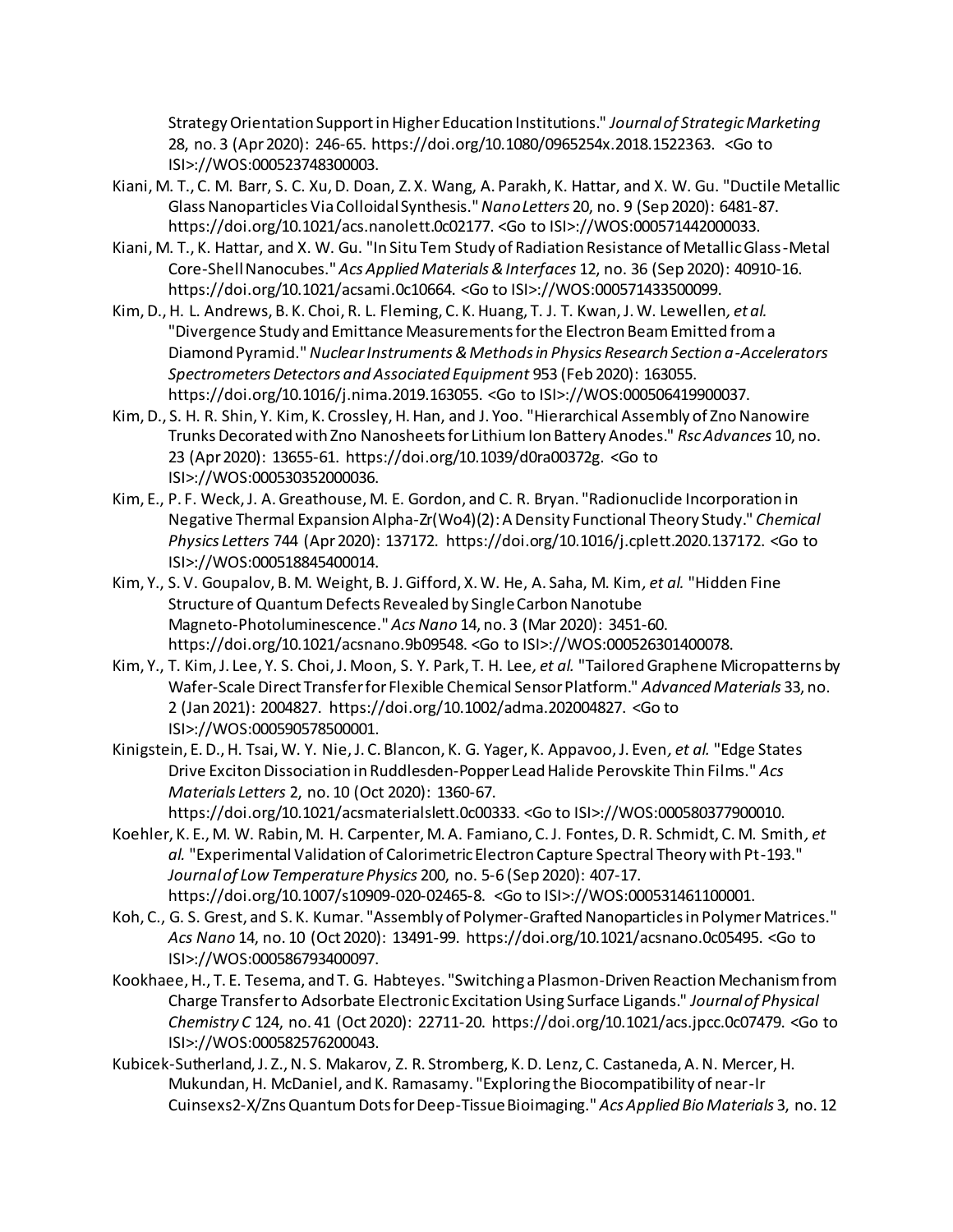(Dec 2020): 8567-74. https://doi.org/10.1021/acsabm.0c00939. <Go to ISI>://WOS:000602578800036.

- Kumar, D., R. Jain, Shahjahan, S. Banerjee, S. S. Prabhu, R. Kumar, A. Azad, and D. R. Chowdhury. "Bandwidth Enhancement of Planar Terahertz Metasurfaces Via Overlapping of Dipolar Modes." *Plasmonics* 15, no. 6 (Dec 2020): 1925-34. https://doi.org/10.1007/s11468-020-01222-7. <Go to ISI>://WOS:000544139200003.
- Kwon, J., C. J. Delker, C. T. Harris, S. R. Das, and D. B. Janes. "Experimental and Modeling Study of 1/F Noise in Multilayer Mos2 and Mose2 Field-Effect Transistors." *Journal of Applied Physics* 128, no. 9 (Sep 2020): 094501. https://doi.org/10.1063/5.0014759. <Go to ISI>://WOS:000567598500001.
- Kwon, J., C. J. Delker, D. B. Janes, C. T. Harris, and S. R. Das. "Molybdenum Contacts to Mos2 Field-Effect Transistors: Schottky Barrier Extraction, Electrical Transport, and Low-Frequency Noise." *Physica Status Solidi a-Applications and Materials Science* 217, no. 17 (Sep 2020): 1900880. https://doi.org/10.1002/pssa.201900880. <Go to ISI>://WOS:000540498400001.
- Labayen, I., M. Medrano, L. Arenaza, E. Maiz, M. Oses, V. Martinez-Vizcaino, J. R. Ruiz, and F. B. Ortega. "Effects of Exercise in Addition to a Family-Based Lifestyle Intervention Program on Hepatic Fat in Children with Overweight." *Diabetes Care* 43, no. 2 (Feb 2020): 306-13. https://doi.org/10.2337/dc19-0351. <Go to ISI>://WOS:000508199900017.
- Lane, C. "Interlayer Coupling Induced Quasiparticles." *Physical Review B* 101, no. 23 (Jun 2020): 235138. https://doi.org/10.1103/PhysRevB.101.235138. <Go to ISI>://WOS:000540164200002.
- Lane, C., and J. X. Zhu. "Landscape of Coexisting Excitonic States in the Insulating Single -Layer Cuprates and Nickelates." *Physical Review B* 101, no. 15 (Apr 2020): 155135. https://doi.org/10.1103/PhysRevB.101.155135. <Go to ISI>://WOS:000528780500003.
- ———. "Thickness Dependence of Electronic Structure and Optical Properties of a Correlated Van Der Waals Antiferromagnetic Nips3 Thin Film." *Physical Review B* 102, no. 7 (Aug 2020): 075124. https://doi.org/10.1103/PhysRevB.102.075124. <Go to ISI>://WOS:000559925200004.
- Lee, C. W., J. A. Stewart, R. Dingreville, S. M. Foiles, and A. Schleife. "Multiscale Simulations of Electron and Ion Dynamics in Self-Irradiated Silicon." *Physical Review B* 102, no. 2 (Jul 2020): 024107. https://doi.org/10.1103/PhysRevB.102.024107. <Go to ISI>://WOS:000550578400002.
- Li, J., M. Goryca, N. P. Wilson, A. V. Stier, X. Xu, and S. A. Crooker. "Spontaneous Valley Polarization of Interacting Carriers in a Monolayer Semiconductor." *Physical Review Letters* 125, no. 14 (Oct 2020): 147602. https://doi.org/10.1103/PhysRevLett.125.147602. <Go to ISI>://WOS:000574781200010.
- Li, P., S. Maddali, A. Pateras, I. Calvo-Almazan, S. O. Hruszkewycz, W. Cha, V. Chamard, and M. Allain. "General Approaches for Shear-Correcting Coordinate Transformations in Bragg Coherent Diffraction Imaging. Part Ii." *Journal of Applied Crystallography* 53 (Apr 2020): 404-18. https://doi.org/10.1107/s1600576720001375. <Go to ISI>://WOS:000524119500011.
- Li, Q., D. Y. Xie, Z. X. Shang, X. Sun, J. H. Cho, Y. F. Zhang, S. C. Xue*, et al.* "Coupled Solute Effects Enable Anomalous High-Temperature Strength and Stability in Nanotwinned Al Alloys." *Acta Materialia*  200 (Nov 2020): 378-88. https://doi.org/10.1016/j.actamat.2020.08.059. <Go to ISI>://WOS:000580631600033.
- Li, Q., S. C. Xue, P. Price, X. Sun, J. Ding, Z. X. Shang, Z. Fan*, et al.* "Hierarchical Nanotwins in Single-Crystal-Like Nickel with High Strength and Corrosion Resistance Produced Via a Hybrid Technique." *Nanoscale* 12, no. 3 (Jan 2020): 1356-65. https://doi.org/10.1039/c9nr07472d. <Go to ISI>://WOS:000509545700010.
- Li, Q., S. C. Xue, Y. F. Zhang, X. Sun, H. Y. Wang, and X. H. Zhang. "Plastic Anisotropy and Tension-Compression Asymmetry in Nanotwinned Al-Fe Alloys: An in-Situ Micromechanical Investigation." *International Journal of Plasticity* 132 (Sep 2020): 102760.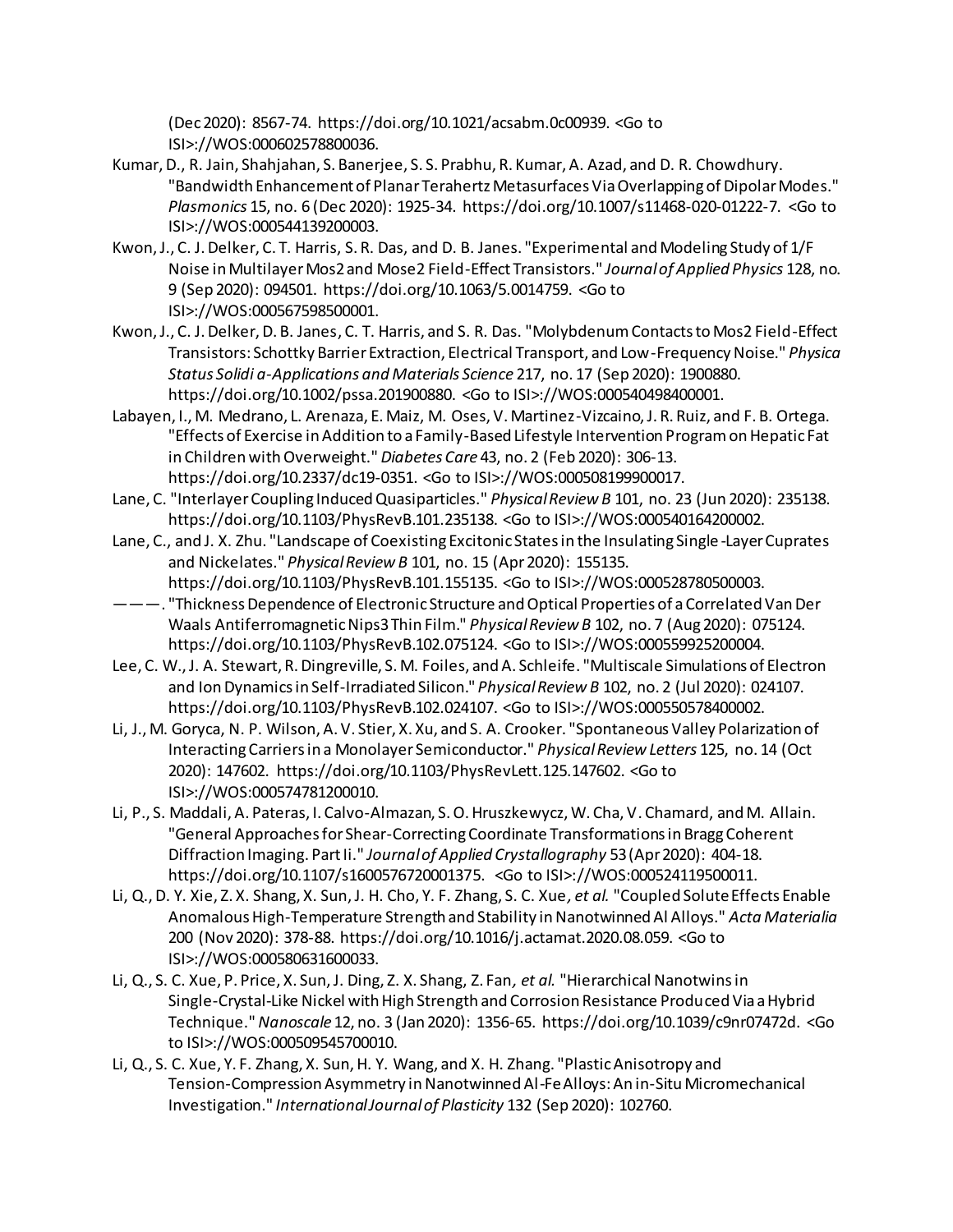https://doi.org/10.1016/j.ijplas.2020.102760. <Go to ISI>://WOS:000553471300011.

- Li, W. W., B. N. Zhu, R. X. Zhu, Q. Wang, P. Lu, Y. W. Sun, C. Cafolla*, et al.* "Atomic-Scale Control of Electronic Structure and Ferromagnetic Insulating State in Perovskite Oxide Superlattices by Long-Range Tuning of Bo(6)Octahedra." *Advanced Functional Materials* 30, no. 40 (Oct 2020): 2001984. https://doi.org/10.1002/adfm.202001984. <Go to ISI>://WOS:000554485200001.
- Lin, E. Y., A. L. Frischknecht, and R. A. Riggleman. "Origin of Mechanical Enhancement in Polymer Nanoparticle (Np) Composites with Ultrahigh Np Loading." *Macromolecules* 53, no. 8 (Apr 2020): 2976-82. https://doi.org/10.1021/acs.macromol.9b02733. <Go to ISI>://WOS:000529885700023.
- Lin, S. Y., M. L. Hsieh, S. John, B. Frey, J. A. Bur, T. S. Luk, X. J. Wang, and S. Narayanan. "An in-Situ and Direct Confirmation of Super-Planckian Thermal Radiation Emitted from a Metallic Photonic-Crystal at Optical Wavelengths." *Scientific Reports* 10, no. 1 (Mar 2020): 5209. https://doi.org/10.1038/s41598-020-62063-2. <Go to ISI>://WOS:000563390400022.
- Liu, B., A. J. A. Aquino, D. Nachtigallova, and H. Lischka. "Doping Capabilities of Fluorine on the Uv Absorption and Emission Spectra of Pyrene-Based Graphene Quantum Dots." *Journal of Physical Chemistry A* 124, no. 52 (Dec 2020): 10954-66. https://doi.org/10.1021/acs.jpca.0c08694. <Go to ISI>://WOS:000608856500004.
- Liu, C. M., H. H. Tsai, W. Y. Nie, D. J. Gosztola, and X. Y. Zhang. "Direct Spectroscopic Observation of the Hole Polaron in Lead Halide Perovskites." *Journal of Physical Chemistry Letters* 11, no. 15 (Aug 2020): 6256-61. https://doi.org/10.1021/acs.jpclett.0c01708. <Go to ISI>://WOS:000562064500064.
- Liu, F., D. E. Hooks, N. Li, J. F. Rubinson, J. N. Wacker, and J. A. Swift. "Molecular Crystal Mechanical Properties Altered Via Dopant Inclusion." *Chemistry of Materials* 32, no. 9 (May 2020): 3952-59. https://doi.org/10.1021/acs.chemmater.0c00433. <Go to ISI>://WOS:000535241800030.
- Liu, F. Z., M. Yoho, H. H. Tsai, K. Fernando, J. Tisdale, S. Shrestha, J. K. Baldwin*, et al.* "The Working Principle of Hybrid Perovskite Gamma-Ray Photon Counter." *Materials Today* 37 (Jul-Aug 2020): 27-34. https://doi.org/10.1016/j.mattod.2020.02.022. <Go to ISI>://WOS:000562130000014.
- Liu, J., Y. Y. Li, Y. X. Xuan, L. J. Zhou, D. Wang, Z. W. Li, H. F. Lin*, et al.* "Multifunctional Cellulose Nanocrystals as a High-Efficient Polysulfide Stopper for Practical Li-S Batteries." *Acs Applied Materials & Interfaces* 12, no. 15 (Apr 2020): 17592-601. https://doi.org/10.1021/acsami.0c00537. <Go to ISI>://WOS:000526330900044.
- Liu, J., A. Mohan, R. K. Kalia, A. Nakano, K. Nomura, P. Vashishta, and K. T. Yao. "Boltzmann Machine Modeling of Layered Mos2 Synthesis on a Quantum Annealer." *Computational Materials Science*  173 (Feb 2020): 109429. https://doi.org/10.1016/j.commatsci.2019.109429. <Go to ISI>://WOS:000506172700009.
- Liu, J. Y., L. Cheng, D. M. Zhao, X. X. Chen, H. D. Sun, J. X. Zhu, Z. L. Li, X. B. Wang, and E. E. M. Chia. "Quenching of the Relaxation Pathway in the Weyl Semimetal Taas." *Physical Review B* 102, no. 6 (Aug 2020): 064307. https://doi.org/10.1103/PhysRevB.102.064307. <Go to ISI>://WOS:000562001500006.
- Liu, P. C., Y. X. Wang, H. C. Hao, S. Basu, X. Y. Feng, Y. X. Xu, J. A. Boscoboinik*, et al.* "Stable Potassium Metal Anodes with an All-Aluminum Current Collector through Improved Electrolyte Wetting." *Advanced Materials* 32, no. 49 (Dec 2020): 2002908. https://doi.org/10.1002/adma.202002908. <Go to ISI>://WOS:000583242700001.
- Liu, X. X., T. M. Lu, C. T. Harris, F. L. Lu, C. Y. Liu, J. Y. Li, C. W. Liu, and R. R. Du. "Thermoelectric Transport of the Half-Filled Lowest Landau Level in a P-Type Ge/Sige Heterostructure." *Physical Review B*  101, no. 7 (Feb 2020): 075304. https://doi.org/10.1103/PhysRevB.101.075304. <Go to ISI>://WOS:000513211600005.

Londono-Calderon, A., D. J. Williams, C. Ophus, and M. T. Pettes. "1d to 2d Transition in Tellurium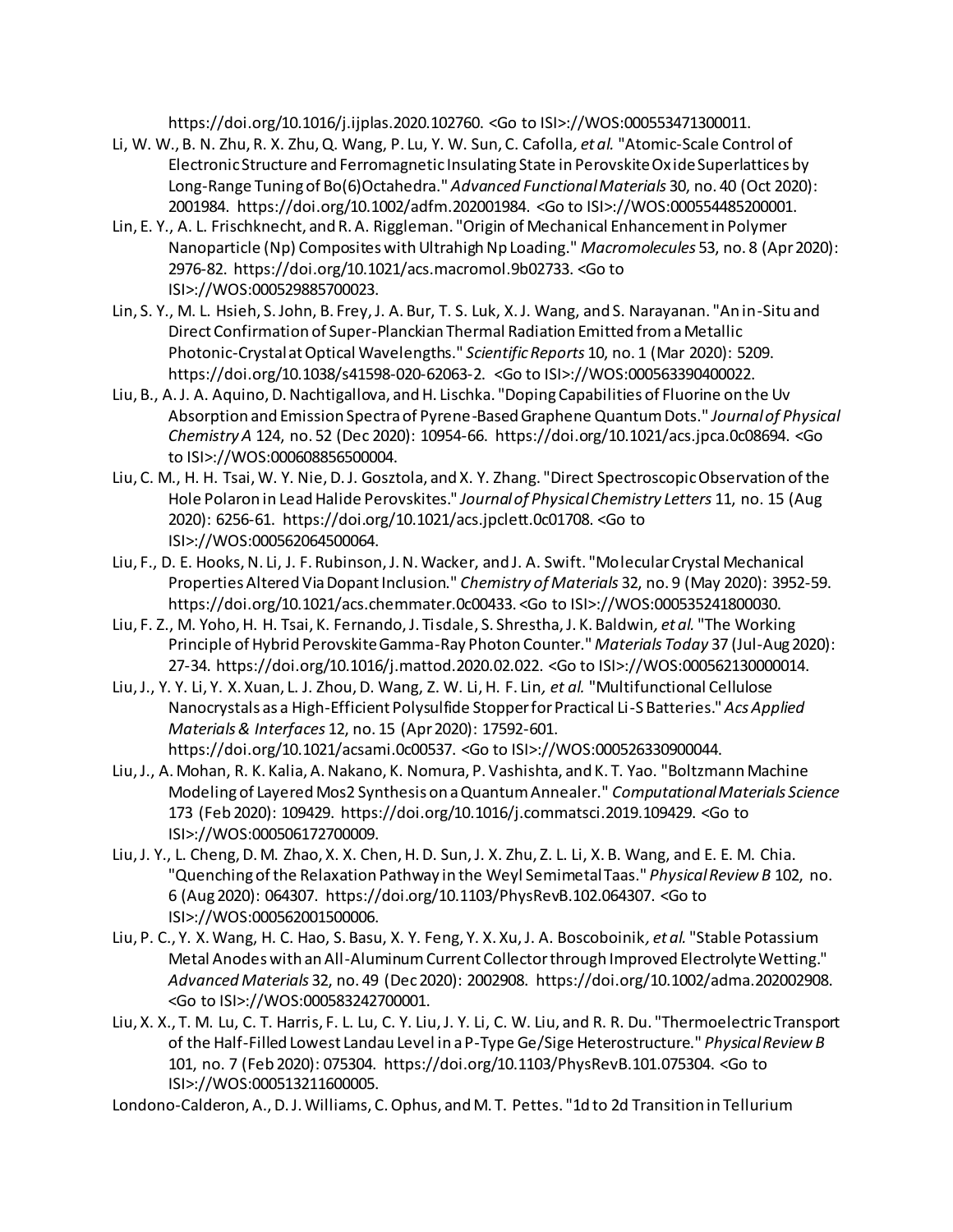Observed by 4d Electron Microscopy." *Small* 16, no. 49 (Dec 2020): 2005447. https://doi.org/10.1002/smll.202005447. <Go to ISI>://WOS:000589953000001.

- Lucero, J. M., Z. Romero, A. Moreno, D. L. Huber, and C. Simocko. "Admet Polymerization in Affordable, Commercially Available, High Boiling Solvents." *Sn Applied Sciences* 2, no. 4 (Apr 2020): 647. https://doi.org/10.1007/s42452-020-2385-0. <Go to ISI>://WOS:000532826500135.
- Ma, C. X., Z. C. Xiao, A. A. Puretzky, H. Wang, A. Mohsin, J. S. Huang, L. B. Liang*, et al.* "Engineering Edge States of Graphene Nanoribbons for Narrow-Band Photoluminescence." *Acs Nano* 14, no. 4 (Apr 2020): 5090-98. https://doi.org/10.1021/acsnano.0c01737. <Go to ISI>://WOS:000529895500124.
- Ma, S. M., N. Li, C. Zhang, and X. M. Wang. "Evolution of Intermetallic Phases in an Al -Si -Ti Alloy During Solution Treatment." *Journal of Alloys and Compounds* 831 (Aug 2020). <Go to ISI>://WOS:000531727200009.
- Maddali, S., P. Li, A. Pateras, D. Timbie, N. Delegan, A. L. Crook, H. Lee*, et al.* "General Approaches for Shear-Correcting Coordinate Transformations in Bragg Coherent Diffraction Imaging. Part I." *Journal of Applied Crystallography* 53 (Apr 2020): 393-403. https://doi.org/10.1107/s1600576720001363. <Go to ISI>://WOS:000524119500010.
- Maldonado, A. M., Y. Basdogan, J. T. Berryman, S. B. Rempe, and J. A. Keith. "First-Principles Modeling of Chemistry in Mixed Solvents: Where to Go from Here?". *Journal of Chemical Physics* 152, no. 13 (Apr 2020): 130902. https://doi.org/10.1063/1.5143207. <Go to ISI>://WOS:000523651000001.
- Malone, W., B. Nebgen, A. White, Y. Zhang, H. J. Song, J. A. Bjorgaard, A. E. Sifain*, et al.* "Nexmd Software Package for Nonadiabatic Excited State Molecular Dynamics Simulations." *Journal of Chemical Theory and Computation* 16, no. 9 (Sep 2020): 5771-83. https://doi.org/10.1021/acs.jctc.0c00248. <Go to ISI>://WOS:000570012000027.
- Mansoori, A., S. J. Addamane, E. J. Renteria, D. M. Shima, and G. Balakrishnan. "Ingasb Defect Filter Layer to Improve Performance of Gasb Solar Cells Grown on Gaas Substrates." *Journal of Electronic Materials* 49, no. 12 (Dec 2020): 7153-58. https://doi.org/10.1007/s11664-020-08490-3. <Go to ISI>://WOS:000575722300001.
- Martinez, H., N. J. D. Martinez, J. M. Guo, V. R. Lujan, E. Depoy, M. T. Brumbach, C. J. Brinker, and G. D. Bachand. "Effects of Surface Chemistry and Topology on the Kinesin-Driven Motility of Microtubule Shuttles." *Acs Applied Bio Materials* 3, no. 11 (Nov 2020): 7908-18. https://doi.org/10.1021/acsabm.0c01035. <Go to ISI>://WOS:000604607600065.
- Mason, S. J., A. Hojem, D. J. Wesenberg, A. D. Avery, and B. L. Zink. "Determining Absolute Seebeck Coefficients from Relative Thermopower Measurements of Thin Films and Nanostructures." *Journal of Applied Physics* 127, no. 8 (Feb 2020): 085101. https://doi.org/10.1063/1.5143447. <Go to ISI>://WOS:000519624000001.
- Mason, S. J., D. J. Wesenberg, A. Hojem, M. Manno, C. Leighton, and B. L. Zink. "Violation of the Wiedemann-Franz Law through Reduction of Thermal Conductivity in Gold Thin Films." *Physical Review Materials* 4, no. 6 (Jun 2020): 065003.

https://doi.org/10.1103/PhysRevMaterials.4.065003. <Go to ISI>://WOS:000548351000002.

Matanovic, I., K. Leung, S. J. Percival, J. E. Park, P. Lu, P. Atanassov, and S. S. Chou. "Towards Defect Engineering in Hexagonal Mos2 Nanosheets for Tuning Hydrogen Evolution and Nitrogen Reduction Reactions." *Applied Materials Today* 21 (Dec 2020): 100812. https://doi.org/10.1016/j.apmt.2020.100812. <Go to ISI>://WOS:000599825200011.

McBride, J. R., N. Mishra, S. M. Click, N. J. Orfield, F. Wang, K. Acharya, M. F. Chisholm*, et al.* "Role of Shell Composition and Morphology in Achieving Single-Emitter Photostability for Green-Emitting "Giant" Quantum Dots." *Journal of Chemical Physics* 152, no. 12 (Mar 2020): 124713. https://doi.org/10.1063/5.0002772. <Go to ISI>://WOS:000522394900001.

McCue, I., S. S. Xiang, K. Xie, and M. J. Demkowicz. "The Effect of Microstructure Morphology on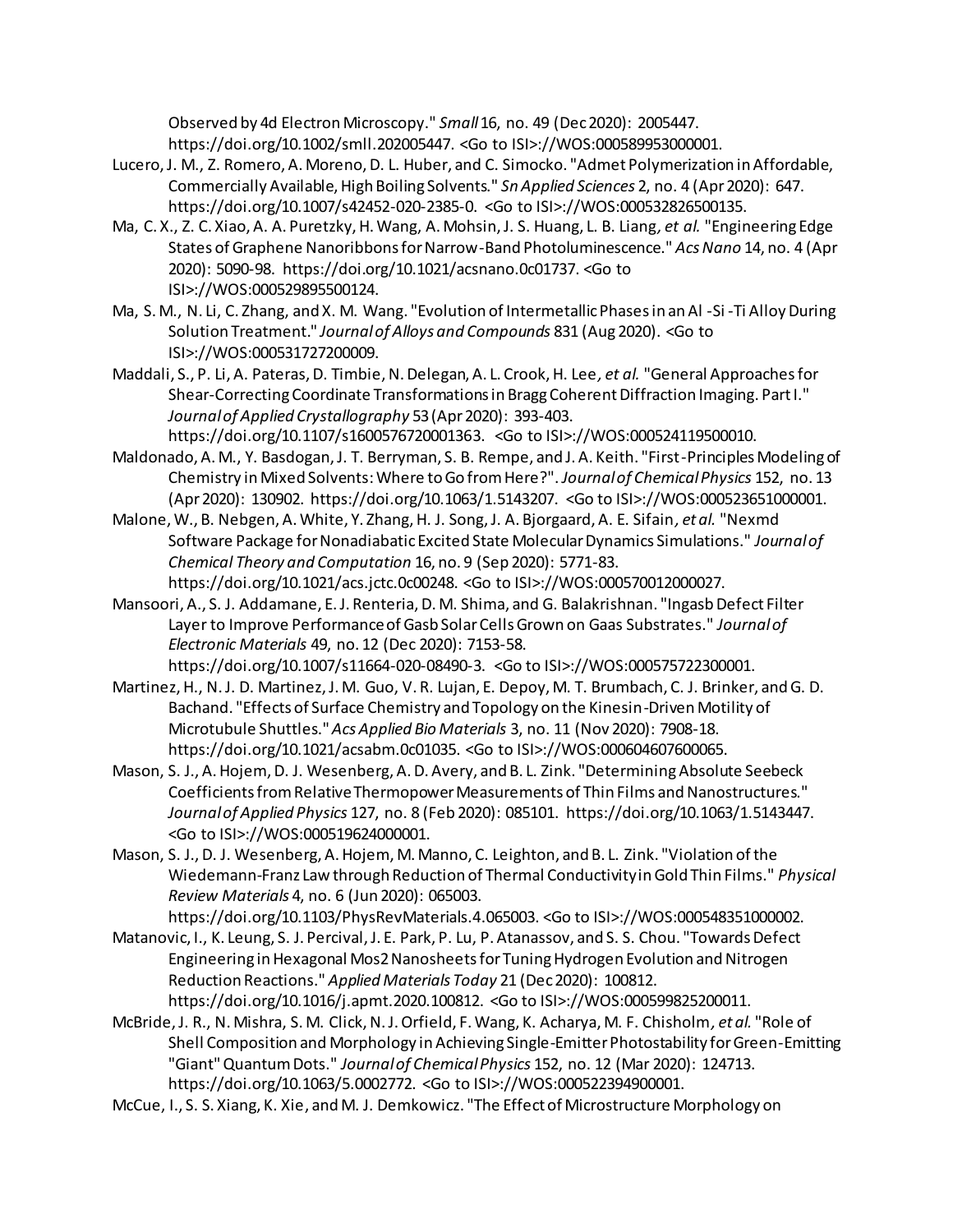Indentation Response of Ta/Ti Nanocomposite Thin Films." *Metallurgical and Materials Transactions a-Physical Metallurgy and Materials Science* 51, no. 11 (Nov 2020): 5677-90. https://doi.org/10.1007/s11661-020-05969-w. <Go to ISI>://WOS:000565839300001.

- McCulloch, Q., J. G. Gigax, and P. Hosemann. "Femtosecond Laser Ablation for Mesoscale Specimen Evaluation." *Jom* 72, no. 4 (Apr 2020): 1694-702. https://doi.org/10.1007/s11837-020-04045-3. <Go to ISI>://WOS:000513048600004.
- McGrath, A. J., and K. Ramasamy. "Nanoparticles and Nanocomposites for New Permanent Magnets." In *Nanoscience, Vol 6*, edited by N. Revaprasadu. Nanoscience-Specialist Periodical Reports, 60-90, 2020.
- Meng, L. Y., H. Y. Fan, J. M. Lane, L. Baca, J. Tafoya, T. Ao, B. Stoltzfus*, et al.* "X-Ray Diffraction and Electron Microscopy Studies of the Size Effects on Pressure-Induced Phase Transitions in Cds Nanocrystals." *Mrs Advances* 5, no. 48-49 (Sep 2020): 2447-55. https://doi.org/10.1557/adv.2020.191. <Go to ISI>://WOS:000609022200001.
- Meng, L. Y., H. Y. Fan, J. M. D. Lane, and Y. Qin. "Bottom-up Approaches for Precisely Nanostructuring Hybrid Organic/Inorganic Multi-Component Composites for Organic Photovoltaics." *Mrs Advances* 5, no. 40-41 (2020): 2055-65 Pii s2059852120001966.

https://doi.org/10.1557/adv.2020.196. <Go to ISI>://WOS:000578648600001. Meng, L. Y., J. M. D. Lane, L. Baca, J. Tafoya, T. Ao, B. Stoltzfus, M. Knudson*, et al.* "Shape Dependence of

- Pressure-Induced Phase Transition in Cds Semiconductor Nanocrystals." *Journal of the American Chemical Society* 142, no. 14 (Apr 2020): 6505-10. https://doi.org/10.1021/jacs.0c01906. <Go to ISI>://WOS:000526394200011.
- Ming, K. S., C. Gu, Q. Su, D. Y. Xie, Y. Q. Wu, Y. Q. Wang, L. Shao, M. Nastasi, and J. Wang. "Strength and Plasticity of Amorphous Ceramics with Self-Patterned Nano-Heterogeneities." *International Journal of Plasticity* 134 (Nov 2020): 102837. https://doi.org/10.1016/j.ijplas.2020.102837. <Go to ISI>://WOS:000582334300019.
- Misra, S., D. Zhang, Z. M. Qi, D. F. Li, J. J. Lu, H. T. Chen, and H. Y. Wang. "Morphology Control of Self-Assembled Three-Phase Au-Batio3-Zno Hybrid Metamaterial for Tunable Optical Properties." *Crystal Growth & Design* 20, no. 9 (Sep 2020): 6101-08. https://doi.org/10.1021/acs.cgd.0c00801. <Go to ISI>://WOS:000569269800050.
- Mitrofanov, O., L. L. Hale, P. P. Vabishchevich, T. S. Luk, S. J. Addamane, J. L. Reno, and I. Brener. "Perfectly Absorbing Dielectric Metasurfaces for Photodetection." *Apl Photonics* 5, no. 10 (Oct 2020): 101304. https://doi.org/10.1063/5.0019883. <Go to ISI>://WOS:000585203100001.
- Mix, L. T., D. Ghosh, J. Tisdale, M. C. Lee, K. R. O'Neal, N. Sirica, A. J. Neukirch*, et al.* "Hot Carrier Cooling and Recombination Dynamics of Chlorine-Doped Hybrid Perovskite Single Crystals." *Journal of Physical Chemistry Letters* 11, no. 19 (Oct 2020): 8430-36.
- https://doi.org/10.1021/acs.jpclett.0c02243. <Go to ISI>://WOS:000577152900073. Mogensen, S. B., M. K. Taylor, and J. W. Lee. "Homocoupling Reactions of Azoles and Their Applications in Coordination Chemistry." *Molecules* 25, no. 24 (Dec 2020): 5950.

https://doi.org/10.3390/molecules25245950. <Go to ISI>://WOS:000603265700001.

- Mudinoor, A. R., P. M. Goodwin, R. U. Rao, N. Karuna, A. Hitomi, J. Nill, and T. Jeoh. "Interfacial Molecular Interactions of Cellobiohydrolase Cel7a and Its Variants on Cellulose." *Biotechnology for Biofuels* 13, no. 1 (Jan 2020): 10. https://doi.org/10.1186/s13068-020-1649-7. <Go to ISI>://WOS:000513588200002.
- Mukazhanova, A., W. Malone, H. Negrin-Yuvero, S. Fernandez-Alberti, S. Tretiak, and S. Sharifzadeh. "Photoexcitation Dynamics in Perylene Diimide Dimers." *Journal of Chemical Physics* 153, no. 24 (Dec 2020): 244117. https://doi.org/10.1063/5.0031485. <Go to ISI>://WOS:000604214300006.
- Nandi, A., X. D. Jiang, D. Pak, D. Perry, K. Han, E. S. Bielejec, Y. Xuan, and M. Hosseini. "Controlling Light Emission by Engineering Atomic Is Geometries in Silicon Photonics." *Optics Letters* 45, no. 7 (Apr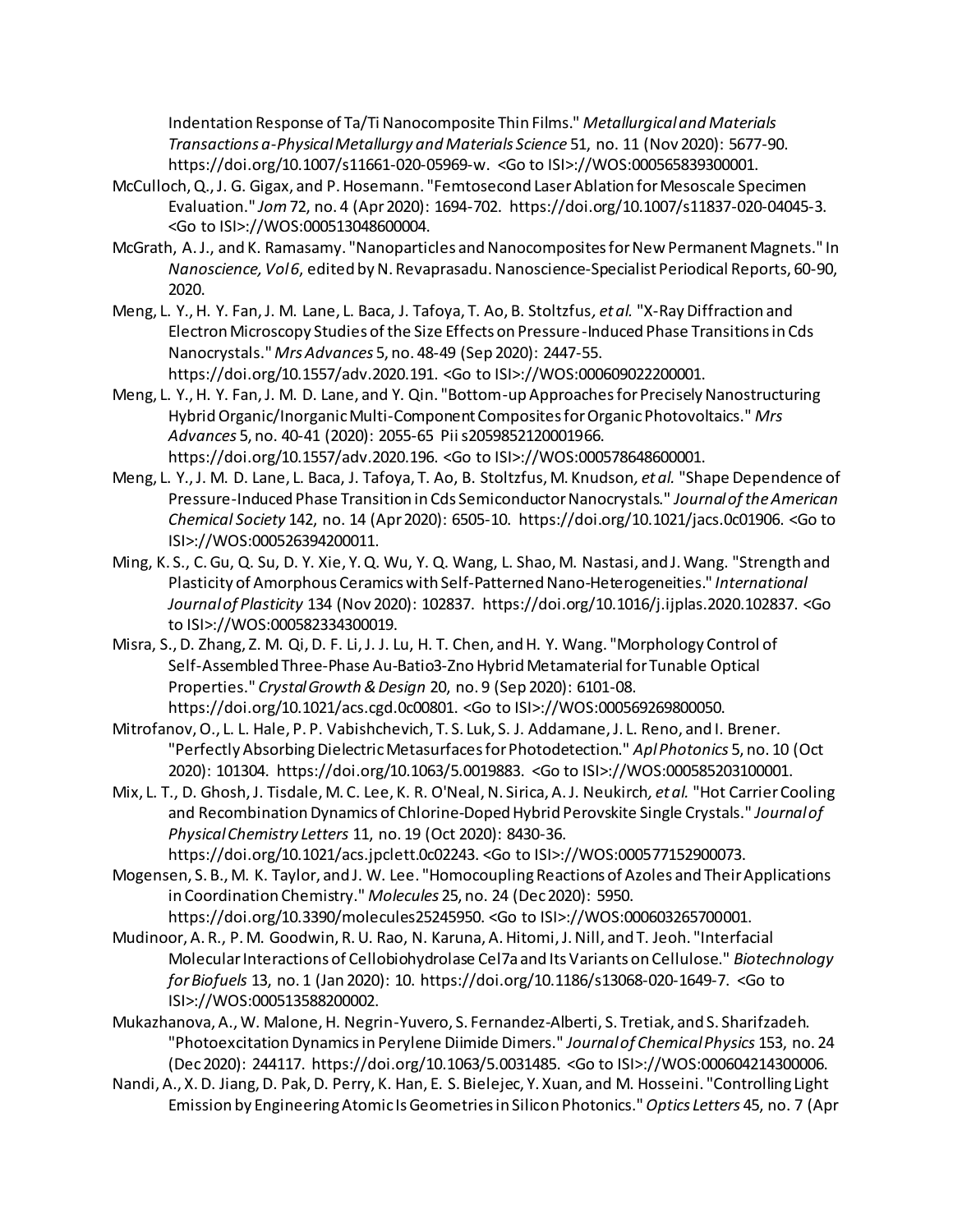2020): 1631-34. https://doi.org/10.1364/ol.385865. <Go to ISI>://WOS:000522794100010.

- Negrin-Yuvero, H., V. M. Freixas, B. Rodriguez-Hernandez, G. Rojas-Lorenzo, S. Tretiak, A. Bastida, and S. Fernandez-Alberti. "Photoinduced Dynamics with Constrained Vibrational Motion: Frozenm Algorithm." *Journal of Chemical Theory and Computation* 16, no. 12 (Dec 2020): 7289-98. https://doi.org/10.1021/acs.jctc.0c00930. <Go to ISI>://WOS:000598208600007.
- Nelson, T. R., A. J. White, J. A. Bjorgaard, A. E. Sifain, Y. Zhang, B. Nebgen, S. Fernandez-Alberti*, et al.* "Non-Adiabatic Excited-State Molecular Dynamics: Theory and Applications for Modeling Photophysics in Extended Molecular Materials." *Chemical Reviews* 120, no. 4 (Feb 2020): 2215-87. https://doi.org/10.1021/acs.chemrev.9b00447. <Go to ISI>://WOS:000517360300005.
- Nenoff, T., D. X. Rademacher, M. A. Rodriguez, W. L. Yu, and W. Pan. "Single-Crystal Synthesis and Characterization of Copper-Intercalated Zrte5." *Crystal Growth & Design* 20, no. 2 (Feb 2020): 699-705. https://doi.org/10.1021/acs.cgd.9b01125. <Go to ISI>://WOS:000512216600022.
- Nichols, K. E., H. L. Andrews, D. Kim, E. I. Simakov, M. Conde, D. S. Doran, G. Ha*, et al.* "Demonstration of Transport of a Patterned Electron Beam Produced by Diamond Pyramid Cathode in an Rf Gun." *Applied Physics Letters* 116, no. 2 (Jan 2020): 023502. https://doi.org/10.1063/1.5128109. <Go to ISI>://WOS:000518029000022.
- Nikitin, F., O. Isayev, and V. Strijov. "Dracon: Disconnected Graph Neural Network for Atom Mapping in Chemical Reactions." *Physical Chemistry Chemical Physics* 22, no. 45 (Dec 2020): 26478-86. https://doi.org/10.1039/d0cp04748a. <Go to ISI>://WOS:000592983900038.
- Niu, T., J. Li, Y. Zhang, J. Cho, J. Ding, R. Su, S. Xue*, et al.* "In-Situ Studies on the Mechanical Properties of He Ion Irradiated Nanotwinned Ag." *Journal of Nuclear Materials* 540 (Nov 2020): 152392. https://doi.org/10.1016/j.jnucmat.2020.152392. <Go to ISI>://WOS:000575163100011.
- Noell, P. J., J. M. Rodelas, Z. N. Ghanbari, and C. M. Laursen. "Microstructural Modification of Additively Manufactured Metals by Electropulsing." *Additive Manufacturing* 33 (May 2020): 101128. https://doi.org/10.1016/j.addma.2020.101128. <Go to ISI>://WOS:000539272900005.
- Noell, P. J., J. E. C. Sabisch, D. L. Medlin, and B. L. Boyce. "Nanoscale Conditions for Ductile Void Nucleation in Copper: Vacancy Condensation and the Growth-Limited Microstructural State." *Acta Materialia* 184 (Feb 2020): 211-24. https://doi.org/10.1016/j.actamat.2019.11.022. <Go to ISI>://WOS:000510988200020.
- Nokelainen, J., C. Lane, R. S. Markiewicz, B. Barbiellini, A. Pulkkinen, B. Singh, J. W. Sun, K. Pussi, and A. Bansil. "Ab Initio Description of the Bi2sr2cacu2o8+Delta Electronic Structure." *Physical Review B* 101, no. 21 (Jun 2020): 214523. https://doi.org/10.1103/PhysRevB.101.214523. <Go to ISI>://WOS:000543643100004.
- Nolen, J. R., E. L. Runnerstrom, K. P. Kelley, T. S. Luk, T. G. Folland, A. Cleri, J. P. Maria, and J. D. Caldwell. "Ultraviolet to Far-Infrared Dielectric Function of N-Doped Cadmium Oxide Thin Films." *Physical Review Materials* 4, no. 2 (Feb 2020): 025202.
- https://doi.org/10.1103/PhysRevMaterials.4.025202. <Go to ISI>://WOS:000517314500007. O'Connor, T. C., T. Ge, M. Rubinstein, and G. S. Grest. "Topological Linking Drives Anomalous Thickening of Ring Polymers in Weak Extensional Flows." *Physical Review Letters* 124, no. 2 (Jan 2020): 027801. https://doi.org/10.1103/PhysRevLett.124.027801. <Go to ISI>://WOS:000506852200013.
- O'Connor, T. C., and M. O. Robbins. "Molecular Models for Creep in Oriented Polyethylene Fibers." *Journal of Chemical Physics* 153, no. 14 (Oct 2020): 144904. https://doi.org/10.1063/5.0021286. <Go to ISI>://WOS:000582113800004.
- Orfield, N. J., S. Majumder, Z. J. Hu, F. Y. C. Koh, H. Htoon, and J. A. Hollingsworth. "Kinetics and Thermodynamics of Killing a Quantum Dot." *Acs Applied Materials & Interfaces* 12, no. 27 (Jul 2020): 30695-701. https://doi.org/10.1021/acsami.0c05980. <Go to ISI>://WOS:000550633400069.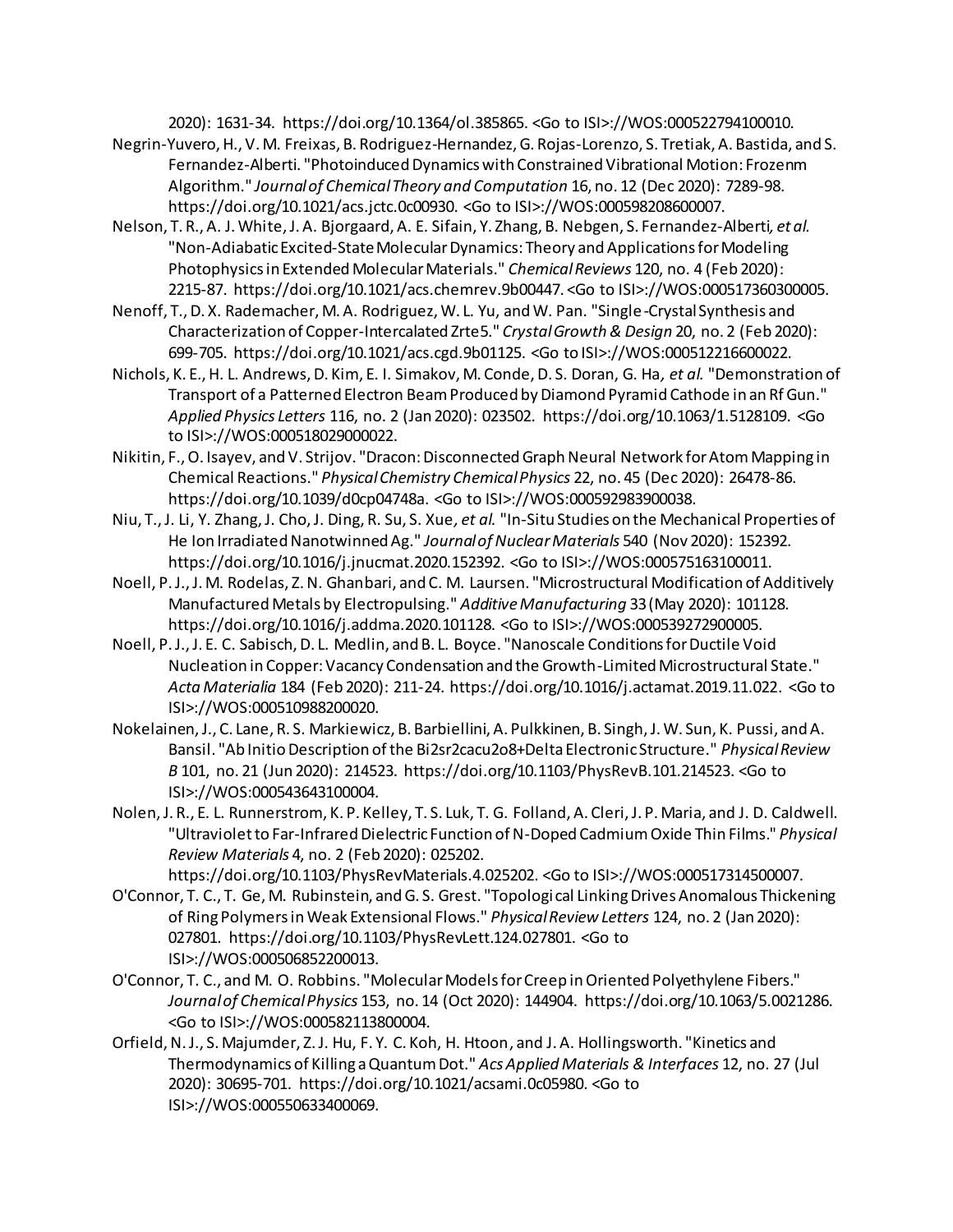- O'Sullivan, S. E., E. Montoya, S. K. Sun, J. George, C. Kirk, M. C. D. Wilkins, P. F. Weck*, et al.* "Crystal and Electronic Structures of a(2)Naio(6) Periodate Double Perovskites (a = Sr, Ca, Ba): Candidate Wasteforms for I-129 Immobilization." *Inorganic Chemistry* 59, no. 24 (Dec 2020): 18407-19. https://doi.org/10.1021/acs.inorgchem.0c03044. <Go to ISI>://WOS:000602578600063.
- Padmanabhan, P., S. Boubanga-Tombet, H. Fukidome, T. Otsuji, and R. P. Prasankumar. "A Graphene-Based Magnetoplasmonic Metasurface for Actively Tunable Transmission and Polarization Rotation at Terahertz Frequencies." *Applied Physics Letters* 116, no. 22 (Jun 2020). https://doi.org/10.1063/5.0006448. <Go to ISI>://WOS:000540739800001.
- Pan, W., W. Kang, M. P. Lilly, J. L. Reno, K. W. Baldwin, K. W. West, L. N. Pfeiffer, and D. C. Tsui. "Particle-Hole Symmetry and the Fractional Quantum Hall Effect in the Lowest Landau Level." *Physical Review Letters* 124, no. 15 (Apr 2020): 156801. https://doi.org/10.1103/PhysRevLett.124.156801. <Go to ISI>://WOS:000525846500007.
- Pan, W., J. L. Reno, and A. P. Reyes. "Enhanced Stability of Quantum Hall Skyrmions under Radio-Frequency Radiations." *Scientific Reports* 10, no. 1 (May 2020): 7659. https://doi.org/10.1038/s41598-020-64505-3. <Go to ISI>://WOS:000534024000026.
- Paren, B. A., B. A. Thurston, W. J. Neary, A. Kendrick, J. G. Kennemur, M. J. Stevens, A. L. Frischknecht, and K. I. Winey. "Percolated Ionic Aggregate Morphologies and Decoupled Ion Transport in Precise Sulfonated Polymers Synthesized by Ring-Opening Metathesis Polymerization." *Macromolecules* 53, no. 20 (Oct 2020): 8960-73.

https://doi.org/10.1021/acs.macromol.0c01906. <Go to ISI>://WOS:000586789500024.

- Parida, S., A. Mishra, J. Chen, J. Wang, A. Dobley, C. B. Carter, and A. M. Dongare. "Vertically Stacked 2h-1t Dual-Phase Mos(2)Microstructures During Lithium Intercalation: A First Principles Study." *Journal of the American Ceramic Society* 103, no. 11 (Nov 2020): 6603-14. https://doi.org/10.1111/jace.17367. <Go to ISI>://WOS:000554565900001.
- Pateras, A., R. Harder, W. Cha, J. G. Gigax, J. K. Baldwin, J. Tischler, R. Q. Xu*, et al.* "Combining Laue Diffraction with Bragg Coherent Diffraction Imaging at 34-Id-C." *Journal of Synchrotron Radiation*  27 (Sep 2020): 1430-37. https://doi.org/10.1107/s1600577520009844. <Go to ISI>://WOS:000562741000037.
- Patil, R. P., D. Doan, Z. H. Aitken, S. Chen, M. T. Kiani, C. M. Barr, K. Hattar, Y. W. Zhang, and X. W. Gu. "Hardening in Au-Ag Nanoboxes from Stacking Fault-Dislocation Interactions." *Nature Communications* 11, no. 1 (Jun 2020): 2923. https://doi.org/10.1038/s41467-020-16760-1. <Go to ISI>://WOS:000543972700002.
- Paudel, B., B. Zhang, Y. Sharma, K. T. Kang, H. Nakotte, H. Y. Wang, and A. P. Chen. "Anisotropic Domains and Antiferrodistortive-Transition Controlled Magnetization in Epitaxial Manganite Films on Vicinal Srtio3 Substrates." *Applied Physics Letters* 117, no. 8 (Aug 2020): 081903. https://doi.org/10.1063/5.0016371. <Go to ISI>://WOS:000567454700003.
- Peters, B. L., K. M. Salerno, T. Ge, D. Perahia, and G. S. Grest. "Viscoelastic Response of Dispersed Entangled Polymer Melts." *Macromolecules* 53, no. 19 (Oct 2020): 8400-05. https://doi.org/10.1021/acs.macromol.0c01403. <Go to ISI>://WOS:000597278800027.
- Petluru, P., P. C. Grant, A. J. Muhowski, I. M. Obermeier, M. S. Milosavljevic, S. R. Johnson, D. Wasserman, E. H. Steenbergen, and P. T. Webster. "Minority Carrier Lifetime and Photoluminescence of Mid-Wave Infrared Inassbbi." *Applied Physics Letters* 117, no. 6 (Aug 2020): 061103. https://doi.org/10.1063/5.0007275. <Go to ISI>://WOS:000562791700001.
- Poerwoprajitno, A. R., L. Gloag, J. Watt, S. Cychy, S. Cheong, P. V. Kumar, T. M. Benedetti*, et al.* "Faceted Branched Nickel Nanoparticles with Tunable Branch Length for High-Activity Electrocatalytic Oxidation of Biomass." *Angewandte Chemie-International Edition* 59, no. 36 (Sep 2020): 15487-91. https://doi.org/10.1002/anie.202005489. <Go to ISI>://WOS:000563980300013.
- Pound, B. A., K. M. Mertes, A. V. Carr, M. H. Seaberg, M. S. Hunter, W. C. Ward, J. F. Hunter*, et al.*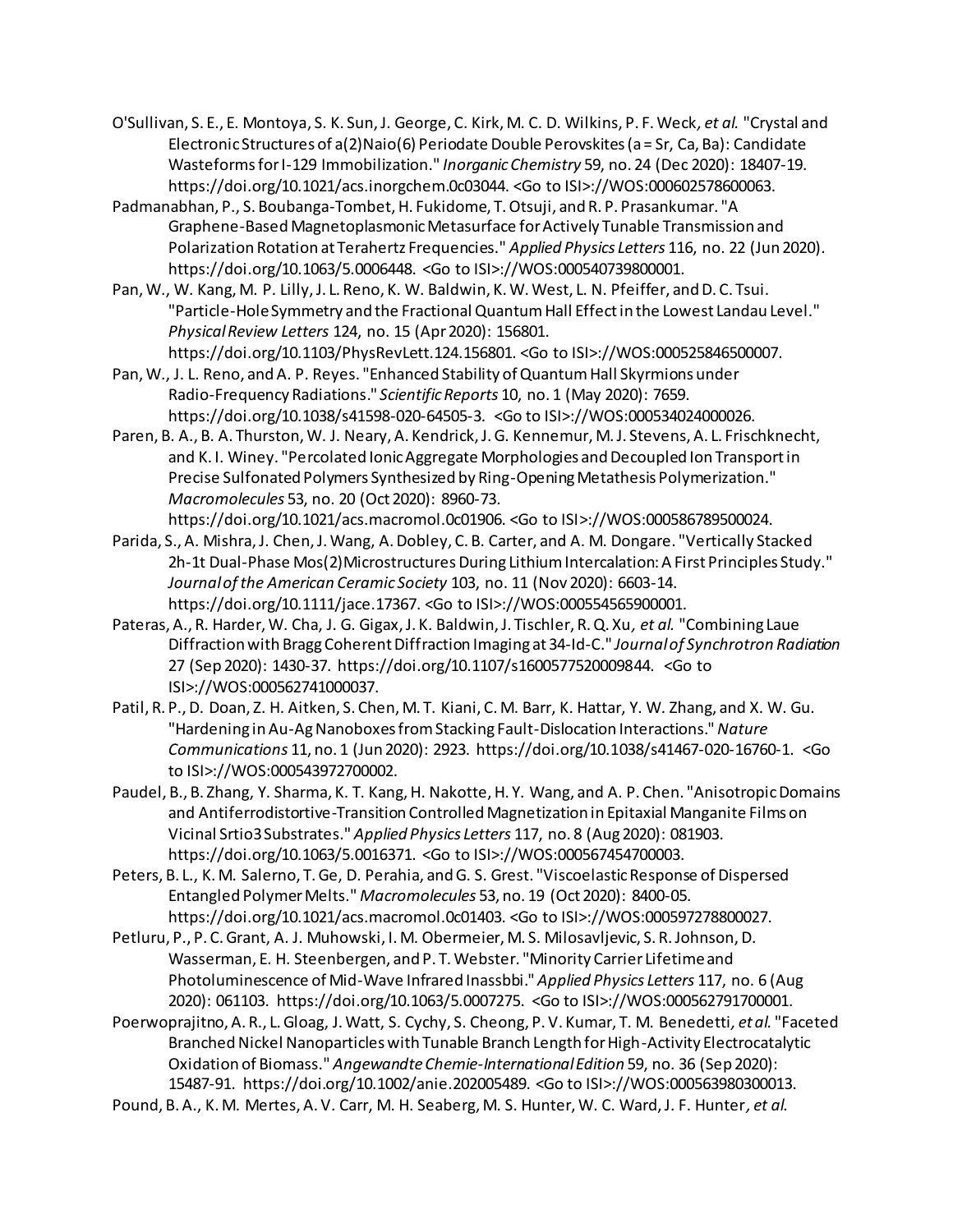"Ptychography at the Linac Coherent Light Source in a Parasitic Geometry." *Journal of Applied Crystallography* 53 (Oct 2020): 1276-82. https://doi.org/10.1107/s1600576720010778. <Go to ISI>://WOS:000577178000013.

- Powers, M., B. Derby, S. N. Manjunath, and A. Misra. "Hierarchical Morphologies in Co-Sputter Deposited Thin Films." *Physical Review Materials* 4, no. 12 (Dec 2020): 123801. https://doi.org/10.1103/PhysRevMaterials.4.123801. <Go to ISI>://WOS:000600664800002.
- Qiu, J., D. D. Macdonald, N. Li, R. Schoell, D. Kaoumi, and P. Hosemann. "An Electrochemical Impedance Spectroscopic Study of Oxide Films in Liquid Metal." *Jom* 72, no. 5 (May 2020): 2082-88. https://doi.org/10.1007/s11837-020-04120-9. <Go to ISI>://WOS:000520795100001.
- Reilly, K. J., A. Kalapala, S. Yeom, S. J. Addamane, E. Renteria, W. Zhou, and G. Balakrishnan. "Epitaxial Regrowth and Hole Shape Engineering for Photonic Crystal Surface Emitting Lasers (Pcsels)." *Journal of Crystal Growth* 535 (Apr 2020): 125531.

https://doi.org/10.1016/j.jcrysgro.2020.125531. <Go to ISI>://WOS:000518210400011.

- Roach, A. M., B. C. White, A. Garland, B. H. Jared, J. D. Carroll, and B. L. Boyce. "Size-Dependent Stochastic Tensile Properties in Additively Manufactured 316l Stainless Steel." *Additive Manufacturing* 32 (Mar 2020): 101090. https://doi.org/10.1016/j.addma.2020.101090. <Go to ISI>://WOS:000522928600086.
- Rodriguez-Hernandez, B., N. Oldani, A. Martinez-Mesa, L. Uranga-Pina, S. Tretiak, and S. Fernandez-Alberti. "Photoexcited Energy Relaxation and Vibronic Couplings in Pi-Conjugated Carbon Nanorings." *Physical Chemistry Chemical Physics* 22, no. 27 (Jul 2020): 15321-32. https://doi.org/10.1039/d0cp01452d. <Go to ISI>://WOS:000549894000015.
- Rosa, P., Y. F. Xu, M. Rahn, J. Souza, S. Kushwaha, L. Veiga, A. Bombardi*, et al.* "Colossal Magnetoresistance in a Nonsymmorphic Antiferromagnetic Insulator." *Npj Quantum Materials*  5, no. 1 (Jul 2020): 52. https://doi.org/10.1038/s41535-020-00256-8. <Go to ISI>://WOS:000555945900003.
- Ryan, D. P., Y. Chen, P. Nguyen, P. M. Goodwin, J. W. Carey, Q. J. Kang, J. H. Werner, and H. S. Viswanathan. "3d Particle Transport in Multichannel Microfluidic Networks with Rough Surfaces." *Scientific Reports* 10, no. 1 (Aug 2020): 13848. https://doi.org/10.1038/s41598-020-70728-1. <Go to ISI>://WOS:000573282900008.
- Ryan, D. P., M. K. Dunlap, S. Majumder, J. H. Werner, J. A. Hollingsworth, M. P. Gelfand, A. Van Orden, and P. M. Goodwin. "A Framework for Quantitative Analysis of Spectral Data in Two Channels." *Applied Physics Letters* 117, no. 2 (Jul 2020): 024101. https://doi.org/10.1063/5.0013998. <Go to ISI>://WOS:000553130000001.
- Rybin, N., D. Ghosh, J. Tisdale, S. Shrestha, M. Yoho, D. Vo, J. Even*, et al.* "Effects of Chlorine Mixing on Optoelectronics, Ion Migration, and Gamma-Ray Detection in Bromide Perovskites." *Chemistry of Materials* 32, no. 5 (Mar 2020): 1854-63. https://doi.org/10.1021/acs.chemmater.9b04244. <Go to ISI>://WOS:000519337600011.
- Saltonstall, C. B., Z. D. McClure, M. J. Abere, D. Guzman, S. T. Reeve, A. Strachan, P. G. Kotula, D. P. Adams, and T. E. Beechem. "Complexion Dictated Thermal Resistance with Interface Density in Reactive Metal Multilayers." *Physical Review B* 101, no. 24 (Jun 2020): 245422. https://doi.org/10.1103/PhysRevB.101.245422. <Go to ISI>://WOS:000540383200002.
- Santos, A. P., D. S. Bolintineanu, G. S. Grest, J. B. Lechman, S. J. Plimpton, I. Srivastava, and L. E. Silbert. "Granular Packings with Sliding, Rolling, and Twisting Friction." *Physical Review E* 102, no. 3 (Sep 2020): 032903. https://doi.org/10.1103/PhysRevE.102.032903. <Go to ISI>://WOS:000573463800005.
- Saper, G., and H. Hess. "Kinesin-Propelled Label-Free Microtubules Imaged with Interference Reflection Microscopy." *New Journal of Physics* 22, no. 9 (Sep 2020): 095002. https://doi.org/10.1088/1367-2630/abb47b. <Go to ISI>://WOS:000574557200001.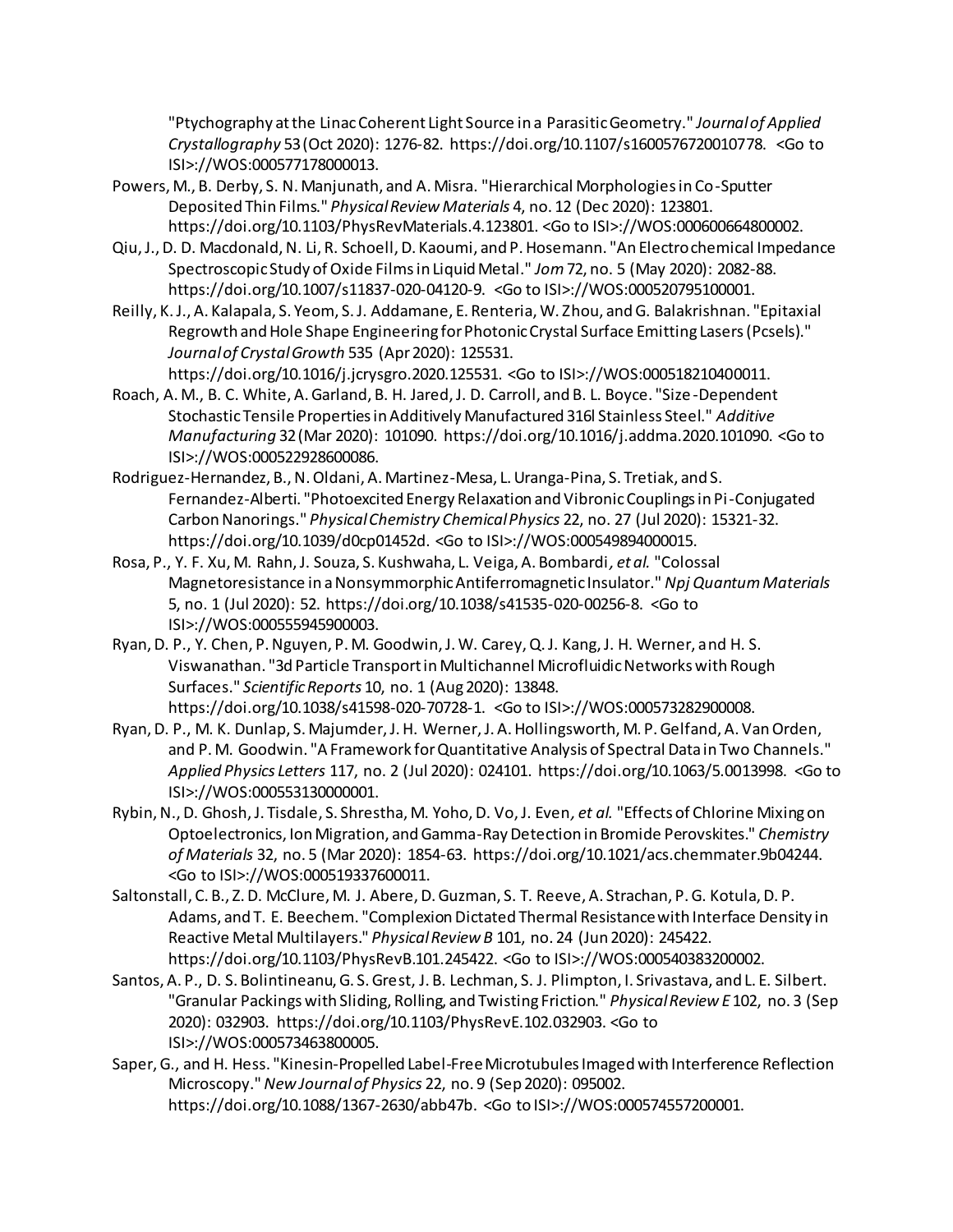- Sarma, R., M. Goldflam, E. Donahue, A. Pribisova, S. Gennaro, J. Wright, I. Brener, and J. Briscoe. "Optimization and Prediction of Spectral Response of Metasurfaces Using Artificial Intelligence." *Crystals* 10, no. 12 (Dec 2020): 1114. https://doi.org/10.3390/cryst10121114. <Go to ISI>://WOS:000602725000001.
- Savage, D. J., I. J. Beyerlein, N. A. Mara, S. C. Vogel, R. J. McCabe, and M. Knezevic. "Microstructure and Texture Evolution in Mg/Nb Layered Materials Made by Accumulative Roll Bonding." *International Journal of Plasticity* 125 (Feb 2020): 1-26. https://doi.org/10.1016/j.ijplas.2019.08.015. <Go to ISI>://WOS:000510976700001.
- Schibli, E. M., J. C. Stewart, A. A. Wright, B. Y. Chen, S. Holdcroft, and B. J. Frisken. "The Nanostructure of Hmt-Pmbi, a Sterically Hindered Ionene." *Macromolecules* 53, no. 12 (Jun 2020): 4908-16. https://doi.org/10.1021/acs.macromol.0c00978. <Go to ISI>://WOS:000543743000032.
- Schuler, J. D., G. Copeland, K. Hattar, T. J. Rupert, and S. A. Briggs. "Solid-State Dewetting Instability in Thermally-Stable Nanocrystalline Binary Alloys." *Materialia* 9 (Mar 2020): 100618. https://doi.org/10.1016/j.mtla.2020.100618. <Go to ISI>://WOS:000537621200108.
- Schuler, J. D., C. M. Grigorian, C. M. Barr, B. L. Boyce, K. Hattar, and T. J. Rupert. "Amorphous Intergranular Films Mitigate Radiation Damage in Nanocrystalline Cu-Zr." *Acta Materialia* 186 (Mar 2020): 341-54. https://doi.org/10.1016/j.actamat.2019.12.048. <Go to ISI>://WOS:000518698300030.
- Scott, E. A., K. Hattar, J. L. Braun, C. M. Rost, J. T. Gaskins, T. Y. Bai, Y. K. Wang*, et al.* "Orders of Magnitude Reduction in the Thermal Conductivity of Polycrystalline Diamond through Carbon, Nitrogen, and Oxygen Ion Implantation." *Carbon* 157 (Feb 2020): 97-105. https://doi.org/10.1016/j.carbon.2019.09.076. <Go to ISI>://WOS:000502548500012.
- Scott, E. A., E. Ziade, C. B. Saltonstall, A. E. McDonald, M. A. Rodriguez, P. E. Hopkins, T. E. Beechem, and D. P. Adams. "Thermal Conductivity of (Ge2sb2te5)(1-X)C-X Phase Change Films." *Journal of Applied Physics* 128, no. 15 (Oct 2020): 155106. https://doi.org/10.1063/5.0023476. <Go to ISI>://WOS:000584682700001.
- Seo, S., X. Y. Wang, S. M. Thomas, M. C. Rahn, D. Carmo, F. Ronning, E. D. Bauer*, et al.* "Nematic State in Ceausb2." *Physical Review X* 10, no. 1 (Feb 2020): 011035. https://doi.org/10.1103/PhysRevX.10.011035. <Go to ISI>://WOS:000513238900002.
- Shang, Z. X., J. Ding, C. C. Fan, D. Chen, J. Li, Y. F. Zhang, Y. Q. Wang, H. Y. Wang, and X. H. Zhang. "He Ion Irradiation Response of a Gradient T91 Steel." *Acta Materialia* 196 (Sep 2020): 175-90. https://doi.org/10.1016/j.actamat.2020.06.019. <Go to ISI>://WOS:000557651000017.
- Shao, X., A. J. A. Aquino, M. Otyepka, D. Nachtigallova, and H. Lischka. "Tuning the Uv Spectrum of Pahs by Means of Different N-Doping Types Taking Pyrene as Paradigmatic Example: Categorizationviavalence Bond Theory and High-Level Computational Approaches." *Physical Chemistry Chemical Physics* 22, no. 38 (Oct 2020): 22003-15. https://doi.org/10.1039/d0cp02688c. <Go to ISI>://WOS:000576194400039.
- Sharma, Y., E. Skoropata, B. Paudel, K. T. Kang, D. Yarotski, T. Z. Ward, and A. P. Chen. "Epitaxial Stabilization of Single-Crystal Multiferroic Ycro3 Thin Films." *Nanomaterials* 10, no. 10 (Oct 2020): 2085. https://doi.org/10.3390/nano10102085. <Go to ISI>://WOS:000585330700001.
- Shi, Z., M. Dao, E. Tsymbalov, A. Shapeev, J. Li, and S. Suresh. "Metallization of Diamond." *Proceedings of the National Academy of Sciences of the United States of America* 117, no. 40 (Oct 2020): 24634-39. https://doi.org/10.1073/pnas.2013565117. <Go to ISI>://WOS:000579059100011.
- Shock, C. J., M. J. Stevens, A. L. Frischknecht, and I. Nakamura. "Solvation Energy of Ions in a Stockmayer Fluid." *Journal of Physical Chemistry B* 124, no. 22 (Jun 2020): 4598-604. https://doi.org/10.1021/acs.jpcb.0c00769. <Go to ISI>://WOS:000538640100021.
- Shrestha, S., H. Tsai, M. Yoho, D. Ghosh, F. Z. Liu, Y. S. Lei, J. Tisdale*, et al.* "Role of the Metal-Semiconductor Interface in Halide Perovskite Devices for Radiation Photon Counting." *Acs*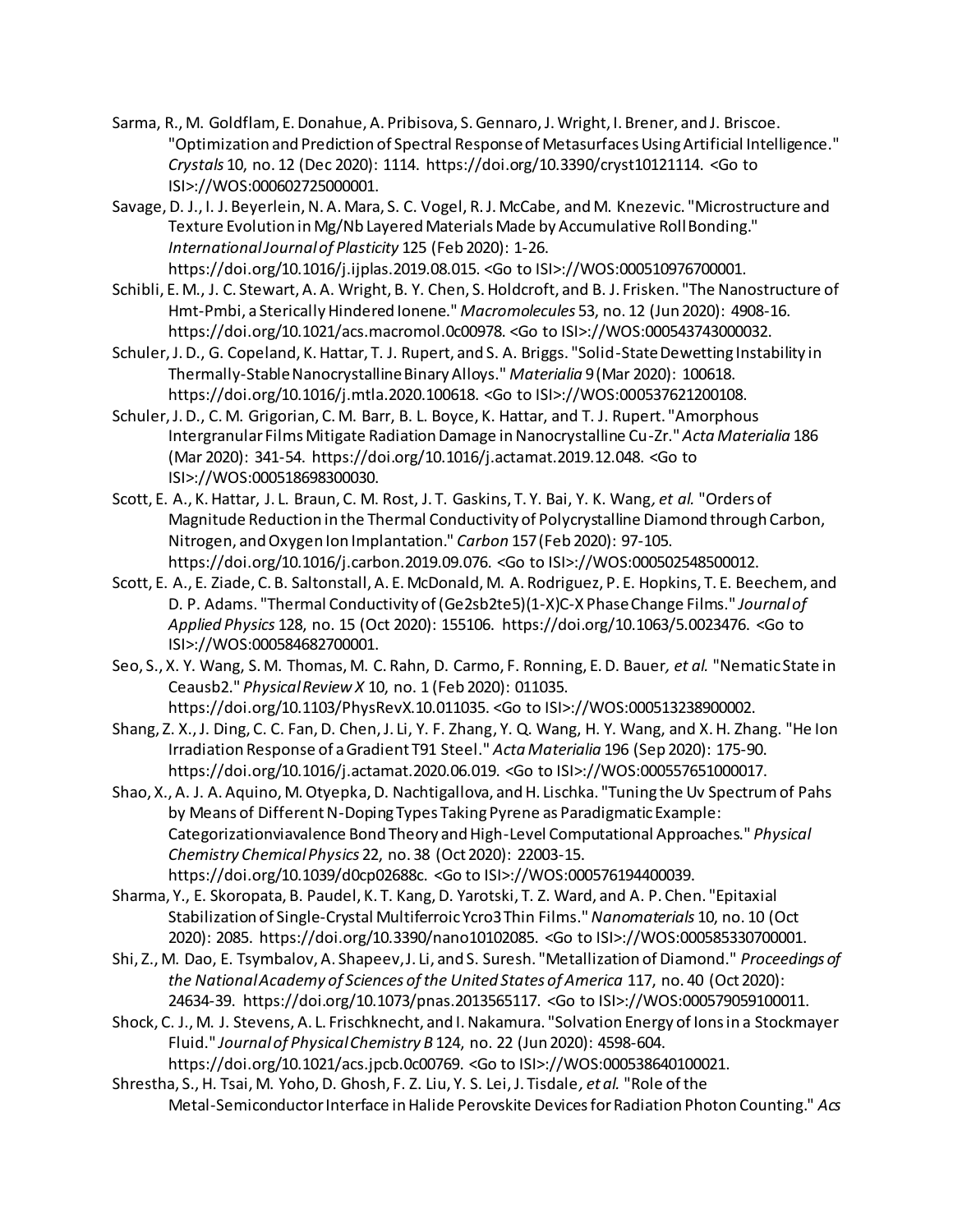*Applied Materials & Interfaces* 12, no. 40 (Oct 2020): 45533-40. https://doi.org/10.1021/acsami.0c11805. <Go to ISI>://WOS:000579956100115.

- Siday, T., L. L. Hale, R. I. Hermans, and O. Mitrofanov. "Resonance-Enhanced Terahertz Nanoscopy Probes." *Acs Photonics* 7, no. 3 (Mar 2020): 596-601. https://doi.org/10.1021/acsphotonics.9b01766. <Go to ISI>://WOS:000526350900008.
- Siddique, F., M. Langer, M. Paloncyova, M. Medved, M. Otyepka, D. Nachtigallova, H. Lischka, and A. J. A. Aquino. "Conformational Behavior and Optical Properties of a Fluorophore Dimer as a Model of Luminescent Centers in Carbon Dots." *Journal of Physical Chemistry C* 124, no. 26 (Jul 2020): 14327-37. https://doi.org/10.1021/acs.jpcc.0c02175. <Go to ISI>://WOS:000547455300029.
- Sills, R. B., and B. L. Boyce. "Void Growth by Dislocation Adsorption." *Materials Research Letters* 8, no. 3 (Mar 2020): 103-09. https://doi.org/10.1080/21663831.2019.1702114. <Go to ISI>://WOS:000510676800003.
- Sim, S., A. Beierle, P. Mantos, S. McCrory, R. P. Prasankumar, and S. Chowdhury. "Ultrafast Relaxation Dynamics in Bimetallic Plasmonic Catalysts." *Nanoscale* 12, no. 18 (May 2020): 10284-91. https://doi.org/10.1039/d0nr00831a. <Go to ISI>://WOS:000536643200037.
- Sim, S., D. Lee, J. Lee, M. Cha, S. Cha, W. Heo, S. Cho*, et al.* "Role of Weak Interlayer Coupling in Ultrafast Exciton-Exciton Annihilation in Two-Dimensional Rhenium Dichalcogenides." *Physical Review B*  101, no. 17 (May 2020): 174309. https://doi.org/10.1103/PhysRevB.101.174309. <Go to ISI>://WOS:000533792600001.
- Singh, M. K., C. Ghosh, B. Miller, P. G. Kotula, S. Tripathi, J. Watt, G. Bakan, H. Silva, and C. B. Carter. "In Situ Tem Study of Crystallization and Chemical Changes in an Oxidized Uncapped Ge2sb2te5 Film." *Journal of Applied Physics* 128, no. 12 (Sep 2020): 124505. https://doi.org/10.1063/5.0023761. <Go to ISI>://WOS:000577122500002.
- Sirica, N., P. Vilmercati, F. Bondino, I. Pis, S. Nappini, S. K. Mo, A. V. Fedorov*, et al.* "The Nature of Ferromagnetism in the Chiral Helimagnet Cr1/3nbs2." *Communications Physics* 3, no. 1 (Apr 2020): 65. https://doi.org/10.1038/s42005-020-0333-3. <Go to ISI>://WOS:000524531100001.
- Smith, J. S., R. Zubatyuk, B. Nebgen, N. Lubbers, K. Barros, A. E. Roitberg, O. Isayev, and S. Tretiak. "The Ani-1ccx and Ani-1x Data Sets, Coupled-Cluster and Density Functional Theory Properties for Molecules." *Scientific Data* 7, no. 1 (May 2020): 134. https://doi.org/10.1038/s41597-020-0473-z. <Go to ISI>://WOS:000531308800001.
- Sone, J., Y. Matsumoto, Y. Yasuda, S. Hasegawa, and K. Yamada. "Development of Mems Tactile Sensation Device for Haptic Robot." *Journal of Robotics and Mechatronics* 32, no. 2 (Apr 2020): 315-22. <Go to ISI>://WOS:000527912900006.
- Song, H. J., S. A. Fischer, Y. Zhang, C. J. Cramer, S. Mukamel, N. Govind, and S. Tretiak. "First Principles Nonadiabatic Excited-State Molecular Dynamics in Nwchem." *Journal of Chemical Theory and Computation* 16, no. 10 (Oct 2020): 6418-27. https://doi.org/10.1021/acs.jctc.0c00295. <Go to ISI>://WOS:000580954000038.
- Sparrow, A. J., H. Watkins, M. J. Daniels, C. Redwood, and P. Robinson. "Mavacamten Rescues Increased Myofilament Calcium Sensitivity and Dysregulation of Ca2+ Flux Caused by Thin Filament Hypertrophic Cardiomyopathy Mutations." *American Journal of Physiology-Heart and Circulatory Physiology* 318, no. 3 (Mar 2020): H715-H22. https://doi.org/10.1152/ajpheart.00023.2020. <Go to ISI>://WOS:000520846600018.
- Spurgeon, S. R., C. Ophus, L. Jones, A. Petford-Long, S. V. Kalinin, M. J. Olszta, R. E. Dunin-Borkowski*, et al.* "Towards Data-Driven Next-Generation Transmission Electron Microscopy." *Nature Materials*  20, no. 3 (Mar 2021): 274-79. https://doi.org/10.1038/s41563-020-00833-z. <Go to ISI>://WOS:000584012400004.
- Srinivasan, S., C. Kale, B. C. Hornbuckle, K. A. Darling, M. R. Chancey, E. Hernandez-Rivera, Y. Chen*, et al.* "Radiation Tolerance and Microstructural Changes of Nanocrystalline Cu-Ta Alloy to High Dose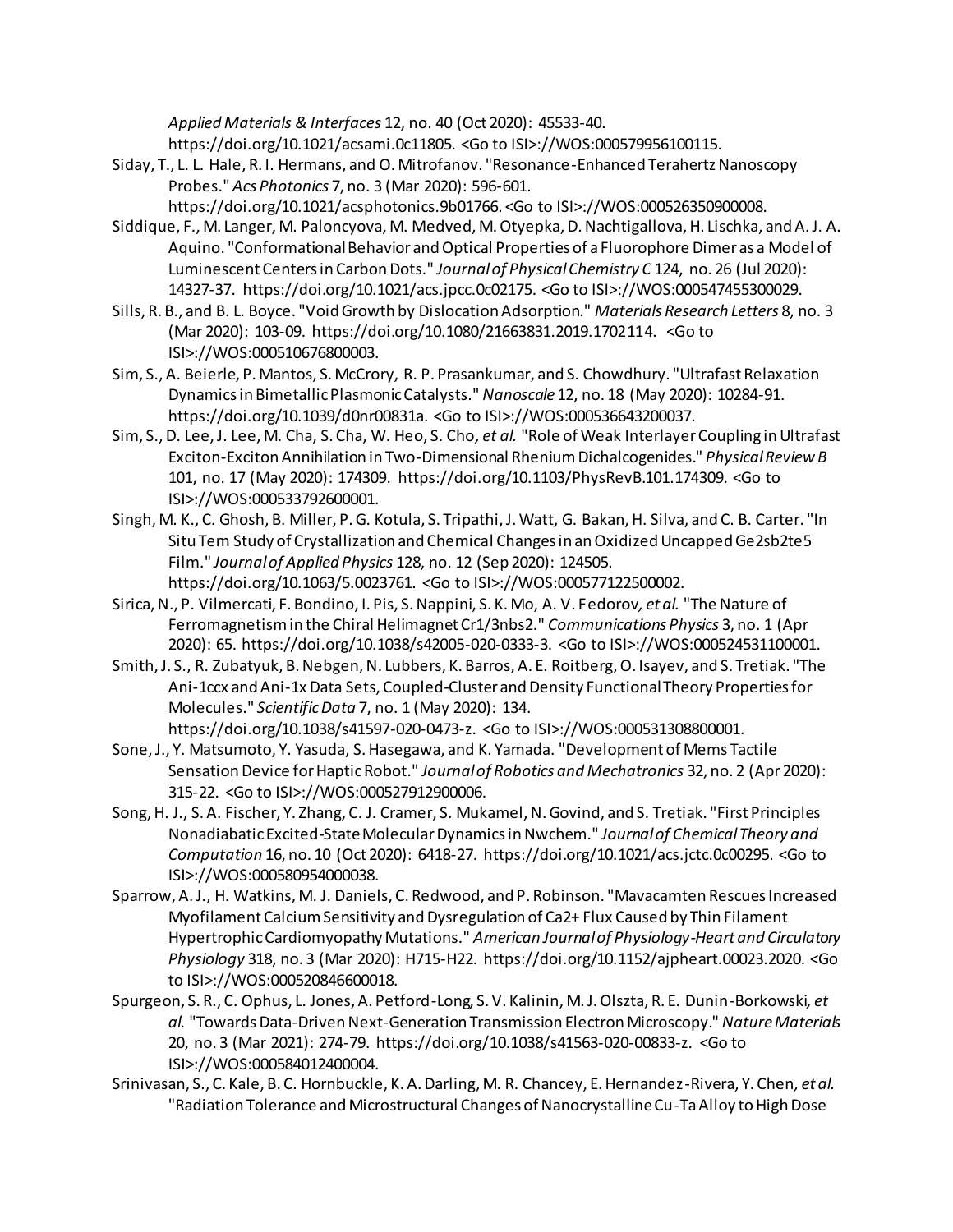Self-Ion Irradiation." *Acta Materialia* 195 (Aug 2020): 621-30. https://doi.org/10.1016/j.actamat.2020.05.061. <Go to ISI>://WOS:000552116400056.

- Srivastava, I., D. S. Bolintineanu, J. B. Lechman, and S. A. Roberts. "Controlling Binder Adhesion to Impact Electrode Mesostructures and Transport." *Acs Applied Materials & Interfaces* 12, no. 31 (Aug 2020): 34919-30. https://doi.org/10.1021/acsami.0c08251. <Go to ISI>://WOS:000558792700042.
- Srivastava, I., J. B. Lechman, G. S. Grest, and L. E. Silbert. "Evolution of Internal Granular Structure at the Flow-Arrest Transition." *Granular Matter* 22, no. 2 (Mar 2020): 41. https://doi.org/10.1007/s10035-020-1003-6. <Go to ISI>://WOS:000521994900002.
- Sterczewski, L. A., J. Westberg, Y. Yang, D. Burghoff, J. Reno, Q. Hu, and G. Wysocki. "Terahertz Spectroscopy of Gas Mixtures with Dual Quantum Cascade Laser Frequency Combs." *Acs Photonics* 7, no. 5 (May 2020): 1082-87. https://doi.org/10.1021/acsphotonics.9b01758. <Go to ISI>://WOS:000537445400003.
- Stewart, J. A., and R. Dingreville. "Microstructure Morphology and Concentration Modulation of Nanocomposite Thin-Films During Simulated Physical Vapor Deposition." *Acta Materialia* 188 (Apr 2020): 181-91. https://doi.org/10.1016/j.actamat.2020.02.011. <Go to ISI>://WOS:000527826500017.
- Stewart, J. A., N. A. Modine, and R. Dingreville. "Re-Examining the Silicon Self-Interstitial Charge States and Defect Levels: A Density Functional Theory and Bounds Analysis Study." *Aip Advances* 10, no. 9 (Sep 2020): 095004. https://doi.org/10.1063/5.0016134. <Go to ISI>://WOS:000567590700003.
- Su, L. Y., H. H. Huang, Y. C. Lin, G. L. Chen, W. C. Chen, W. Chen, L. Wang, and C. C. Chueh. "Enhancing Long-Term Thermal Stability of Non-Fullerene Organic Solar Cells Using Self-Assembly Amphiphilic Dendritic Block Copolymer Interlayers." *Advanced Functional Materials* 31, no. 4 (Jan 2021): 2005753. https://doi.org/10.1002/adfm.202005753. <Go to ISI>://WOS:000579533600001.
- Su, R. Z., D. Neffati, Q. Li, S. C. Xue, J. Cho, J. Li, J. Ding*, et al.* "Ultra-High Strength and Plasticity Mediated by Partial Dislocations and Defect Networks: Part I: Texture Effect." *Acta Materialia* 185 (Feb 2020): 181-92. https://doi.org/10.1016/j.actamat.2019.11.049. <Go to ISI>://WOS:000514747400018.
- Subramanian, S., Q. T. Campbell, S. K. Moser, J. Kiemle, P. Zimmermann, P. Seifert, F. Sigger*, et al.* "Photophysics and Electronic Structure of Lateral Graphene/Mos2 and Metal/Mos2 Junctions." *Acs Nano* 14, no. 12 (Dec 2020): 16663-71. https://doi.org/10.1021/acsnano.0c02527. <Go to ISI>://WOS:000603308800030.
- Sun, C., Y. P. Gao, D. J. Sprouster, Y. F. Zhang, D. Chen, Y. Q. Wang, L. E. Ecker, and J. Gan. "Disordering of Helium Gas Bubble Superlattices in Molybdenum under Ion Irradiation and Thermal Annealing." *Journalof Nuclear Materials* 539 (Oct 2020): 152315. https://doi.org/10.1016/j.jnucmat.2020.152315. <Go to ISI>://WOS:000564000400013.
- Sun, C., S. A. Maloy, K. Baldwin, Y. Q. Wang, and J. A. Valdez. "Phase Stability of Ni/Ni3al Multilayers under Thermal Annealing and Irradiation." *Jom* 72, no. 11 (Nov 2020): 3995-4001. https://doi.org/10.1007/s11837-020-04377-0. <Go to ISI>://WOS:000572587200001.
- Suresh, V., E. Pinsolle, C. Lupien, T. J. Martz-Oberlander, M. P. Lilly, J. L. Reno, G. Gervais, T. Szkopek, and B. Reulet. "Quantitative Measurement of Giant and Quantized Microwave Faraday Rotation." *Physical Review B* 102, no. 8 (Aug 2020): 085302. https://doi.org/10.1103/PhysRevB.102.085302. <Go to ISI>://WOS:000555771800005.
- Suri, P. K., J. E. Nathaniel, N. Li, J. K. Baldwin, Y. Q. Wang, K. Hattar, and M. L. Taheri. "Ion Irradiation Induced Phase Transformation in Gold Nanocrystalline Films." *Scientific Reports* 10, no. 1 (Oct 2020): 17864. https://doi.org/10.1038/s41598-020-74779-2. <Go to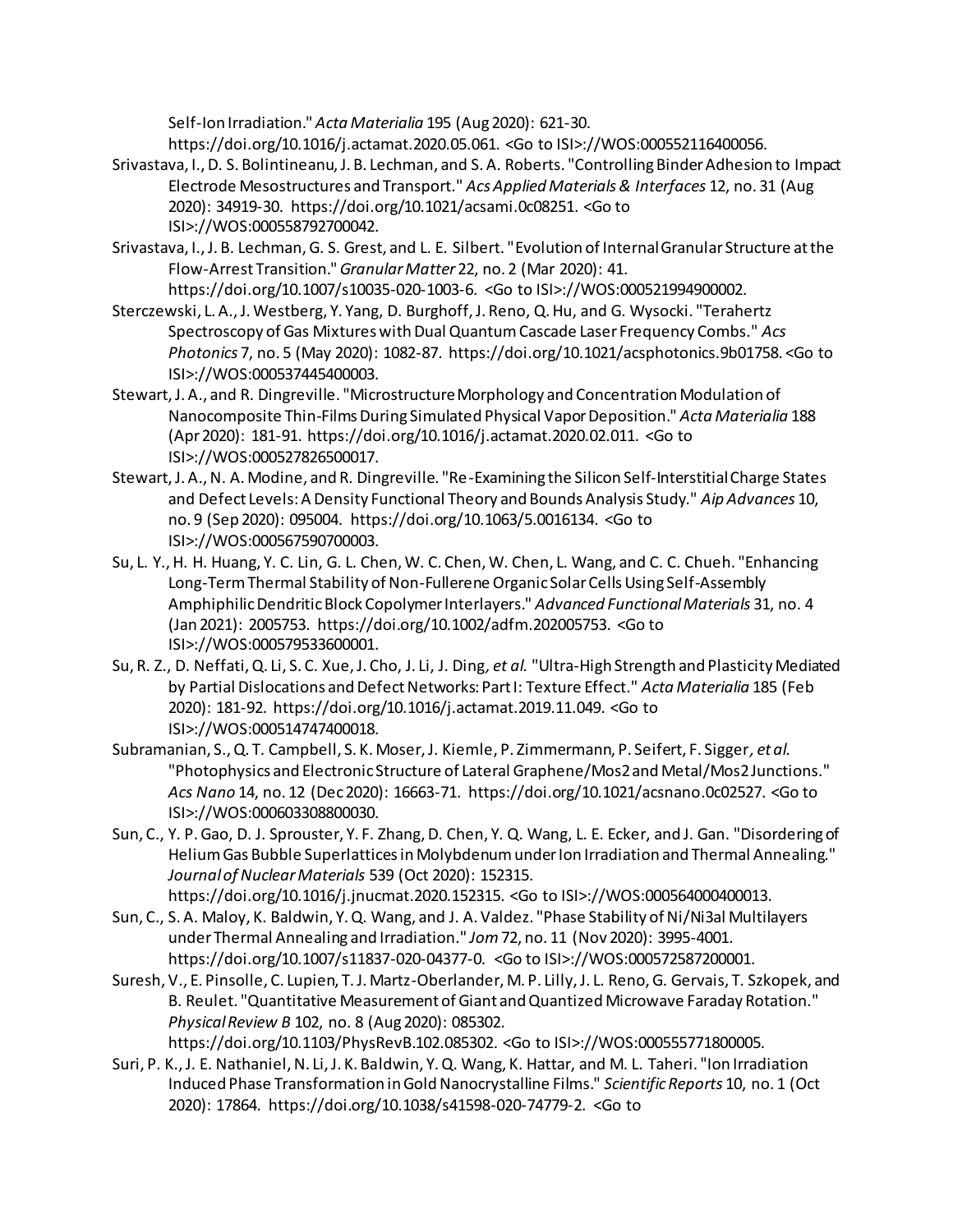ISI>://WOS:000585239000038.

- Suzuki, K., Y. Saito, N. Okazaki, and T. Suzuki. "Graphite-Shell-Chains Selectively and Efficiently Produced from Biomass Rich in Cellulose and Chitin." *Scientific Reports* 10, no. 1 (Jul 2020): 12131. https://doi.org/10.1038/s41598-020-69156-y. <Go to ISI>://WOS:000556388700008.
- Tafoya, R. R., A. W. Cook, B. Kaehr, J. R. Downing, M. C. Hersam, and E. B. Secor. "Real-Time Optical Process Monitoring for Structure and Property Control of Aerosol Jet Printed Functional Materials." *Advanced Materials Technologies* 5, no. 12 (Dec 2020): 2000781. https://doi.org/10.1002/admt.202000781. <Go to ISI>://WOS:000587393700001.
- Talley, S. J., B. Branch, C. F. Welch, C. H. Park, J. Watt, L. Kuettner, B. Patterson, D. M. Dattelbaum, and K. S. Lee. "Impact of Filler Composition on Mechanical and Dynamic Response of 3-D Printed Silicone-Based Nanocomposite Elastomers." *Composites Science and Technology* 198 (Sep 2020): 108258. https://doi.org/10.1016/j.compscitech.2020.108258. <Go to ISI>://WOS:000568996000008.
- Tang, J., G. Wei, X. C. Cai, S. L. Hu, T. D. Shen, T. Cheng, R. Yin*, et al.* "Smart 3d Network Nanocomposites Collect Irradiation-Induced "Trash"." *Matter* 3, no. 5 (Nov 2020): 1631-45. https://doi.org/10.1016/j.matt.2020.08.010. <Go to ISI>://WOS:000588450600021.
- Taylor, C. A., J. D. Sugar, D. B. Robinson, N. C. Bartelt, R. B. Sills, and K. Hattar. "Using in Situ Tem Helium Implantation and Annealing to Study Cavity Nucleation and Growth." *Jom* 72, no. 5 (May 2020): 2032-41. https://doi.org/10.1007/s11837-020-04117-4. <Go to ISI>://WOS:000522925100005.
- Taylor, M. K., M. Juhl, G. B. Hadaf, D. Hwang, E. Velasquez, J. Oktawiec, J. B. Lefton*, et al.* "Palladium-Catalyzed Oxidative Homocoupling of Pyrazole Boronic Esters to Access Versatile Bipyrazoles and the Flexible Metal-Organic Framework Co(4,4 '-Bipyrazolate)." *Chemical Communications* 56, no. 8 (Jan 2020): 1195-98. https://doi.org/10.1039/c9cc08614e. <Go to ISI>://WOS:000510662900003.
- Teplukhin, A., B. K. Kendrick, S. Tretiak, and P. A. Dub. "Electronic Structure with Direct Diagonalization on a D-Wave Quantum Annealer." *Scientific Reports* 10, no. 1 (Dec 2020): 20753. https://doi.org/10.1038/s41598-020-77315-4. <Go to ISI>://WOS:000596308000011.
- Tesema, T. E., H. Kookhaee, and T. G. Habteyes. "Extracting Electronic Transition Bands of Adsorbates from Molecule-Plasmon Excitation Coupling." *Journal of Physical Chemistry Letters* 11, no. 9 (May 2020): 3507-14. https://doi.org/10.1021/acs.jpclett.0c00734. <Go to ISI>://WOS:000535177500049.
- Thapa, A., J. Guo, K. L. Jungjohann, X. W. Wang, and W. Z. Li. "Density Control of Vertically Aligned Carbon Nanotubes and Its Effect on Field Emission Properties." *Materials Today Communications* 22 (Mar 2020): 100761. https://doi.org/10.1016/j.mtcomm.2019.100761. <Go to ISI>://WOS:000539242500007.
- Thapa, S., L. Y. Meng, E. Hettiarachchi, Y. K. Bader, D. A. Dickie, G. Rubasinghege, S. A. Ivanov, E. C. Vreeland, and Y. Qin. "Charge-Separated and Lewis Paired Metal-Organic Framework for Anion Exchange and Co(2)Chemical Fixation." *Chemistry-a European Journal* 26, no. 61 (Nov 2020): 13788-91. https://doi.org/10.1002/chem.202002823. <Go to ISI>://WOS:000577453500001.
- Theis-Brohl, K., A. Saini, M. Wolff, J. A. Dura, B. B. Maranville, and J. A. Borchers. "Self-Assembly of Magnetic Nanoparticles in Ferrofluids on Different Templates Investigated by Neutron Reflectometry." *Nanomaterials* 10, no. 6 (Jun 2020): 1231. https://doi.org/10.3390/nano10061231. <Go to ISI>://WOS:000551000400001.
- Tisdale, J. T., M. Yoho, H. Tsai, S. Shrestha, K. Fernando, J. K. Baldwin, S. Tretiak, D. Vo, and W. Y. Nie. "Methylammonium Lead Tribromide Single Crystal Detectors Towards Robust Gamma-Ray Photon Sensing." *Advanced Optical Materials* 8, no. 10 (May 2020): 2000233. https://doi.org/10.1002/adom.202000233. <Go to ISI>://WOS:000522063100001.
- Traore, B., L. Pedesseau, J. C. Blancon, S. Tretiak, A. D. Mohite, J. Even, C. Katan, and M. Kepenekian.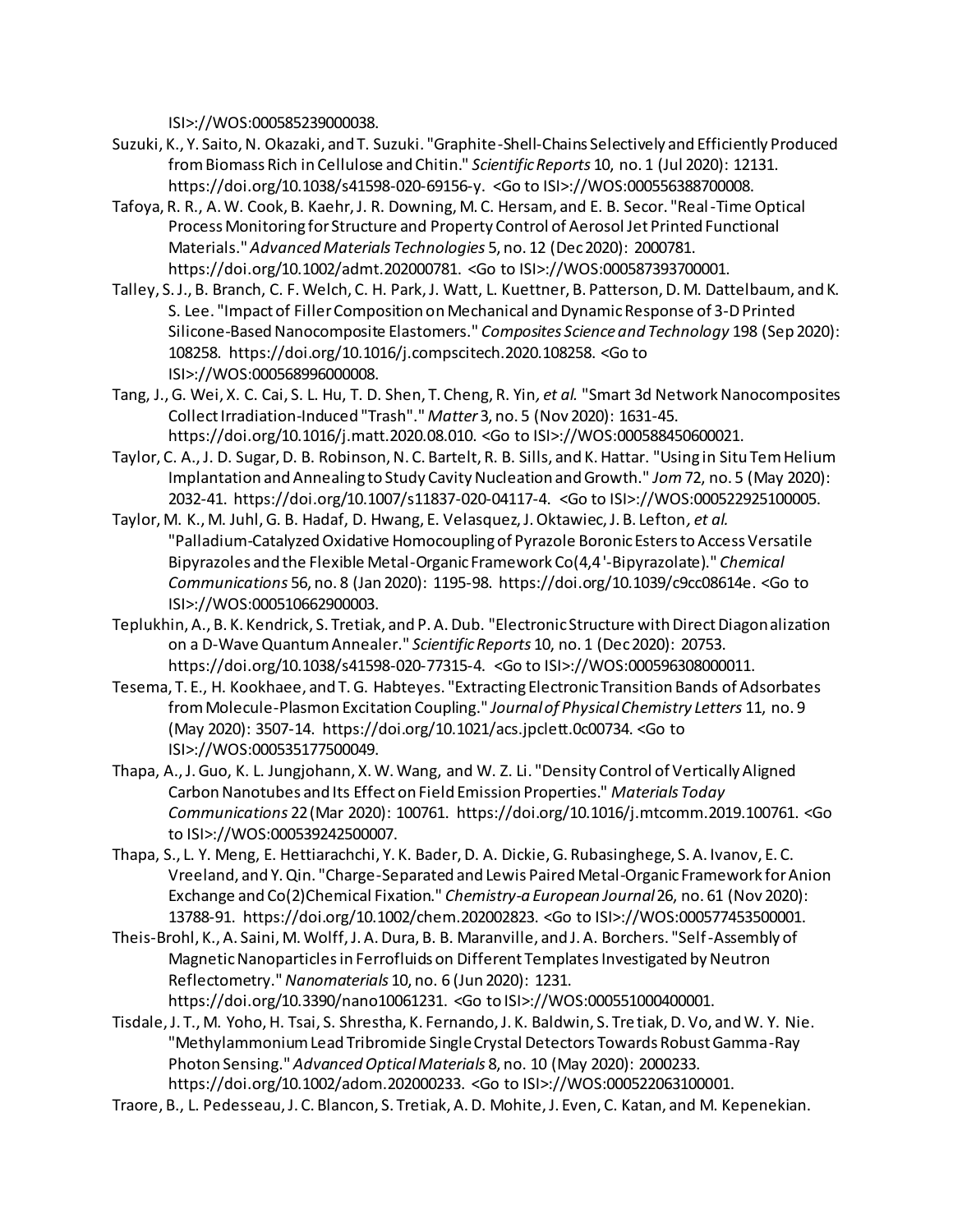"Importance of Vacancies and Doping in the Hole-Transporting Nickel Oxide Interface with Halide Perovskites." *Acs Applied Materials & Interfaces* 12, no. 5 (Feb 2020): 6633-40. https://doi.org/10.1021/acsami.9b19457. <Go to ISI>://WOS:000512216900151.

- Tripathi, S., P. Kotula, M. K. Singh, C. Ghosh, G. Bakan, H. Silva, and C. B. Carter. "Role of Oxygen on Chemical Segregation in Uncapped Ge(2)Sb(2)Te(5)Thin Films on Silicon Nitride." *Ecs Journal of Solid State Science and Technology* 9, no. 5 (Jun 2020): 054007. https://doi.org/10.1149/2162-8777/ab9a19. <Go to ISI>://WOS:000548792200001.
- Tsai, H., C. M. Liu, E. Kinigstein, M. X. Li, S. Tretiak, M. Cotlet, X. D. Ma, X. Y. Zhang, and W. Y. Nie. "Critical Role of Organic Spacers for Bright 2d Layered Perovskites Light-Emitting Diodes." *Advanced Science* 7, no. 7 (Apr 2020): 1903202. https://doi.org/10.1002/advs.201903202. <Go to ISI>://WOS:000514154900001.
- Tsai, H. H., F. Z. Liu, S. Shrestha, K. Fernando, S. Tretiak, B. Scott, D. T. Vo, J. Strzalka, and W. Y. Nie. "A Sensitive and Robust Thin-Film X-Ray Detector Using 2d Layered Perovskite Diodes." *Science Advances* 6, no. 15 (Apr 2020): eaay0815. https://doi.org/10.1126/sciadv.aay0815. <Go to ISI>://WOS:000525751400011.
- Tsitkov, S., Y. C. Song, J. B. Rodriguez, Y. F. Zhang, and H. Hess. "Kinesin-Recruiting Microtubules Exhibit Collective Gliding Motion While Forming Motor Trails." *Acs Nano* 14, no. 12 (Dec 2020): 16547-57. https://doi.org/10.1021/acsnano.0c03263. <Go to ISI>://WOS:000603308800019.
- Turner, E. M., K. R. Sapkota, C. Hatem, P. Lu, G. T. Wang, and K. S. Jones. "Wet-Chemical Etching of Fib Lift-out Tem Lamellae for Damage-Free Analysis of 3-D Nanostructures." *Ultramicroscopy* 216 (Sep 2020): 113049. https://doi.org/10.1016/j.ultramic.2020.113049. <Go to ISI>://WOS:000570058500007.
- Tutchton, R. M., W. T. Chiu, R. C. Albers, G. Kotliar, and J. X. Zhu. "Electronic Correlation Induced Expansion of Fermi Pockets in Delta-Plutonium." *Physical Review B* 101, no. 24 (Jun 2020): 245156. https://doi.org/10.1103/PhysRevB.101.245156. <Go to ISI>://WOS:000542054400002.
- Uddin, S. Z., H. Kim, M. Lorenzon, M. Yeh, D. H. Lien, E. S. Barnard, H. Htoon, A. Weber-Bargioni, and A. Javey. "Neutral Exciton Diffusion in Monolayer Mos2." *Acs Nano* 14, no. 10 (Oct 2020): 13433-40. https://doi.org/10.1021/acsnano.0c05305. <Go to ISI>://WOS:000586793400091.
- Underwood, K. J., A. F. Briggs, S. D. Sifferman, V. B. Verma, N. S. Sirica, R. P. Prasankumar, S. W. Nam*, et al.* "Strain Dependence of Auger Recombination in 3 Mu M Gainassb/Gasb Type-I Active Regions." *Applied Physics Letters* 116, no. 26 (Jun 2020). https://doi.org/10.1063/5.0007512. <Go to ISI>://WOS:000547001400003.
- Unocic, R. R., K. L. Jungjohann, B. L. Mehdi, N. D. Browning, and C. M. Wang. "In Situ Electrochemical Scanning/Transmission Electron Microscopy of Electrode-Electrolyte Interfaces." *Mrs Bulletin* 45, no. 9 (Sep 2020): 738-45. https://doi.org/10.1557/mrs.2020.226. <Go to ISI>://WOS:000567507400011.
- Van Winkle, M., H. O. W. Wallace, N. Smith, A. T. Pomerene, M. G. Wood, B. Kaehr, and J. J. Reczek. "Direct-Write Orientation of Charge-Transfer Liquid Crystals Enables Polarization-Based Coding and Encryption." *Scientific Reports* 10, no. 1 (Sep 2020): 15352. https://doi.org/10.1038/s41598-020-72037-z. <Go to ISI>://WOS:000573753400008.
- VanDelinder, V., I. Sickafoose, Z. I. Imam, R. Ko, and G. D. Bachand. "The Effects of Osmolytes on in Vitro Kinesin-Microtubule Motility Assays." *Rsc Advances* 10, no. 70 (Nov 2020): 42810-15. https://doi.org/10.1039/d0ra08148e. <Go to ISI>://WOS:000596717400019.
- Velizhanin, K. A., C. D. Alcorn, A. A. Migdisov, and R. P. Currier. "Rigorous Analysis of Non-Ideal Solubility of Sodium and Copper Chlorides in Water Vapor Using Pitzer-Pabalan Model." *Fluid Phase Equilibria* 522 (Nov 2020): 112731. https://doi.org/10.1016/j.fluid.2020.112731. <Go to ISI>://WOS:000566366800004.
- Vikrant, K. S. N., R. L. Grosso, L. Feng, E. N. S. Muccillo, D. N. F. Muche, G. S. Jawaharram, C. M. Barr*, et*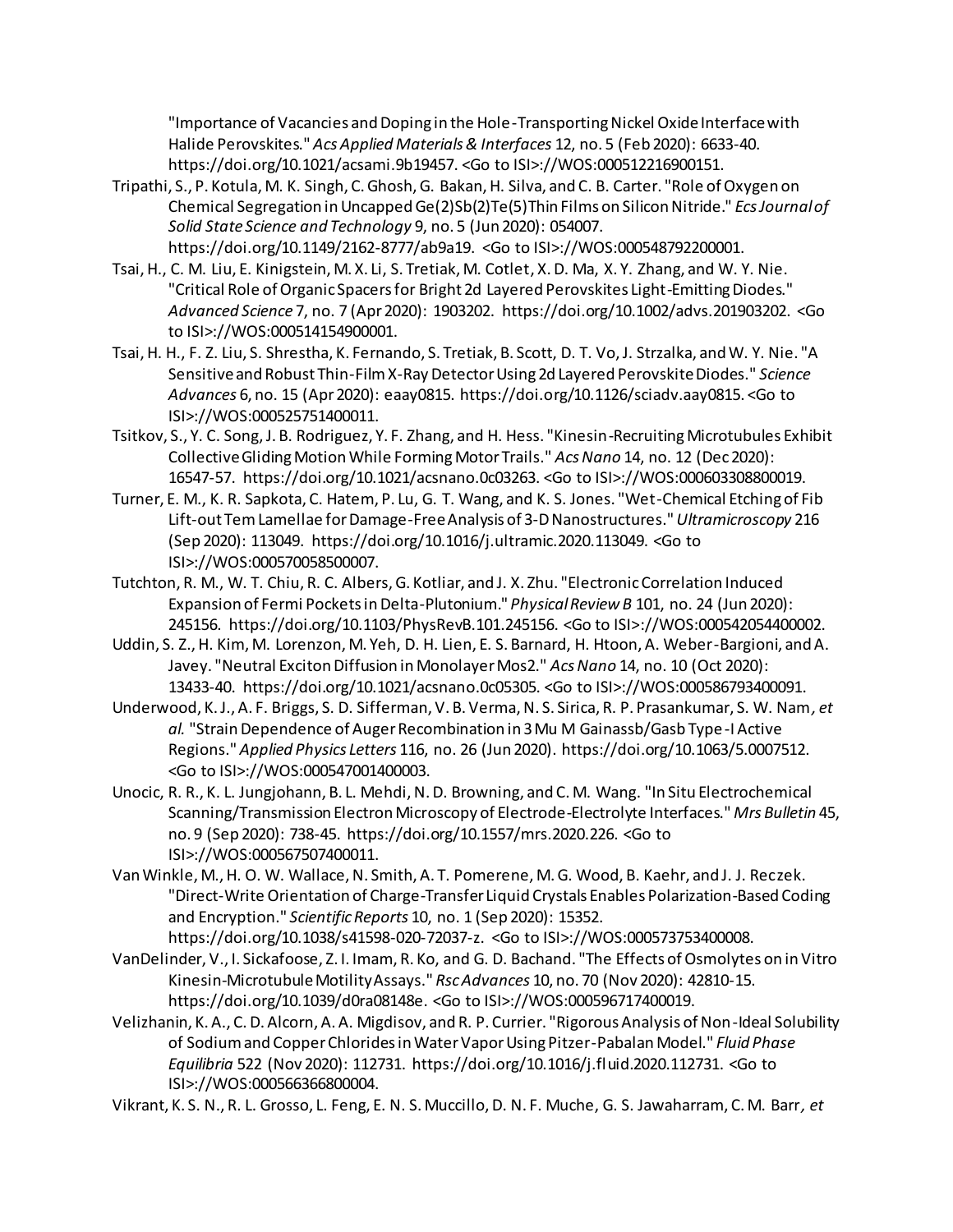*al.* "Ultrahigh Temperature in Situ Transmission Electron Microscopy Based Bicrystal Coble Creep in Zirconia I: Nanowire Growth and Interfacial Diffusivity." *Acta Materialia* 199 (Oct 2020): 530-41. https://doi.org/10.1016/j.actamat.2020.08.069. <Go to ISI>://WOS:000577994500039.

- Wan, N. H., T. J. Lu, K. C. Chen, M. P. Walsh, M. E. Trusheim, L. De Santis, E. A. Bersin*, et al.* "Large-Scale Integration of Artificial Atoms in Hybrid Photonic Circuits." *Nature* 583, no. 7815 (Jul 2020): 226-+. https://doi.org/10.1038/s41586-020-2441-3. <Go to ISI>://WOS:000546767100013.
- Wang, B., S. S. Yang, Y. Wang, R. Ahsan, X. W. He, Y. Kim, H. Htoon*, et al.* "Auger Suppression of Incandescence in Individual Suspended Carbon Nanotube Pn-Junctions." *Acs Applied Materials & Interfaces* 12, no. 10 (Mar 2020): 11907-12. https://doi.org/10.1021/acsami.9b17519. <Go to ISI>://WOS:000526609100061.
- Wang, B., S. S. Yang, Y. Wang, Y. Kim, R. Ahsan, R. Kapadia, S. K. Doorn, H. Htoon, and S. B. Cronin. "Broadband Electroluminescence from Reverse Breakdown in Individual Suspended Carbon Nanotube Pn-Junctions." *Nano Research* 13, no. 10 (Oct 2020): 2857-61. https://doi.org/10.1007/s12274-020-2941-3. <Go to ISI>://WOS:000552166100002.
- Wang, B., S. S. Yang, Y. Wang, Y. Kim, H. Htoon, S. K. Doorn, B. J. Foran*, et al.* "Formation of Brightly Luminescent Mos2 Nanoislands from Multilayer Flakes Via Plasma Treatment and Laser Exposure." *Acs Omega* 5, no. 32 (Aug 2020): 20543-47. https://doi.org/10.1021/acsomega.0c02753. <Go to ISI>://WOS:000563015100062.
- Wang, C. F., B. Kafle, T. E. Tesema, H. Kookhaee, and T. G. Habteyes. "Molecular Sensitivity of near-Field Vibrational Infrared Imaging." *Journal of Physical Chemistry C* 124, no. 38 (Sep 2020): 21018-26. https://doi.org/10.1021/acs.jpcc.0c07979. <Go to ISI>://WOS:000575823600040.
- Wang, H. H., T. He, Y. Du, W. H. Wang, Y. B. Shen, S. P. Li, X. C. Zhou, and F. Yang. "Evolution of Single Nanobubbles through Multi-State Dynamics." *Chinese Chemical Letters* 31, no. 9 (Sep 2020): 2442-46. https://doi.org/10.1016/j.cclet.2020.03.049. <Go to ISI>://WOS:000582384200046.
- Wang, L., H. Y. Fan, and F. Bai. "Porphyrin-Based Photocatalysts for Hydrogen Production." *Mrs Bulletin*  45, no. 1 (Jan 2020): 49-56. https://doi.org/10.1557/mrs.2019.294. <Go to ISI>://WOS:000509759900014.
- Wang, X., C. Hatzoglou, B. Sneed, Z. Fan, W. Guo, K. Jin, D. Chen*, et al.* "Interpreting Nanovoids in Atom Probe Tomography Data for Accurate Local Compositional Measurements." *Nature Communications* 11, no. 1 (Feb 2020): 1022. https://doi.org/10.1038/s41467-020-14832-w. <Go to ISI>://WOS:000526546300006.
- Wang, Y. Q., and K. Hattar. "Special Issue: Radiation Damage in Materials-Helium Effects." *Materials* 13, no. 9 (May 2020): 2143. https://doi.org/10.3390/ma13092143. <Go to ISI>://WOS:000535941100137.
- Weaver, J. S., V. Livescu, and N. A. Mara. "A Comparison of Adiabatic Shear Bands in Wrought and Additively Manufactured 316l Stainless Steel Using Nanoindentation and Electron Backscatter Diffraction." *Journal of Materials Science* 55, no. 4 (Feb 2020): 1738-52. https://doi.org/10.1007/s10853-019-03994-8. <Go to ISI>://WOS:000502332900032.
- Wei, X. C., H. L. Hui, C. Zhao, C. H. Deng, M. J. Han, Z. H. Yu, A. Sheng*, et al.* "Realization of Bazrs3 Chalcogenide Perovskite Thin Films for Optoelectronics." *Nano Energy* 68 (Feb 2020): 104317. https://doi.org/10.1016/j.nanoen.2019.104317. <Go to ISI>://WOS:000513811800060.
- Welch, E. W., Y. K. Jung, A. Walsh, L. Scolfaro, and A. Zakhidov. "A Density Functional Theory Study on the Interface Stability between Cspbbr3 and Cui." *Aip Advances* 10, no. 8 (Aug 2020): 085023. https://doi.org/10.1063/5.0018925. <Go to ISI>://WOS:000563912000001.
- Welch, P. M., T. A. Dreier, H. D. Magurudeniya, M. G. Frith, J. Ilaysky, S. Seifert, A. K. Rahman*, et al.* "3d Volumetric Structural Hierarchy Induced by Colloidal Polymerization of a Quantum-Dot Ionic Liquid Monomer Conjugate." *Macromolecules* 53, no. 8 (Apr 2020): 2822-33. https://doi.org/10.1021/acs.macromol.0c00011. <Go to ISI>://WOS:000529885700007.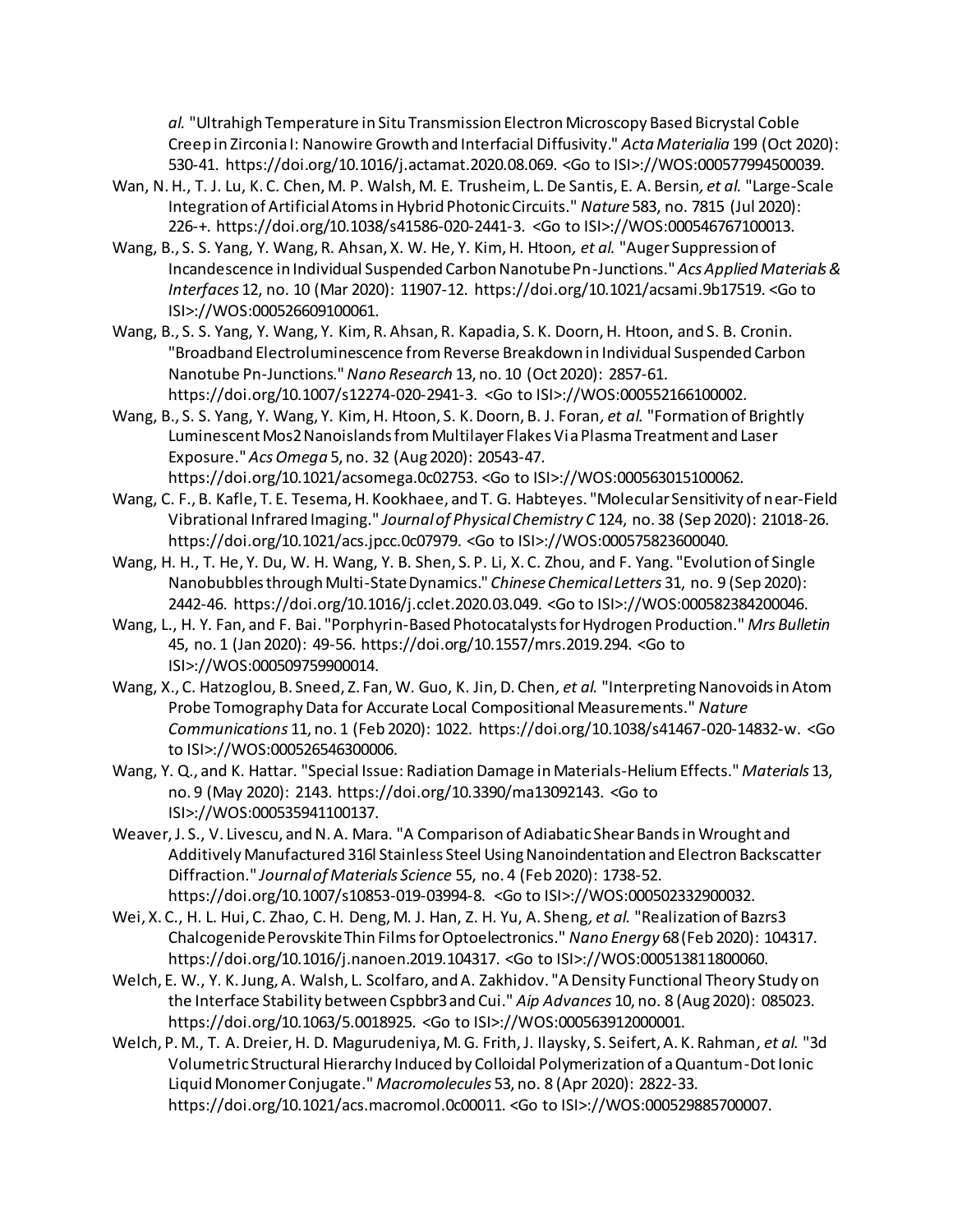- Wesenberg, D. J., M. J. Roos, A. D. Avery, J. L. Blackburn, A. J. Ferguson, and B. L. Zink. "Size and Temperature-Dependent Suppression of Phonon Thermal Conductivity in Carbon Nanotube Thermoelectric Films." *Advanced Electronic Materials* 6, no. 11 (Nov 2020): 2000746. https://doi.org/10.1002/aelm.202000746. <Go to ISI>://WOS:000578481500001.
- Winey, K. I., and A. L. Frischknecht. "A Curated Experimental Compilation Analyzed by Theory Is More Than a Review." *Macromolecules* 53, no. 15 (Aug 2020): 6099-101. https://doi.org/10.1021/acs.macromol.0c01291. <Go to ISI>://WOS:000562138100001.
- Xiang, S. S., I. McCue, D. Yadav, Y. Q. Wang, J. K. Baldwin, M. J. Demkowicz, and K. Y. Xie. "Comparative Study of Helium Bubbles in a Ti-Ta Alloy and a Ti/Ta Nanocomposite." *Philosophical Magazine Letters* 100, no. 7 (Jul 2020): 307-18. https://doi.org/10.1080/09500839.2020.1762014. <Go to ISI>://WOS:000533750700001.
- Yang, F. C., J. C. Zhao, W. J. Koshut, J. Watt, J. C. Riboh, K. Gall, and B. J. Wiley. "A Synthetic Hydrogel Composite with the Mechanical Behavior and Durability of Cartilage." *Advanced Functional Materials* 30, no. 36 (Sep 2020): 2003451. https://doi.org/10.1002/adfm.202003451. <Go to ISI>://WOS:000543102700001.
- Yao, Y. D., Y. Jiang, J. A. Klug, M. Wojcik, E. R. Maxey, N. S. Sirica, C. Roehrig*, et al.* "Multi-Beam X-Ray Ptychography for High-Throughput Coherent Diffraction Imaging." *Scientific Reports* 10, no. 1 (Nov 2020): 19550. https://doi.org/10.1038/s41598-020-76412-8. <Go to ISI>://WOS:000594820700007.
- Yazdani, S., R. Kashfi-Sadabad, M. D. Morales-Acosta, R. D. Montano, T. N. Vu, H. D. Tran, M. H. Zhou*, et al.* "Thermal Transport in Phase-Stabilized Lithium Zirconate Phosphates." *Applied Physics Letters* 117, no. 1 (Jul 2020): 011903. https://doi.org/10.1063/5.0013716. <Go to ISI>://WOS:000551887500003.
- Yu, W., R. Haenel, M. A. Rodriguez, S. R. Lee, F. Zhang, M. Franz, D. I. Pikulin, and W. Pan. "Zero-Bias Conductance Peak in Dirac Semimetal-Superconductor Devices." *Physical Review Research* 2, no. 3 (Jul 2020): 032002. https://doi.org/10.1103/PhysRevResearch.2.032002. <Go to ISI>://WOS:000604136900002.
- Yu, W. L., J. A. Elias, K. W. Chen, R. Baumbach, T. M. Nenoff, N. A. Modine, W. Pan, and E. A. Henriksen. "Electronic Transport Properties of a Lithium-Decorated Zrte5 Thin Film." *Scientific Reports* 10, no. 1 (Feb 2020): 3537. https://doi.org/10.1038/s41598-020-60545-x. <Go to ISI>://WOS:000563211300006.
- Yuan, R. H., P. Lu, H. Han, D. Z. Xue, A. P. Chen, Q. X. Jia, and T. Lookman. "Enhanced Magnetocaloric Performance in Manganite Bilayers." *Journal of Applied Physics* 127, no. 15 (Apr 2020). https://doi.org/10.1063/1.5139946. <Go to ISI>://WOS:000529956900001.
- Zapiain, D. M. D., M. Guziewski, S. P. Coleman, and R. Dingreville. "Characterizing the Tensile Strength of Metastable Grain Boundaries in Silicon Carbide Using Machine Learning." *Journal of Physical Chemistry C* 124, no. 45 (Nov 2020): 24809-21. https://doi.org/10.1021/acs.jpcc.0c07590. <Go to ISI>://WOS:000598992900027.
- Zhang, J., X. Z. Wei, I. D. Rukhlenko, H. T. Chen, and W. R. Zhu. "Electrically Tunable Metasurface with Independent Frequency and Amplitude Modulations." *Acs Photonics* 7, no. 1 (Jan 2020): 265-71. https://doi.org/10.1021/acsphotonics.9b01532. <Go to ISI>://WOS:000508475800031.
- Zhang, X. H., C. B. Cockreham, E. Yilmaz, G. N. Li, N. Li, S. Ha, L. J. Fu*, et al.* "Energetic Cost for Being "Redox-Site-Rich" in Pseudocapacitive Energy Storage with Nickel-Aluminum Layered Double Hydroxide Materials." *Journal of Physical Chemistry Letters* 11, no. 9 (May 2020): 3745-53. https://doi.org/10.1021/acs.jpclett.0c00865. <Go to ISI>://WOS:000535177500083.
- Zhang, Y., L. Q. Li, S. Tretiak, and T. Nelson. "Nonadiabatic Excited-State Molecular Dynamics for Open-Shell Systems." *Journal of Chemical Theory and Computation* 16, no. 4 (Apr 2020): 2053-64. https://doi.org/10.1021/acs.jctc.9b00928. <Go to ISI>://WOS:000526313000006.